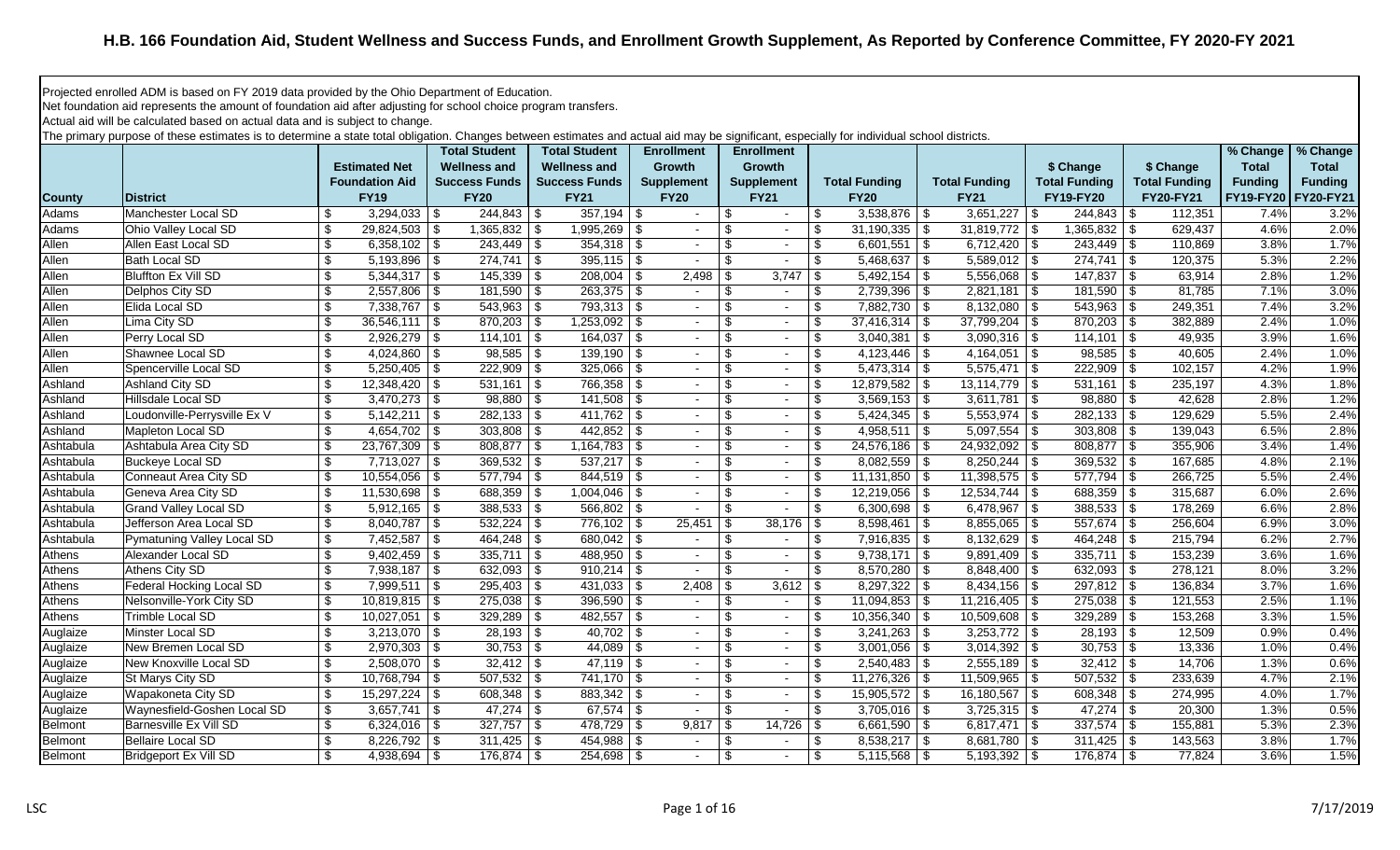|                |                              |                           |                          | <b>Total Student</b> |      | <b>Total Student</b> | <b>Enrollment</b>        |                | <b>Enrollment</b>        |                |                         |                      |                          |                      |      |                      | % Change       | % Change       |
|----------------|------------------------------|---------------------------|--------------------------|----------------------|------|----------------------|--------------------------|----------------|--------------------------|----------------|-------------------------|----------------------|--------------------------|----------------------|------|----------------------|----------------|----------------|
|                |                              |                           | <b>Estimated Net</b>     | <b>Wellness and</b>  |      | <b>Wellness and</b>  | <b>Growth</b>            |                | <b>Growth</b>            |                |                         |                      |                          | \$ Change            |      | \$ Change            | <b>Total</b>   | <b>Total</b>   |
|                |                              |                           | <b>Foundation Aid</b>    | <b>Success Funds</b> |      | <b>Success Funds</b> | <b>Supplement</b>        |                | <b>Supplement</b>        |                | <b>Total Funding</b>    | <b>Total Funding</b> |                          | <b>Total Funding</b> |      | <b>Total Funding</b> | <b>Funding</b> | <b>Funding</b> |
| <b>County</b>  | <b>District</b>              |                           | <b>FY19</b>              | <b>FY20</b>          |      | <b>FY21</b>          | <b>FY20</b>              |                | <b>FY21</b>              |                | <b>FY20</b>             | <b>FY21</b>          |                          | FY19-FY20            |      | <b>FY20-FY21</b>     | FY19-FY20      | FY20-FY21      |
| Belmont        | <b>Martins Ferry City SD</b> | \$                        | $10,675,228$ \ \\$       | $332,213$ \$         |      | $479,287$ \$         | $37,910$ \\$             |                | $56,865$ \ \$            |                | $11,045,351$ \\$        | 11,211,380           | \$                       | 370,123              | l \$ | 166,029              | 3.5%           | 1.5%           |
| Belmont        | Shadyside Local SD           | \$                        | $4,184,012$ \$           | 76,203 \$            |      | $107,319$ \$         | $\sim$                   | \$             | $\blacksquare$           | \$             | $4,260,215$ \$          | 4,291,331            | \$                       | $76,203$ \$          |      | 31,116               | 1.8%           | 0.7%           |
| <b>Belmont</b> | St Clairsville-Richland City | \$                        | $3,736,730$ \$           | $74,410$ \\$         |      | $104,664$ \ \$       | 23,033                   |                | 34,550                   | \$             | $3,834,173$ \$          | 3,875,944            | \$                       | 97,444               | \$   | 41,771               | 2.6%           | 1.1%           |
| <b>Belmont</b> | Union Local SD               | \$                        | $8,066,489$ \ \ \$       | 353,843              | \$   | $516,998$ \$         | $\sim$                   | -S             | $\overline{\phantom{a}}$ | \$             | $8,420,333$ \$          | 8,583,487            | $\overline{\mathcal{F}}$ | 353,843              | -\$  | 163,155              | 4.4%           | 1.9%           |
| Brown          | Eastern Local SD             | \$                        | $6,101,983$ \$           | 394,968              | l \$ | $575,911$ \$         | $\sim$                   |                | $\sim$                   | \$             | $6,496,951$ \$          | 6,677,894            | \$                       | 394,968              | ∣\$  | 180,943              | 6.5%           | 2.8%           |
| <b>Brown</b>   | Fayetteville-Perry Local SD  | $\boldsymbol{\mathsf{S}}$ | $4,560,976$ \$           |                      |      | $120,300$ \$         | $\sim$                   | \$.            | $\blacksquare$           | \$             | $4,645,132$ \$          | $4,681,276$ \$       |                          | $84,156$ \$          |      | 36,144               | 1.8%           | 0.8%           |
| <b>Brown</b>   | Georgetown Ex Vill SD        | \$                        | $6,649,783$ \\$          | $378,724$ \\$        |      | $552,716$ \$         | 32,804                   | - \$           | 49,206                   | -\$            | $7,061,311$ \$          | 7,251,704            | l \$                     | 411,528              | -\$  | 190,393              | 6.2%           | 2.7%           |
| <b>Brown</b>   | Ripley-Union-Lewis Local SD  | \$                        | $6,375,930$ \$           | $233,850$ \$         |      | $341,132$ \$         | $\sim$                   | \$.            | $\sim$                   | \$             | $6,609,780$ \$          | $6,717,062$ \$       |                          | $233,850$ \$         |      | 107,281              | 3.7%           | 1.6%           |
| <b>Brown</b>   | Western Brown Local SD       | $\overline{\mathbf{e}}$   | $22,256,459$ \$          | $778,409$ \$         |      | $1,137,350$ \$       | $\sim$                   | \$             | $\sim$                   | \$             | $23,034,868$ \$         | $23,393,809$ \$      |                          | $778,409$ \$         |      | 358,941              | 3.5%           | 1.6%           |
| <b>Butler</b>  | Edgewood City SD             | $\boldsymbol{\mathsf{s}}$ |                          | 390,902              | l \$ | $558,976$ \$         | 81,589                   |                | $122,384$ \$             |                | $17,704,870$ \$         | 17,913,738           | \$                       | 472,491              | \$   | 208,868              | 2.7%           | 1.2%           |
| <b>Butler</b>  | Fairfield City SD            | $\overline{\mathbf{3}}$   | $32,036,904$ \$          | 683,007 \$           |      | $960,068$ \$         | 75,970                   |                | $113,956$ \$             |                | $32,795,881$ \$         | 33,110,927           | \$                       | 758,977              | - \$ | 315,046              | 2.4%           | 1.0%           |
| <b>Butler</b>  | Hamilton City SD             | $\boldsymbol{\mathsf{S}}$ | $73,081,862$ \$          | 2,374,753            | \$   | $3,419,644$ \$       | $\sim$                   | \$             | $\sim$                   | \$             | $75,456,615$ \$         | 76,501,507           | \$                       | $2,374,753$ \$       |      | 1,044,891            | 3.2%           | 1.4%           |
| <b>Butler</b>  | Lakota Local SD              | \$                        | $46,936,491$ \$          | 678,026              | l \$ | $955,998$ \$         | 337,199                  | - \$           | $505,798$ \$             |                | $47,951,716$ \$         | 48,398,287           | $\sqrt{3}$               | $1,015,225$ \$       |      | 446,570              | 2.2%           | 0.9%           |
| <b>Butler</b>  | Madison Local SD             | \$                        | $9,031,465$ \\$          | $130,167$ \$         |      | $183,221$ \ \$       | $\sim$                   | - \$           | $\blacksquare$           | \$             | $9,161,631$ \$          | 9,214,686            | l \$                     | $130,167$ \$         |      | 53,055               | 1.4%           | 0.6%           |
| <b>Butler</b>  | Middletown City SD           | \$                        | $29,581,923$ \$          | $1,444,629$ \$       |      | $2,080,266$ \$       | $\sim$                   | \$             | $\sim$                   | \$             | $31,026,552$ \$         | $31,662,189$ \$      |                          | $1,444,629$ \$       |      | 635,637              | 4.9%           | 2.0%           |
| <b>Butler</b>  | Monroe Local SD              | $\overline{\mathcal{S}}$  | $7,410,752$ \$           | $117,696$ \$         |      | $165,830$ \ \$       | 125,746                  |                | $188,619$ \ \$           |                | $7,654,194$ \$          | $7,765,202$ \$       |                          | $243,442$ \$         |      | 111,008              | 3.3%           | 1.5%           |
| <b>Butler</b>  | New Miami Local SD           | \$                        |                          | $147,226$ \$         |      | $212,005$ \$         | $\sim$                   | $\mathcal{F}$  | $\blacksquare$           | \$             | $6,476,910$ \$          | 6,541,689            | l \$                     | 147,226              | \$   | 64,779               | 2.3%           | 1.0%           |
| <b>Butler</b>  | Ross Local SD                | \$                        | $10,173,186$ \\$         | 147,092              | \$   | $209,764$ \$         | 14,981                   | - \$           | 22,472                   | ∣\$            | $10,335,259$ \$         | 10,405,423           | \$                       | 162,073              | - \$ | 70,163               | 1.6%           | 0.7%           |
| <b>Butler</b>  | Talawanda City SD            | $\boldsymbol{\mathsf{s}}$ | 7,992,760   \$           | $242,208$ \$         |      | $345,686$ \$         | $25,990$ \ \$            |                | $38,985$ \$              |                | $8,260,958$ \ \ \$      |                      |                          | $268,199$ \\$        |      | 116,473              | 3.4%           | 1.4%           |
| Carroll        | Brown Local SD               | \$                        | $2,543,452$ \$           | $198,901$ \$         |      | $290,024$ \$         | $\sim$                   | $\mathfrak{L}$ | $\blacksquare$           | $\sqrt[6]{3}$  | $2,742,352$ \$          | $2,833,476$ \$       |                          | $198,901$ \$         |      | 91,123               | 7.8%           | 3.3%           |
| Carroll        | Carrollton Ex Vill SD        | \$                        | $10,102,337$ \\$         | 551,653              | l \$ | $804,967$ \$         | $\sim$                   | \$.            | $\sim$                   | \$             | $10,653,990$ \ \$       | 10,907,304           | \$                       | 551,653              | -\$  | 253,314              | 5.5%           | 2.4%           |
| Champaign      | Graham Local SD              | $\boldsymbol{\mathsf{s}}$ | $9,308,426$ \$           | $379,069$ \$         |      | $552,189$ \$         | $\sim$                   | \$             | $\sim$                   | $\sqrt[6]{3}$  | $9,687,495$ \$          | $9,860,615$ \$       |                          | $379,069$ \$         |      | 173,120              | 4.1%           | 1.8%           |
| Champaign      | Mechanicsburg Ex Vill SD     | \$                        | 4,884,782   \$           | $83,182$ \ \$        |      | $118,871$ \ \$       | $\sim$                   | \$.            | $\blacksquare$           | \$             | $4,967,964$ \$          | $5,003,652$ \$       |                          | $83,182$ \$          |      | 35,689               | 1.7%           | 0.7%           |
| Champaign      | <b>Triad Local SD</b>        | $\boldsymbol{\mathsf{S}}$ | $4,225,820$ \$           | 99,103               | \$   | $141,804$ \$         | $\sim$                   | \$.            | $\sim$                   | $\mathfrak{L}$ | $4,324,923$ \$          | 4,367,624            | \$                       | 99,103               | \$   | 42,701               | 2.3%           | 1.0%           |
| Champaign      | Urbana City SD               | \$                        | $9,914,485$   \$         | $599,610$   \$       |      |                      | $\sim$                   |                | $\overline{\phantom{a}}$ | \$             | $10,514,095$ \$         | 10,788,965           | \$                       | 599,610              | ∣\$  | 274,871              | 6.0%           | 2.6%           |
| Champaign      | West Liberty-Salem Local SD  | \$                        | 6,028,407   \$           | $67,044$ \ \$        |      | $95,629$ \$          | $\sim$                   | \$             | $\sim$                   | $\sqrt[6]{3}$  | $6,095,451$ \$          | $6,124,036$ \$       |                          | $67,044$ \$          |      | 28,585               | 1.1%           | 0.5%           |
| Clark          | Clark-Shawnee Local SD       | $\overline{\mathbf{s}}$   | $6,225,074$ \$           | 153,332              | -\$  | $215,727$ \$         | $\sim$                   | \$             | $\sim$                   | \$             | $6,378,406$ \$          | $6,440,800$ \$       |                          | $153,332$ \$         |      | 62,394               | 2.5%           | 1.0%           |
| Clark          | Greenon Local SD             | \$                        |                          | $155,879$ \$         |      | $222,785$ \$         | $\sim$                   |                | $\blacksquare$           | \$             | $5,169,285$ \$          | 5,236,191            | l \$                     | $155,879$ \$         |      | 66,907               | 3.1%           | 1.3%           |
| Clark          | Northeastern Local SD        | $\overline{\$}$           | $11,778,535$ \$          | $372,870$ \$         |      | $533,476$ \$         | $\sim$                   | - \$           | $\sim$                   | $\sqrt[6]{3}$  | $12,151,405$ \$         | 12,312,011           | ⊺\$                      | $372,870$ \$         |      | 160,606              | 3.2%           | 1.3%           |
| Clark          | Northwestern Local SD        | $\overline{\mathcal{L}}$  | $7,202,126$ \$           | 236,879 \$           |      | $340,247$ \ \$       | $\sim$                   |                | $\sim$                   | \$             | 7,439,005 \$            | $7,542,373$ \$       |                          | $236,879$ \$         |      | 103,368              | 3.3%           | 1.4%           |
| Clark          | Southeastern Local SD        | $\boldsymbol{\mathsf{S}}$ | 4,102,035   \$           | 103,502              | \$   | $148,250$ \ \$       | $\sim$                   |                | $\sim$                   | $\sqrt[6]{2}$  | $4,205,538$ \$          | $4,250,286$ \$       |                          | $103,502$ \$         |      | 44,748               | 2.5%           | 1.1%           |
| Clark          | Springfield City SD          | \$                        | 65,184,178 $\frac{1}{9}$ | 1,777,680            | \$   | $2,559,860$ \$       |                          | \$             | $\overline{\phantom{a}}$ | \$             | $66,961,858$ \$         | 67,744,037           | \$                       | $1,777,680$ \$       |      | 782,179              | 2.7%           | 1.2%           |
| Clark          | Tecumseh Local SD            | \$                        | $19,340,506$ \\$         | 1,081,820            | \$   | $1,579,603$ \$       | $\sim$                   |                | $\blacksquare$           | - \$           | $20,422,326$ \$         | $20,920,109$ \$      |                          | $1,081,820$ \$       |      | 497,784              | 5.6%           | 2.4%           |
| Clermont       | Batavia Local SD             | \$                        | $11,268,625$ \$          | 437,495 \$           |      | $634,212$ \$         | 16,122                   |                | $24,183$ \$              |                | $11,722,242$ \$         | 11,927,020           | \$                       | $453,618$ \$         |      | 204,777              | 4.0%           | 1.7%           |
| Clermont       | Bethel-Tate Local SD         | $\sqrt{3}$                |                          | 213,780              | \$   | $306,154$ \$         | $\sim$                   |                | $\blacksquare$           | \$             | $9,933,252$ \$          | 10,025,626           | l \$                     | 213,780              | -\$  | 92,374               | 2.2%           | 0.9%           |
| Clermont       | Clermont-Northeastern Local  | \$                        | $4,486,247$ \\$          | $467,146$ \$         |      | $680,901$ \$         | $\sim$                   | \$             | $\sim$                   | \$             | $4,953,393$ \$          | $5,167,148$ \$       |                          | $467,146$ \$         |      | 213,755              | 10.4%          | 4.3%           |
| Clermont       | Felicity-Franklin Local SD   | $\boldsymbol{\mathsf{S}}$ | $7,569,190$ \$           | $94,750$ \$          |      | $135,581$ \$         | $\overline{\phantom{a}}$ | \$.            | $\overline{\phantom{a}}$ | \$             | $7,663,940$ \$          | 7,704,772            | l \$                     | $94,750$ \$          |      | 40,831               | 1.3%           | 0.5%           |
| Clermont       | Goshen Local SD              | $\overline{\$}$           | $18,288,640$ \ \$        |                      |      | $582,230$ \$         | 92,879                   | - \$           | $139,318$   \$           |                | $18,787,686$   \$       | $19,010,189$ \$      |                          | 499,046              | -\$  | 222,502              | 2.7%           | 1.2%           |
| Clermont       | Milford Ex Vill SD           | \$                        | $23,218,899$ \$          | 281,792 \$           |      | $396,293$ \$         | $28,115$ \$              |                | $42,173$ \$              |                | 23,528,806 \$           | $23,657,365$ \$      |                          | 309,907              | ∣\$  | 128,559              | 1.3%           | 0.5%           |
| Clermont       | New Richmond Ex Vill SD      | \$                        |                          | 223,906              | \$   | $315,339$   \$       | $\sim$                   | -S             | $\sim$                   | -\$            | 6,736,709 $\frac{1}{3}$ | $6,828,143$ \$       |                          | $223,906$ \ \$       |      | 91,433               | 3.4%           | 1.4%           |
| Clermont       | West Clermont Local SD       | \$                        | $26,203,883$ \ \ \$      | 614,144 $\sqrt{$}$   |      | $863,578$ \$         | $316,922$ \$             |                | $475,382$ \ \$           |                | $27,134,948$ \$         | $27,542,843$ \$      |                          | $931,066$ \$         |      | 407,895              | 3.6%           | 1.5%           |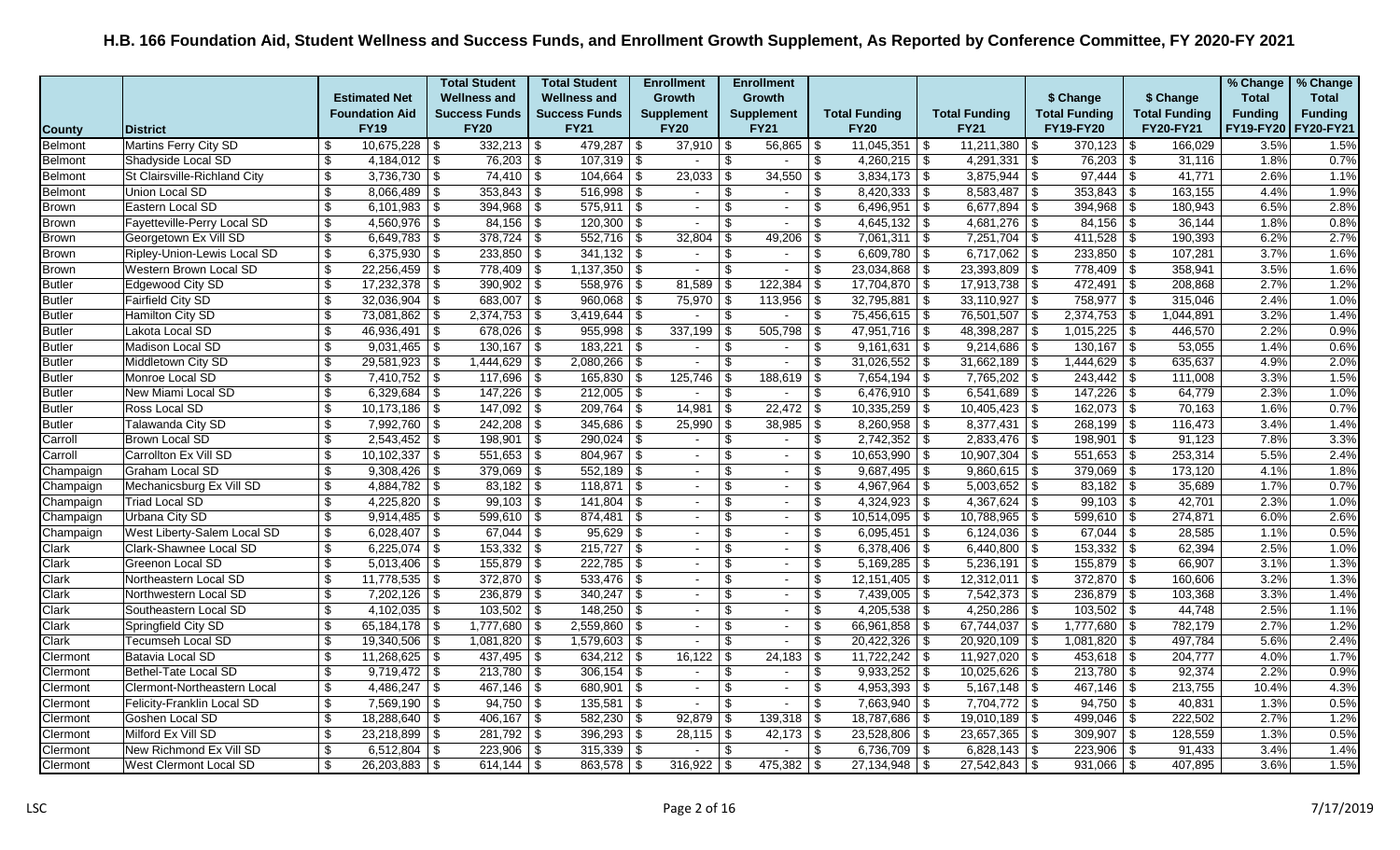|               |                               |                           |                       | <b>Total Student</b> | <b>Total Student</b> | <b>Enrollment</b> |                          | <b>Enrollment</b>                 |                         |                      |                      |                          |                      |                      | % Change       | % Change       |
|---------------|-------------------------------|---------------------------|-----------------------|----------------------|----------------------|-------------------|--------------------------|-----------------------------------|-------------------------|----------------------|----------------------|--------------------------|----------------------|----------------------|----------------|----------------|
|               |                               |                           | <b>Estimated Net</b>  | <b>Wellness and</b>  | <b>Wellness and</b>  | Growth            |                          | Growth                            |                         |                      |                      |                          | \$ Change            | \$ Change            | <b>Total</b>   | <b>Total</b>   |
|               |                               |                           | <b>Foundation Aid</b> | <b>Success Funds</b> | <b>Success Funds</b> | <b>Supplement</b> |                          | <b>Supplement</b>                 |                         | <b>Total Funding</b> | <b>Total Funding</b> |                          | <b>Total Funding</b> | <b>Total Funding</b> | <b>Funding</b> | <b>Funding</b> |
| <b>County</b> | District                      |                           | <b>FY19</b>           | <b>FY20</b>          | <b>FY21</b>          | <b>FY20</b>       |                          | <b>FY21</b>                       |                         | <b>FY20</b>          | <b>FY21</b>          |                          | <b>FY19-FY20</b>     | FY20-FY21            | FY19-FY20      | FY20-FY21      |
| Clermont      | <b>Williamsburg Local SD</b>  | \$                        | $5,784,933$ \$        | $278,101$ \$         | $406, 129$ \$        |                   | 16,404                   | \$<br>24,606                      | -\$                     | $6,079,439$ \ \$     | $6,215,669$ \$       |                          | $294,505$ \$         | 136,230              | 5.1%           | 2.2%           |
| Clinton       | Blanchester Local SD          | $\boldsymbol{\mathsf{s}}$ | $11,158,250$ \$       | $212,611$ \$         | $304,823$ \$         |                   | $\sim$                   | $\overline{\mathbf{s}}$<br>$\sim$ | \$                      | $11,370,861$ \$      | $11,463,073$ \$      |                          | $212,611$ \$         | 92,212               | 1.9%           | 0.8%           |
| Clinton       | Clinton-Massie Local SD       | \$                        | $8,607,673$ \$        | $144,536$ \ \$       | $206,387$ \$         |                   | $\sim$                   | \$<br>$\sim$                      | \$                      | $8,752,209$ \$       | $8,814,060$ \ \$     |                          | $144,536$ \ \$       | 61,851               | 1.7%           | 0.7%           |
| Clinton       | East Clinton Local SD         | \$                        | $8,553,465$ \$        | $426,983$ \$         | $622,716$ \$         |                   | $\sim$                   | \$<br>$\sim$                      | \$                      |                      | 9,176,181            | ∣\$.                     | $426,983$ \$         | 195,733              | 5.0%           | 2.2%           |
| Clinton       | <b>Wilmington City SD</b>     | \$                        | $10,650,934$   \$     | $959,599$ \$         | $1,399,508$ \$       |                   | $\sim$                   | \$<br>$\sim$                      | \$                      | $11,610,533$ \$      | $12,050,442$ \$      |                          | $959,599$ \$         | 439,909              | 9.0%           | 3.8%           |
| Columbiana    | Beaver Local SD               | \$                        | $9,427,922$ \$        | $438,337$ \\$        | $640,264$ \ \$       |                   | $\overline{\phantom{a}}$ | \$<br>$\sim$                      | \$                      | $9,866,259$ \$       | $10,068,186$ \$      |                          | $438,337$ \$         | 201,927              | 4.6%           | 2.0%           |
| Columbiana    | Columbiana Ex Vill SD         | $\overline{\mathbf{s}}$   | $3,224,109$ \$        | $84,581$ \$          |                      |                   | $\sim$                   | \$<br>$\sim$                      | \$                      | $3,308,691$ \$       | 3,343,091            | l \$                     | $84,581$ \$          | 34,401               | 2.6%           | 1.0%           |
| Columbiana    | <b>Crestview Local SD</b>     | \$                        | $6,977,578$ \$        | $321,892$ \$         |                      |                   | $\overline{\phantom{a}}$ | \$<br>$\sim$                      | \$                      | $7,299,470$ \$       | $7,447,923$ \$       |                          | $321,892$ \$         | 148,453              | 4.6%           | 2.0%           |
| Columbiana    | East Liverpool City SD        | \$                        | $19,109,399$ \$       | $508,753$ \$         | $732,605$ \$         |                   | 44,789                   | 67,184<br>\$                      | \$                      | 19,662,942 \$        | $19,909,188$ \$      |                          | $553,543$ \$         | 246,246              | 2.9%           | 1.3%           |
| Columbiana    | East Palestine City SD        | \$                        | $6,406,859$ \$        | $367,904$ \\$        | $536,756$ \\$        |                   | $\sim$                   | \$<br>$\sim$                      | \$                      | $6,774,763$ \$       | $6,943,615$ \$       |                          | $367,904$ \$         | 168,852              | 5.7%           | 2.5%           |
| Columbiana    | Leetonia Ex Vill SD           | $\boldsymbol{\mathsf{s}}$ | $5,149,943$ \$        | $180, 106$ \$        | $262,888$ \$         |                   | $\sim$                   | \$<br>$\sim$                      | \$                      | $5,330,050$ \$       | 5,412,831            | l \$                     | $180, 106$ \$        | 82,782               | 3.5%           | 1.6%           |
| Columbiana    | Lisbon Ex Vill SD             | \$                        | 6,040,570 $\vert$ \$  | $357,859$ \\$        |                      |                   | $\sim$                   | \$<br>$\sim$                      | \$                      | 6,398,429 \$         | $6,564,992$ \$       |                          | $357,859$ \$         | 166,563              | 5.9%           | 2.6%           |
| Columbiana    | Salem City SD                 | \$                        | $7,507,586$ \\$       | $505,567$ \$         | $728,399$ \$         |                   | $\sim$                   | \$<br>$\sim$                      | \$                      | $8,013,154$ \$       | $8,235,986$ \$       |                          | $505,567$ \$         | 222,832              | 6.7%           | 2.8%           |
| Columbiana    | Southern Local SD             | $\boldsymbol{\mathsf{s}}$ | $7,508,242$ \$        | $186,393$ \$         | $271,538$ \$         |                   | $\sim$                   | \$<br>$\blacksquare$              | \$                      | $7,694,635$   \$     | 7,779,780            | 15                       | $186,393$ \$         | 85,145               | 2.5%           | 1.1%           |
| Columbiana    | United Local SD               | $\boldsymbol{\mathsf{s}}$ | $7,119,757$ \$        | $307,051$ \$         | $448,583$ \$         |                   | $\sim$                   | \$<br>$\sim$                      | \$                      | $7,426,808$ \$       | $7,568,340$ \$       |                          | $307,051$ \$         | 141,532              | 4.3%           | 1.9%           |
| Columbiana    | Wellsville Local SD           | \$                        | $7,888,673$ \$        | $168,572$ \$         |                      |                   | $\overline{\phantom{a}}$ | \$<br>$\sim$                      | \$                      | $8,057,245$ \$       | $8,131,417$ \$       |                          | $168,572$ \$         | 74,172               | 2.1%           | 0.9%           |
| Coshocton     | Coshocton City SD             | \$                        | $10,691,557$ \$       | $373,392$ \$         | $537,685$ \$         |                   | 39,821                   | \$<br>59,731                      | \$                      | $11,104,770$ \$      | $11,288,973$ \$      |                          | $413,213$ \$         | 184,203              | 3.9%           | 1.7%           |
| Coshocton     | Ridgewood Local SD            | \$                        | $8,019,875$ \$        | $387,913$ \$         | $565,716$ \$         |                   | $\sim$                   | \$<br>$\blacksquare$              | \$                      | $8,407,787$ \$       | 8,585,591            | \$                       | $387,913$ \$         | 177,804              | 4.8%           | 2.1%           |
| Coshocton     | River View Local SD           | $\overline{\mathbf{s}}$   | $8,072,154$ \$        | $577,971$ \$         | $843,100$ \$         |                   | $\sim$                   | \$<br>$\sim$                      | \$                      | $8,650,125$ \$       | $8,915,254$ \$       |                          | $577,971$ \$         | 265,129              | 7.2%           | 3.1%           |
| Crawford      | Buckeye Central Local SD      | \$                        | $3,714,421$ \$        | $157,258$ \$         | $229,792$ \$         |                   | $\sim$                   | \$<br>$\sim$                      | \$                      | $3,871,679$ \$       | $3,944,213$ \$       |                          |                      | 72,534               | 4.2%           | 1.9%           |
| Crawford      | Bucyrus City SD               | \$                        | $9,647,323$ \$        | $278,572$ \$         | $401,144$ \ \$       |                   |                          | \$<br>$\blacksquare$              | \$                      | $9,925,895$ \$       | 10,048,467           | \$                       | $278,572$ \$         | 122,572              | 2.9%           | 1.2%           |
| Crawford      | Colonel Crawford Local SD     | $\boldsymbol{\mathsf{s}}$ | $4,839,176$ \$        | $137,435$ \$         | $197,435$ \$         |                   | 14,447                   | \$<br>21,670                      | $\sqrt[6]{3}$           | 4,991,058 \$         | 5,058,281            | l \$                     | $151,882$ \$         | 67,223               | 3.1%           | 1.3%           |
| Crawford      | Crestline Ex Vill SD          | $\boldsymbol{\mathsf{S}}$ | $5,117,516$ \$        | $178,260$ \$         | $260,235$ \$         |                   | $\overline{\phantom{a}}$ | \$<br>$\sim$                      | \$                      | $5,295,776$ \$       | $5,377,750$ \$       |                          | $178,260$ \$         | 81,974               | 3.5%           | 1.5%           |
| Crawford      | Galion City SD                | $\boldsymbol{\mathsf{s}}$ |                       | $403,559$ \$         | $581,125$ \$         |                   | $\sim$                   | \$<br>$\sim$                      | \$                      | $12,726,457$ \\$     | 12,904,023           | \$                       | $403,559$ \$         | 177,566              | 3.3%           | 1.4%           |
| Crawford      | Wynford Local SD              | $\boldsymbol{\mathsf{s}}$ | $5,886,919$ \$        | $294,171$ \$         | $429,476$ \$         |                   | $\sim$                   | \$<br>$\sim$                      | \$                      | $6,181,090$ \$       | $6,316,396$ \$       |                          | $294,171$ \\$        | 135,305              | 5.0%           | 2.2%           |
| Cuyahoga      | Bay Village City SD           | \$                        |                       | $81,965$ \$          | $117,330$ \$         |                   | $\sim$                   | \$<br>$\sim$                      | $\overline{\mathbf{S}}$ | $4,223,092$ \$       | $4,258,458$ \$       |                          | $81,965$ \$          | 35,365               | 2.0%           | 0.8%           |
| Cuyahoga      | Beachwood City SD             | \$                        | $728,235$ \$          | $45,033$ \$          | $64,939$ \$          |                   | 84,545                   | \$<br>126,818                     | \$                      | $857,813$ \$         | $919,992$ \$         |                          | $129,578$ \$         | 62,179               | 17.8%          | 7.2%           |
| Cuyahoga      | Bedford City SD               | \$                        | $6,712,183$ \$        | $660,157$ \$         | $955,338$ \$         |                   | $\overline{\phantom{a}}$ | \$<br>$\sim$                      | \$                      | $7,372,340$ \$       | 7,667,522            | $\overline{\mathcal{S}}$ | $660,157$ \$         | 295,182              | 9.8%           | 4.0%           |
| Cuyahoga      | Berea City SD                 | $\boldsymbol{\mathsf{s}}$ | $8,505,882$ \$        | $515,296$ \\$        | $725,424$ \$         |                   | $\sim$                   | \$<br>$\sim$                      | \$                      | $9,021,178$ \$       | 9,231,305            | l \$                     | $515,296$ \$         | 210,127              | 6.1%           | 2.3%           |
| Cuyahoga      | Brecksville-Broadview Height  | \$                        | $4,256,999$ \$        | $137,261$ \$         | $195,252$ \$         |                   | $\sim$                   | \$<br>$\sim$                      | \$                      | $4,394,261$ \$       | $4,452,252$ \$       |                          | $137,261$ \$         | 57,991               | 3.2%           | 1.3%           |
| Cuyahoga      | Brooklyn City SD              | \$                        | $533,522$ \ \$        | $266,925$ \$         | $384,371$ \$         |                   | $\sim$                   | \$<br>$\sim$                      | \$                      | $800,446$ \ \$       | $917,893$ \$         |                          | $266,925$ \$         | 117,447              | 50.0%          | 14.7%          |
| Cuyahoga      | Chagrin Falls Ex Vill SD      | $\boldsymbol{\mathsf{s}}$ | $1,764,371$ \$        | $54,796$ \\$         | $79,138$ \$          |                   | $\sim$                   | \$<br>$\sim$                      | \$                      | $1,819,167$ \$       | $1,843,509$ \\$      |                          | $54,796$ \$          | 24,342               | 3.1%           | 1.3%           |
| Cuyahoga      | Cleveland Hts-Univ Hts City   | \$                        | $11,419,241$ \$       | 792,688 \$           | $1,138,672$ \$       |                   | $\sim$                   | \$<br>$\sim$                      | \$                      | $12,211,929$ \$      | $12,557,913$ \$      |                          | $792,688$ \$         | 345,984              | 6.9%           | 2.8%           |
| Cuyahoga      | <b>Cleveland Municipal SD</b> | $\boldsymbol{\mathsf{s}}$ | $304,808,147$ \\$     | $8,908,359$ \$       | $12,828,036$ \$      |                   | $\sim$                   | \$<br>$\sim$                      | \$                      | $313,716,506$ \$     | 317,636,184          | \$                       | $8,908,359$ \$       | 3,919,678            | 2.9%           | 1.2%           |
| Cuyahoga      | Cuyahoga Heights Local SD     | $\sqrt[6]{\frac{1}{2}}$   | $430,159$ \\$         | $63,101$ \$          | $88,774$ \$          |                   | $\overline{\phantom{a}}$ | \$<br>$\sim$                      | \$                      | $493,260$ \ \$       | 518,933              | \$                       | $63,101$ \$          | 25,672               | 14.7%          | 5.2%           |
| Cuyahoga      | East Cleveland City SD        | \$                        |                       | $464,105$ \\$        | $668,312$ \$         |                   | $\sim$                   | \$<br>$\sim$                      | \$                      | 28,078,390 \$        | $28,282,596$ \$      |                          | $464,105$ \$         | 204,206              | 1.7%           | 0.7%           |
| Cuyahoga      | Euclid City SD                | $\boldsymbol{\mathsf{S}}$ | $26,650,474$ \$       | $1,181,218$ \$       | $1,700,954$ \$       |                   | $\sim$                   | \$<br>$\sim$                      | \$                      | $27,831,692$ \$      | $28,351,428$ \$      |                          | $1,181,218$ \$       | 519,736              | 4.4%           | 1.9%           |
| Cuyahoga      | Fairview Park City SD         | \$                        | $2,392,482$ \$        |                      |                      |                   | $\sim$                   | \$<br>$\overline{\phantom{a}}$    | \$                      | $2,619,751$ \$       | 2,717,337            | \$                       |                      | 97,586               | 9.5%           | 3.7%           |
| Cuyahoga      | Garfield Heights City SD      | $\boldsymbol{\mathsf{s}}$ | $19,175,712$ \$       | 846,475 \$           | $1,218,923$ \$       |                   | $\overline{\phantom{a}}$ | \$<br>$\blacksquare$              | \$                      | $20,022,187$ \$      | $20,394,636$ \$      |                          | 846,475 \$           | 372,449              | 4.4%           | 1.9%           |
| Cuyahoga      | Independence Local SD         | \$                        | $589,498$ \ \$        | $30,275$ \$          | $43,760$ \$          |                   | 28,640                   | \$<br>42,961                      | \$                      | $648,413$ \$         | $676,219$ \$         |                          | $58,915$ \$          | 27,806               | 10.0%          | 4.3%           |
| Cuyahoga      | Lakewood City SD              | \$                        | $15,816,096$ \ \$     | $840,382$ \ \$       | $1,213,815$ \$       |                   |                          | \$<br>$\sim$                      | $\mathfrak{s}$          | $16,656,478$ \\$     | $17,029,912$ \$      |                          | $840,382$ \$         | 373,433              | 5.3%           | 2.2%           |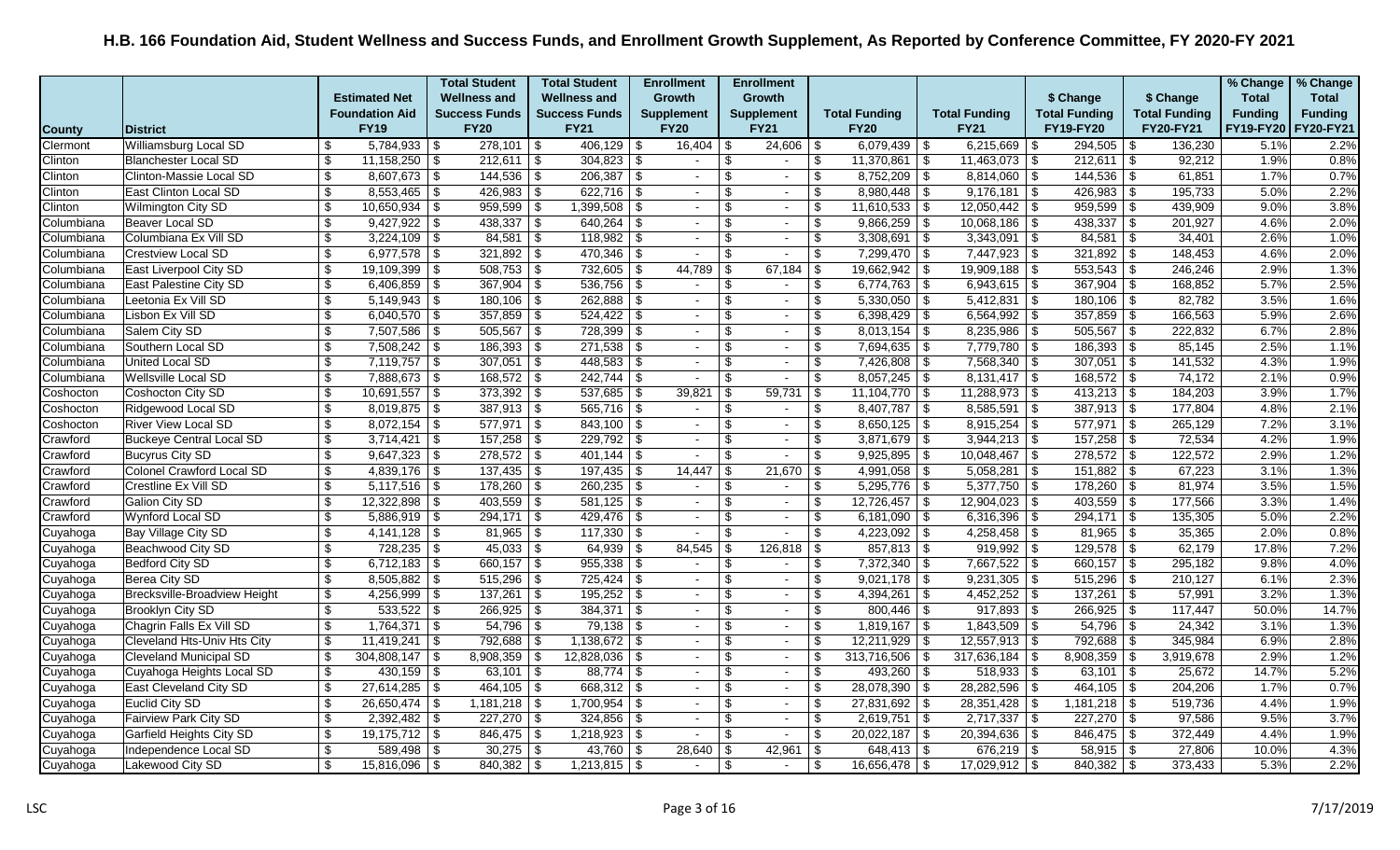|               |                                |                                  |                         | <b>Total Student</b>    |                           | <b>Total Student</b> | <b>Enrollment</b>        |                | <b>Enrollment</b>        |                          |                      |                         |            |                      |            |                      | % Change       | % Change       |
|---------------|--------------------------------|----------------------------------|-------------------------|-------------------------|---------------------------|----------------------|--------------------------|----------------|--------------------------|--------------------------|----------------------|-------------------------|------------|----------------------|------------|----------------------|----------------|----------------|
|               |                                |                                  | <b>Estimated Net</b>    | <b>Wellness and</b>     |                           | <b>Wellness and</b>  | <b>Growth</b>            |                | <b>Growth</b>            |                          |                      |                         |            | \$ Change            |            | \$ Change            | <b>Total</b>   | <b>Total</b>   |
|               |                                |                                  | <b>Foundation Aid</b>   | <b>Success Funds</b>    |                           | <b>Success Funds</b> | <b>Supplement</b>        |                | <b>Supplement</b>        |                          | <b>Total Funding</b> | <b>Total Funding</b>    |            | <b>Total Funding</b> |            | <b>Total Funding</b> | <b>Funding</b> | <b>Funding</b> |
| <b>County</b> | <b>District</b>                |                                  | <b>FY19</b>             | <b>FY20</b>             |                           | <b>FY21</b>          | <b>FY20</b>              |                | <b>FY21</b>              |                          | <b>FY20</b>          | <b>FY21</b>             |            | FY19-FY20            |            | <b>FY20-FY21</b>     | FY19-FY20      | FY20-FY21      |
| Cuyahoga      | Maple Heights City SD          | \$                               | $20,306,747$ \\$        | $877,394$ \$            |                           |                      | $60,135$ \\$             |                | $90,203$ \$              |                          | $21,244,276$ \\$     | 21,660,397              | -\$        | 937,529              | - \$       | 416,121              | 4.6%           | 2.0%           |
| Cuyahoga      | Mayfield City SD               | \$                               | $5,163,967$ \$          | $194,518$ \$            |                           | $272,998$ \$         | $254,979$ \$             |                | $382,469$ \$             |                          | $5,613,464$ \$       | 5,819,434               | $\vert$ \$ | 449,497              | \$         | 205,970              | 8.7%           | 3.7%           |
| Cuyahoga      | North Olmsted City SD          | \$                               |                         | $288,179$ \$            |                           |                      | $\overline{\phantom{a}}$ | \$.            | $\overline{\phantom{a}}$ | \$                       | $8,335,444$ \\$      | 8,452,511               | \$         | 288,179              | \$         | 117,067              | 3.6%           | 1.4%           |
| Cuyahoga      | North Royalton City SD         | \$                               | $4,711,566$ \\$         | 133,558                 | \$                        | $190,883$ \$         | $\sim$                   | \$.            | $\blacksquare$           | \$                       | $4,845,124$ \$       | 4,902,449               | ⊺\$        | 133,558              | -\$        | 57,325               | 2.8%           | 1.2%           |
| Cuyahoga      | Olmsted Falls City SD          | $\boldsymbol{\mathsf{s}}$        |                         | 109,596                 | \$                        | $157,678$ \$         | 42,616                   |                | 63,924                   | \$                       | $13,563,659$ \$      | $13,633,048$ \$         |            | $152,212$ \$         |            | 69,389               | 1.1%           | 0.5%           |
| Cuyahoga      | Orange City SD                 | $\sqrt[6]{3}$                    | $1,037,103$ \$          | $75,304$ \\$            |                           | $106,901$ \$         | $\sim$                   | \$.            | $\blacksquare$           | \$                       | $1,112,407$ \$       | $1,144,004$ \$          |            | $75,304$ \$          |            | 31,597               | 7.3%           | 2.8%           |
| Cuyahoga      | Parma City SD                  | $\boldsymbol{\mathsf{s}}$        | $20,982,294$ \\$        | 1,354,323               | -\$                       | $1,935,827$ \$       | $\sim$                   | $\mathfrak{L}$ | $\overline{\phantom{a}}$ | \$                       | $22,336,617$ \$      | 22,918,121              | l \$       | 1,354,323            | -\$        | 581,504              | 6.5%           | 2.6%           |
| Cuyahoga      | Richmond Heights Local SD      | \$                               | $341,521$ \$            | $107,176$ \\$           |                           | $153,358$ \$         | 7,154                    | - \$           | 10,731                   | -\$                      | $455,851$ \$         | $505,610$ \$            |            | $114,330$ \ \$       |            | 49,759               | 33.5%          | 10.9%          |
| Cuyahoga      | <b>Rocky River City SD</b>     | \$                               | $1,137,108$ \$          | $97,357$ \$             |                           | $138,507$ \$         | $\sim$                   | \$             | $\sim$                   | $\overline{\mathcal{S}}$ | $1,234,465$ \$       | $1,275,615$ \$          |            | $97,357$ \$          |            | 41,150               | 8.6%           | 3.3%           |
| Cuyahoga      | Shaker Heights City SD         | $\boldsymbol{\mathsf{s}}$        | $16,030,338$ \\$        | 235,582                 | \$                        | $330,017$ \$         | $\sim$                   | \$.            | $\sim$                   | \$                       | $16,265,920$ \$      | 16,360,356              | \$         | 235,582              | \$         | 94,435               | 1.5%           | 0.6%           |
| Cuyahoga      | Solon City SD                  | $\overline{\boldsymbol{\theta}}$ | $2,799,675$ \$          | 150,134                 | $\boldsymbol{\mathsf{S}}$ | $214,959$ \$         | $\sim$                   |                | $\sim$                   | \$                       | $2,949,809$ \$       | 3,014,634               | \$         | 150,134              | -\$        | 64,825               | 5.4%           | 2.2%           |
| Cuyahoga      | South Euclid-Lyndhurst City    | $\boldsymbol{\mathsf{S}}$        | $5,627,577$ \\$         | 186,882                 | -\$                       | $262,056$ \$         | $\sim$                   | \$             | $\sim$                   | \$                       | $5,814,459$ \$       | $5,889,633$ \$          |            | $186,882$ \$         |            | 75,175               | 3.3%           | 1.3%           |
| Cuyahoga      | Strongsville City SD           | $\overline{\mathbf{s}}$          | $7,812,581$ \$          | 175,505                 | $\sqrt{3}$                | $251,265$ \$         | 2,450                    | -S             | $3,675$ \$               |                          | $7,990,536$ \$       | 8,067,521               | \$         | 177,955              | $\sqrt{3}$ | 76,985               | 2.3%           | 1.0%           |
| Cuyahoga      | Warrensville Heights City SD   | \$                               | $7,016,602$ \\$         | $394,826$ \$            |                           | $568,549$ \$         | 73,083                   |                | 109,625                  | \$                       | $7,484,511$ \$       | 7,694,776 \$            |            | 467,909              | -\$        | 210,265              | 6.7%           | 2.8%           |
| Cuyahoga      | <b>Westlake City SD</b>        | $\boldsymbol{\mathsf{S}}$        | $1,874,760$ \$          | $159, 195$ \$           |                           | $223,355$ \$         | $\sim$                   | \$.            | $\sim$                   | \$                       | $2,033,955$ \$       | $2,098,115$ \$          |            | $159, 195$ \$        |            | 64,160               | 8.5%           | 3.2%           |
| <b>Darke</b>  | Ansonia Local SD               | $\overline{\$}$                  |                         | $229,411$ \\$           |                           | $334,469$ \$         | $\sim$                   |                | $\sim$                   | \$                       | $5,365,999$ \$       | $5,471,056$ \\$         |            | $229,411$ \\$        |            | 105,057              | 4.5%           | 2.0%           |
| Darke         | Arcanum Butler Local SD        | $\boldsymbol{\mathsf{s}}$        | $6,058,087$ \$          | $129,972$ \$            |                           | $185,971$ \$         | $\sim$                   | \$             | $\sim$                   | \$                       | $6,188,058$ \$       | 6,244,057               | \$         | $129,972$ \$         |            | 55,999               | 2.1%           | 0.9%           |
| Darke         | Franklin-Monroe Local SD       | \$                               | $3,859,261$ \$          | 32,114                  | \$                        | $45,819$ \$          | $\sim$                   |                | $\blacksquare$           | \$                       | $3,891,375$ \$       | 3,905,080               | \$         | 32,114               | - \$       | 13,705               | 0.8%           | 0.4%           |
| Darke         | <b>Greenville City SD</b>      | \$                               | $10,568,615$ \\$        | $\overline{957,135}$ \$ |                           |                      | $\sim$                   | \$             | $\sim$                   | \$                       | $11,525,750$ \\$     | $11,967,119$ \ \$       |            | $957,135$ \$         |            | 441,368              | 9.1%           | 3.8%           |
| Darke         | Mississinawa Valley Local SD   | $\boldsymbol{\mathsf{S}}$        | $4,360,490$ \$          | $221,736$ \$            |                           | $323,844$ \$         | 795                      | \$             | $1,193$ \$               |                          | $4,583,021$ \$       | 4,685,527               | \$         | 222,531              | \$         | 102,506              | 5.1%           | 2.2%           |
| Darke         | Tri-Village Local SD           | \$                               | $4,566,582$ \$          | $132,312$ \$            |                           | $190,927$ \$         | 17,942                   |                | 26,914                   | \$                       | $4,716,837$ \$       | 4,784,423               | \$         | 150,254              | \$         | 67,586               | 3.3%           | 1.4%           |
| Darke         | Versailles Ex Vill SD          | $\overline{\mathbf{S}}$          |                         | $90,189$ \$             |                           | $128,549$ \$         | $\sim$                   | \$             | $\sim$                   | $\sqrt[6]{3}$            | $8,434,656$ \$       | $8,473,016$ \$          |            | $90,189$ \$          |            | 38,360               | 1.1%           | 0.5%           |
| Defiance      | Ayersville Local SD            | \$                               | $3,503,105$ \\$         | $51,145$ \\$            |                           | $72,901$ \ \$        | $\sim$                   | \$.            | $\sim$                   | \$                       | $3,554,250$ \$       | $3,576,006$ \$          |            | $51,145$ \$          |            | 21,756               | 1.5%           | 0.6%           |
| Defiance      | Central Local SD               | $\boldsymbol{\mathsf{S}}$        | $5,771,905$ \\$         | 112,428                 | \$                        | $160,813$ \$         | $\sim$                   | \$             | $\blacksquare$           | \$                       | $5,884,333$ \$       | 5,932,718               | \$         | 112,428              | \$         | 48,385               | 1.9%           | 0.8%           |
| Defiance      | Defiance City SD               | \$                               | $15,072,840$   \$       | $546,687$ \$            |                           | 789,613   \$         | 9,820                    |                | 14,729                   | ∣\$                      | $15,629,347$ \$      | $15,877,182$ \$         |            | 556,507              | -\$        | 247,835              | 3.7%           | 1.6%           |
| Defiance      | Hicksville Ex Vill SD          | \$                               | $6,254,134$ \\$         | 117,909 \$              |                           | $168,766$ \ \$       |                          |                | $30,205$ \$              |                          | $6,392,179$ \$       | $6,453,104$ \$          |            | $138,045$ \$         |            | 60,925               | 2.2%           | 1.0%           |
| Defiance      | Northeastern Local SD          | $\overline{\mathbf{s}}$          | $2,482,638$ \$          | 99,293                  | l \$                      | $141,809$ \$         | $\sim$                   | \$             | $\blacksquare$           | -\$                      | $2,581,930$ \$       |                         |            | $99,293$ \$          |            | 42,516               | 4.0%           | 1.6%           |
| Delaware      | <b>Big Walnut Local SD</b>     | \$                               | $4,759,287$ \$          | $145,235$ \$            |                           | $205,489$ \ \$       | 237,548                  |                | $356,322$ \$             |                          | $5,142,070$ \\$      | 5,321,098               | l \$       | 382,783              | -\$        | 179,027              | 8.0%           | 3.5%           |
| Delaware      | <b>Buckeye Valley Local SD</b> | $\boldsymbol{\mathsf{S}}$        | $3,839,524$ \$          | 111,263                 | \$                        | $158,788$ \$         | $\sim$                   | S.             | $\sim$                   | $\overline{\$}$          | $3,950,787$ \$       | $3,998,312$ \$          |            | $111,263$ \$         |            | 47,526               | 2.9%           | 1.2%           |
| Delaware      | Delaware City SD               | \$                               | $15,794,760$ \\$        | 564,326                 | \$                        | $795,018$ \$         | 106,381                  | \$             | $159.571$ \ \$           |                          | 16,465,466 \$        | $16,749,349$ \$         |            | 670,706 \$           |            | 283,883              | 4.2%           | 1.7%           |
| Delaware      | <b>Olentangy Local SD</b>      | $\boldsymbol{\mathsf{S}}$        | $11,223,849$ \ \$       | 616,770 $\sqrt{3}$      |                           | $889,747$ \$         | 1,131,491                | \$             | $\overline{1,697}, 237$  | \$                       | $12,972,110$ \$      | 13,810,833              | \$         | 1,748,261            | \$         | 838,723              | 15.6%          | 6.5%           |
| Erie          | Berlin-Milan Local SD          | \$                               | 4,769,549 $\frac{1}{3}$ | 70,988                  | \$                        | $101,334$ \$         |                          | \$             | $\blacksquare$           | \$                       | $4,840,537$ \$       | 4,870,883               | \$         | 70,988               | -\$        | 30,347               | 1.5%           | 0.6%           |
| Erie          | Huron City SD                  | \$                               | $2,356,228$ \$          | $250,108$ \$            |                           | $362,396$ \$         | $\sim$                   | \$             | $\sim$                   | \$                       | $2,606,336$ \$       | $2,718,624$ \$          |            | $250,108$ \$         |            | 112,288              | 10.6%          | 4.3%           |
| Erie          | Kelleys Island Local SD        | \$                               | $5,794$ \\$             | $25,000$ \ \$           |                           | $36,000$ \$          | $\sim$                   | <b>β</b>       | $\sim$                   | \$                       | $30,794$ \$          | 41,794                  | \$         | $25,000$ \$          |            | 11,000               | 431.5%         | 35.7%          |
| Erie          | Margaretta Local SD            | \$                               |                         | 48,713                  | \$                        | $69,700$ \$          | $\sim$                   |                | $\sim$                   | \$                       | $4,405,775$ \\$      | 4,426,761               | -\$        | 48,713               | -\$        | 20,987               | 1.1%           | 0.5%           |
| Erie          | Perkins Local SD               | $\overline{\mathbf{s}}$          | $4,082,397$ \$          | 85,610                  | l \$                      | $120,283$ \$         | $\sim$                   | \$             | $\sim$                   | \$                       | $4,168,006$ \$       | $4,202,680$ \$          |            | $85,610$ \$          |            | 34,673               | 2.1%           | 0.8%           |
| Erie          | Sandusky City SD               | \$                               | $17,193,083$ \$         | 751,237 \$              |                           | $1,081,781$ \$       | $\sim$                   | \$.            | $\blacksquare$           | \$                       | $17,944,320$ \$      | 18,274,864              | -\$        | 751,237              | ∣\$        | 330,544              | 4.4%           | 1.8%           |
| Erie          | Vermilion Local SD             | $\overline{\mathcal{L}}$         | $4,529,755$ \\$         | 239,308                 | -\$                       |                      | $\sim$                   | \$.            | $\sim$                   | $\sqrt[6]{3}$            | $4,769,063$ \$       | 4,871,199               | $\sqrt{3}$ | 239,308              | -\$        | 102,136              | 5.3%           | 2.1%           |
| Fairfield     | Amanda-Clearcreek Local SD     | \$                               | $9,608,208$ \$          | $245,033$ \$            |                           | $353,065$ \$         | $\sim$                   | \$             | $\sim$                   | \$                       | $9,853,241$ \$       | $9,961,273$ \$          |            | $245,033$ \$         |            | 108,032              | 2.6%           | 1.1%           |
| Fairfield     | Berne Union Local SD           | $\boldsymbol{\mathsf{S}}$        | $4,423,581$ \\$         | $179,839$ \$            |                           | $261,729$ \$         | $\sim$                   | -S             | $\blacksquare$           | \$                       |                      | 4,685,310 $\frac{1}{3}$ |            | $179,839$ \$         |            | 81,890               | 4.1%           | 1.8%           |
| Fairfield     | Bloom Carroll Local SD         | \$                               | $5,177,594$ \\$         | $113,121$ \$            |                           | $161,377$ \$         | $84,065$ \ \$            |                | $126,098$ \ \$           |                          | $5,374,780$ \$       | $5,465,070$ \\$         |            | $197,186$ \$         |            | 90,289               | 3.8%           | 1.7%           |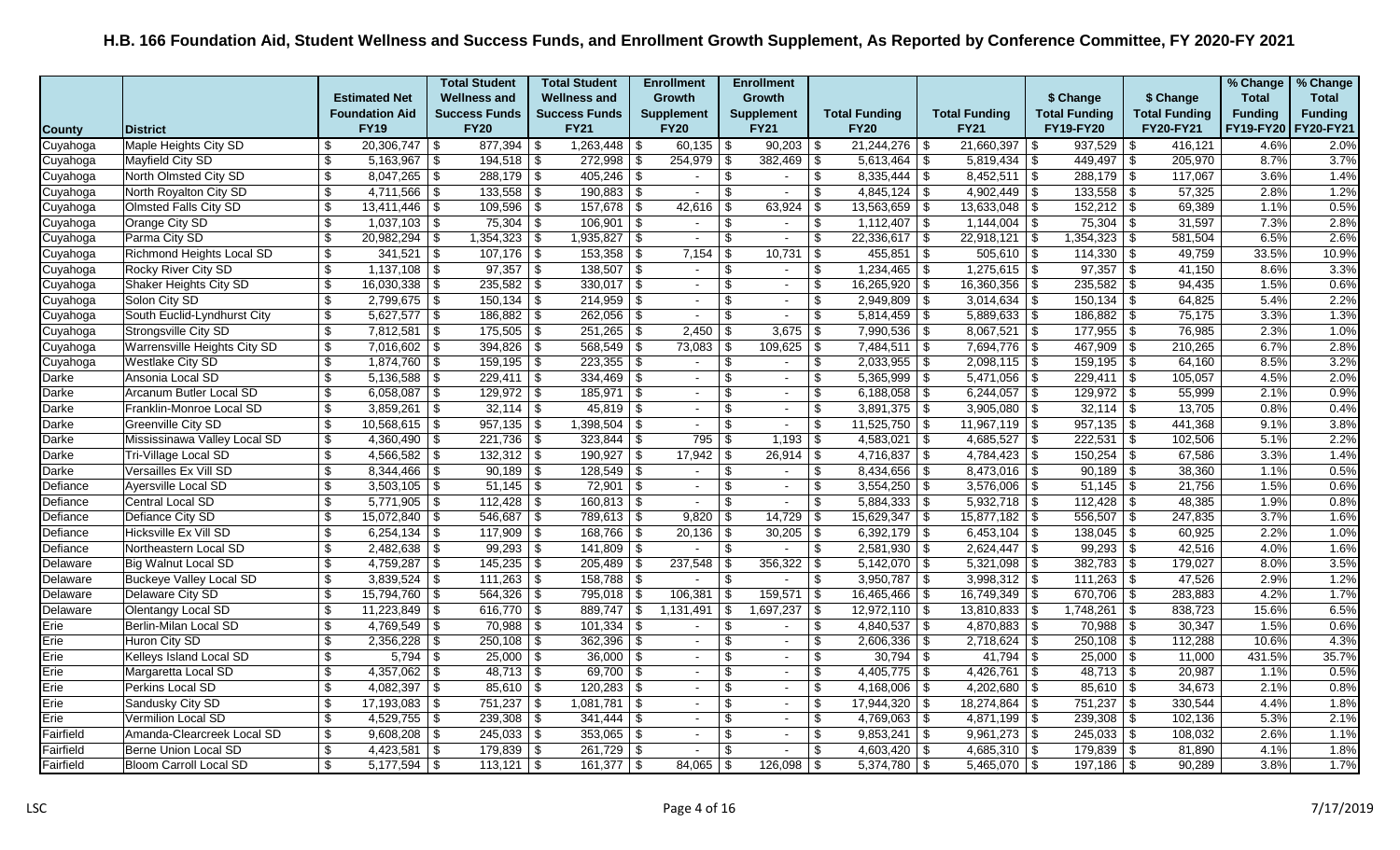|               |                                 |                                  |                       | <b>Total Student</b> |      | <b>Total Student</b> | <b>Enrollment</b>        |                | <b>Enrollment</b>        |                 |                      |                      |                          |                       |                           |                      | % Change       | % Change       |
|---------------|---------------------------------|----------------------------------|-----------------------|----------------------|------|----------------------|--------------------------|----------------|--------------------------|-----------------|----------------------|----------------------|--------------------------|-----------------------|---------------------------|----------------------|----------------|----------------|
|               |                                 |                                  | <b>Estimated Net</b>  | <b>Wellness and</b>  |      | <b>Wellness and</b>  | <b>Growth</b>            |                | <b>Growth</b>            |                 |                      |                      |                          | \$ Change             |                           | \$ Change            | <b>Total</b>   | <b>Total</b>   |
|               |                                 |                                  | <b>Foundation Aid</b> | <b>Success Funds</b> |      | <b>Success Funds</b> | <b>Supplement</b>        |                | <b>Supplement</b>        |                 | <b>Total Funding</b> | <b>Total Funding</b> |                          | <b>Total Funding</b>  |                           | <b>Total Funding</b> | <b>Funding</b> | <b>Funding</b> |
| <b>County</b> | <b>District</b>                 |                                  | <b>FY19</b>           | <b>FY20</b>          |      | <b>FY21</b>          | <b>FY20</b>              |                | <b>FY21</b>              |                 | <b>FY20</b>          | <b>FY21</b>          |                          | FY19-FY20             |                           | FY20-FY21            | FY19-FY20      | FY20-FY21      |
| Fairfield     | <b>Fairfield Union Local SD</b> | \$                               | $10,225,131$ \$       | 418,348              | \$   | $608,481$ \ \$       |                          |                |                          |                 | $10,674,401$ \$      | 10,879,995           | l \$                     | 449,270               | ∣\$                       | 205,594              | 4.4%           | 1.9%           |
| Fairfield     | Lancaster City SD               | \$                               | 25,886,606 \$         | 1,332,286            | \$   | $1,927,452$ \$       | $58,034$ \\$             |                | $87,052$ \$              |                 | $27,276,926$ \$      | $27,901,110$ \$      |                          | 1,390,321             | $\sqrt{3}$                | 624,183              | 5.4%           | 2.3%           |
| Fairfield     | Liberty Union-Thurston Local    | \$                               | $6,435,790$ \$        | $281,863$ \$         |      | $410,542$ \$         | $\sim$                   | $\mathfrak{L}$ | $\blacksquare$           | \$              | $6,717,654$ \$       | 6,846,332            | $\vert$ \$               | 281,863               | \$                        | 128,678              | 4.4%           | 1.9%           |
| Fairfield     | Pickerington Local SD           | $\overline{\mathcal{L}}$         | $53,775,448$ \\$      | 479,080              | \$   | $672,790$ \$         | 324,819                  |                | 487,229                  | -\$             | $54,579,347$ \$      | 54,935,467           | $\overline{\mathcal{F}}$ | 803,899               | \$                        | 356,120              | 1.5%           | 0.7%           |
| Fairfield     | Walnut Township Local SD        | \$                               | $1,174,393$ \\$       | $37,886$ \$          |      | $54,043$ \$          | $\sim$                   | \$             | $\sim$                   | \$              | $1,212,279$ \$       | $1,228,435$ \$       |                          | $37,886$ \$           |                           | 16,156               | 3.2%           | 1.3%           |
| Fayette       | Miami Trace Local SD            | $\sqrt[6]{3}$                    | $11,405,716$ \$       | $635,413$ \$         |      | $928,761$ \$         | $\sim$                   | -S             | $\sim$                   | \$              | $12,041,129$ \$      | $12,334,477$ \\$     |                          | $635,413$ \$          |                           | 293,348              | 5.6%           | 2.4%           |
| Fayette       | Washington Court House City     | \$                               | $15,839,253$ \\$      | $522,766$ \ \$       |      | $752,783$ \$         | 2,620                    | - \$           | $3,930$   \$             |                 | $16,364,639$ \$      | 16,595,966           | \$                       | 525,386               | -\$                       | 231,327              | 3.3%           | 1.4%           |
| Franklin      | <b>Bexley City SD</b>           | \$                               | $3,848,814$ \$        |                      |      | $119,519$ \$         |                          |                | $189,535$ \$             |                 | $4,058,650$ \$       | $4,157,868$ \$       |                          | $209,836$ \$          |                           | 99,219               | 5.5%           | 2.4%           |
| Franklin      | Canal Winchester Local SD       | \$                               | $17,881,241$ \$       | $383,294$ \$         |      | $539,896$ \$         | $129,371$ \$             |                | $194,056$ \$             |                 | $18,393,906$ \$      | $18,615,194$ \$      |                          | $512,665$ \$          |                           | 221,288              | 2.9%           | 1.2%           |
| Franklin      | <b>Columbus City SD</b>         | \$                               | $161,052,295$ \$      | 11,808,967           | \$   | $17,004,913$ \$      | $\sim$                   | \$             | $\sim$                   | \$              | $172,861,262$ \$     | 178,057,208          | \$                       | 11,808,967            | \$                        | 5,195,946            | 7.3%           | 3.0%           |
| Franklin      | Dublin City SD                  | $\overline{\boldsymbol{\theta}}$ | $19,317,473$ \$       | 650,776              | \$   | $919,064$ \$         | 586,981                  |                | 880,471   \$             |                 | $20,555,229$ \$      | 21,117,008           | \$                       | 1,237,757             | \$                        | 561,779              | 6.4%           | 2.7%           |
| Franklin      | Gahanna-Jefferson City SD       | $\boldsymbol{\mathsf{S}}$        | $11,368,394$ \ \$     | $455,318$ \$         |      | $638,793$ \$         | $204,565$ \ \$           |                | $306,847$ \$             |                 | $12,028,277$ \$      | $12,314,035$ \$      |                          | $659,883$ \$          |                           | 285,758              | 5.8%           | 2.4%           |
| Franklin      | Grandview Heights City SD       | $\overline{\mathbf{s}}$          | $1,266,175$ \$        | $25,000$ \$          |      | $36,751$ \$          | $\sim$                   | \$             | $\sim$                   | $\sqrt{3}$      | $1,291,175$ \$       | $1,302,925$ \$       |                          | $25,000$ \$           |                           | 11,751               | 2.0%           | 0.9%           |
| Franklin      | Groveport Madison Local SD      | \$                               | $31,223,495$ \\$      | 1,450,263            | l \$ |                      | 239,406                  |                | $359,108$ \\$            |                 | $32,913,163$ \$      | 33,670,982           | \$                       | $1,689,668$ \$        |                           | 757,818              | 5.4%           | 2.3%           |
| Franklin      | Hamilton Local SD               | $\,$                             | $21,255,069$ \$       | $734,518$ \$         |      | $1,057,705$ \$       | $\sim$                   | \$             | $\sim$                   | \$              | $21,989,587$ \$      | $22,312,775$ \$      |                          | $734,518$ \$          |                           | 323,188              | 3.5%           | 1.5%           |
| Franklin      | <b>Hilliard City SD</b>         | \$                               | $44,319,874$ \$       | 738,340 \\$          |      | $1,036,432$ \$       | 331,767                  |                | $497,651$ \ \$           |                 | $45,389,981$ \$      | 45,853,957           | \$                       | $1,070,107$ \$        |                           | 463,975              | 2.4%           | 1.0%           |
| Franklin      | New Albany-Plain Local SD       | \$                               | $2,895,790$ \$        | $166,619$ \$         |      | $238,156$ \$         | $89,364$ \$              |                | $134,045$ \$             |                 | $3,151,773$ \$       | 3,267,991            | $\sqrt{2}$               | 255,983               | \$                        | 116,218              | 8.8%           | 3.7%           |
| Franklin      | Reynoldsburg City SD            | $\overline{\boldsymbol{\theta}}$ | $36,612,980$ \$       | 635,695              | \$   | $894,576$ \$         | $452,164$ \\$            |                | $678,246$ \$             |                 | $37,700,839$ \$      | 38,185,802           | \$                       | 1,087,859             | - \$                      | 484,963              | 3.0%           | 1.3%           |
| Franklin      | South-Western City SD           | \$                               | 127,934,257   \$      |                      |      | $7,180,131$ \$       | $723,893$ \$             |                | $1,085,840$ \ \$         |                 | $133,629,397$ \$     | 136,200,227          | $\vert$ \$               | $5,695,141$ \$        |                           | 2,570,830            | 4.5%           | 1.9%           |
| Franklin      | Upper Arlington City SD         | $\boldsymbol{\mathsf{S}}$        | $2,306,546$ \$        | $172,983$ \$         |      | $250,284$ \$         | $142,067$ \$             |                | $213,100$ \$             |                 | $2,621,596$ \$       | 2,769,931            | န                        | $315,050$ \$          |                           | 148,335              | 13.7%          | 5.7%           |
| Franklin      | Westerville City SD             | \$                               | $30,283,862$ \$       | $1,211,372$ \$       |      | $1,703,963$ \$       | $346,823$ \$             |                | $520,234$ \$             |                 | $31,842,057$ \$      | 32,508,060           | l \$                     | 1,558,195             | \$                        | 666,003              | 5.1%           | 2.1%           |
| Franklin      | Whitehall City SD               | $\overline{\mathbf{S}}$          | $24,155,045$ \$       | 825,030              | \$   | $1,188,043$ \$       | $21,948$ \$              |                | $32,922$ \$              |                 | $25,002,023$ \$      | $25,376,010$ \$      |                          | $846,978$ \$          |                           | 373,987              | 3.5%           | 1.5%           |
| Franklin      | <b>Worthington City SD</b>      | \$                               | $17,624,304$ \\$      | $469,085$ \$         |      | 657,934 \\$          | $139,822$ \ \$           |                | $209,733$ \$             |                 | $18,233,211$ \$      | 18,491,970 \$        |                          | $608,907$ \$          |                           | 258,760              | 3.5%           | 1.4%           |
| Fulton        | Archbold-Area Local SD          | \$                               |                       | 218,561              | \$   | $315,734$ \$         | $984  $ \$               |                | $1,476$ \ \$             |                 | $3,596,469$ \$       | 3,694,133            | \$                       | 219,545               | \$                        | 97,665               | 6.5%           | 2.7%           |
| Fulton        | Evergreen Local SD              | \$                               | $4,365,983$ \$        | $56,791$ \\$         |      | $81,131$ \$          | $13,337$ \$              |                |                          |                 | $4,436,111$ \$       | $4,467,119$ \$       |                          | 70,129                | -\$                       | 31,008               | 1.6%           | 0.7%           |
| Fulton        | Gorham Fayette Local SD         | \$                               | $3,183,046$ \\$       | 124,929              | -\$  | $182,068$ \$         | $\sim$                   | \$             | $\sim$                   | \$              | $3,307,974$ \$       | $3,365,114$ \$       |                          | $124,929$ \$          |                           | 57,140               | 3.9%           | 1.7%           |
| Fulton        | Pettisville Local SD            | $\overline{\$}$                  | $3,136,887$ \$        | 29,360               | \$   | $42,541$ \$          | 25,954                   | \$             | $38,932$ \$              |                 | $3,192,201$ \$       | $3,218,359$ \$       |                          | $55,315$ \$           |                           | 26,157               | 1.8%           | 0.8%           |
| Fulton        | Pike-Delta-York Local SD        | \$                               | $5,916,343$ \\$       | 132,538              | -\$  | $189,499$ \$         | $\sim$                   |                | $\sim$                   | \$              | $6,048,881$ \$       | $6,105,843$ \$       |                          | 132,538               | -\$                       | 56,961               | 2.2%           | 0.9%           |
| Fulton        | Swanton Local SD                | $\overline{\$}$                  | $4,363,295$ \$        | 76,870 \$            |      | $109,545$ \$         | $\sim$                   | - \$           | $\sim$                   | $\overline{\$}$ | $4,440,165$ \$       | $4,472,840$ \$       |                          | 76,870 \$             |                           | 32,675               | 1.8%           | 0.7%           |
| Fulton        | Wauseon Ex Vill SD              | \$                               | $9,856,447$ \ \$      | 500,599              | -\$  | 730,945 \$           | $\sim$                   | \$.            | $\sim$                   | \$              | $10,357,046$ \$      | $10,587,392$ \$      |                          | $500,599$ \$          |                           | 230,346              | 5.1%           | 2.2%           |
| Gallia        | Gallia County Local SD          | $\boldsymbol{\mathsf{S}}$        | $11,479,629$ \$       | $\overline{726,}327$ | \$   | $1,058,868$ \ \$     | 20,044                   |                | 30,065                   | - \$            | $12,225,999$ \$      | $12,568,562$ \$      |                          | 746,370 \$            |                           | 342,563              | 6.5%           | 2.8%           |
| Gallia        | Gallipolis City SD              | \$                               | $11,715,269$ \\$      | 552,803              | \$   | $806,919$ \$         |                          | \$             | $\blacksquare$           | \$              | $12,268,072$ \$      | $12,522,188$ \$      |                          | $552,803$ \$          |                           | 254,117              | 4.7%           | 2.1%           |
| Geauga        | Berkshire Local SD              | \$                               | $3,956,224$ \ \ \$    | $258,164$ \$         |      | $374,881$ \$         | 29,564                   |                |                          |                 | $4,243,953$ \$       | $4,375,451$ \$       |                          | $287,729$ \$          |                           | 131,499              | 7.3%           | 3.1%           |
| Geauga        | Cardinal Local SD               | \$                               | $1,759,419$ \$        | $320,063$ \$         |      | $467,107$ \$         | $\sim$                   | <b>β</b>       | $\blacksquare$           | \$              | $2,079,482$ \$       | 2,226,526            | \$                       | $320,063$ \$          |                           | 147,044              | 18.2%          | 7.1%           |
| Geauga        | Chardon Local SD                | $\boldsymbol{\mathsf{s}}$        | $4,761,652$ \$        | 133,178              | \$   | $186,556$ \$         | $\sim$                   |                | $\sim$                   | \$              | 4,894,831 \$         | 4,948,208            | \$                       | 133,178               | -\$                       | 53,377               | 2.8%           | 1.1%           |
| Geauga        | Kenston Local SD                | $\overline{\boldsymbol{\theta}}$ |                       | $80,760$ \$          |      | $116,297$ \$         | $\sim$                   | \$             | $\sim$                   | \$              | $3,425,384$ \$       | $3,460,922$ \$       |                          | $80,760$ \$           |                           | 35,538               | 2.4%           | 1.0%           |
| Geauga        | Newbury Local SD                | \$                               |                       | $28,556$ \ \$        |      |                      | $\overline{\phantom{a}}$ | \$.            | $\blacksquare$           | $\sqrt[6]{2}$   | $491,035$ \$         | $503,813$ \$         |                          | $28,556$ \$           |                           | 12,778               | 6.2%           | 2.6%           |
| Geauga        | West Geauga Local SD            | $\overline{\$}$                  | $3,298,036$ \$        | 75,087               | l \$ | $106, 161$   \$      | $\sim$                   | \$.            | $\overline{\phantom{a}}$ | $\sqrt[6]{2}$   |                      | 3,404,197            | $\overline{\mathcal{F}}$ | 75,087                | $\overline{\mathfrak{s}}$ | 31,073               | 2.3%           | 0.9%           |
| Greene        | <b>Beavercreek City SD</b>      | $\boldsymbol{\mathsf{s}}$        | $7,190,008$ \ \$      | 281,906              | \$   | $400,943$ \$         | 109,644                  |                | $164,465$ \$             |                 | 7,581,557 \$         | $7,755,416$ \$       |                          | 391,549 $\frac{1}{3}$ |                           | 173,859              | 5.4%           | 2.3%           |
| Greene        | Cedar Cliff Local SD            | \$                               | $2,916,498$ \\$       | $55,039$ \\$         |      | 78,595   \$          |                          |                | $35,591$ \$              |                 |                      | $3,030,684$ \$       |                          | 78,767   \$           |                           | 35,419               | 2.7%           | 1.2%           |
| Greene        | Fairborn City SD                | \$                               | $16,231,753$ \\$      | $869,874$ \$         |      | $1,257,384$ \$       | $7,866$ \ \$             |                | $11,798$ \ \$            |                 | $17,109,492$ \$      | 17,500,934           | \$                       | $877,740$ \$          |                           | 391,442              | 5.4%           | 2.3%           |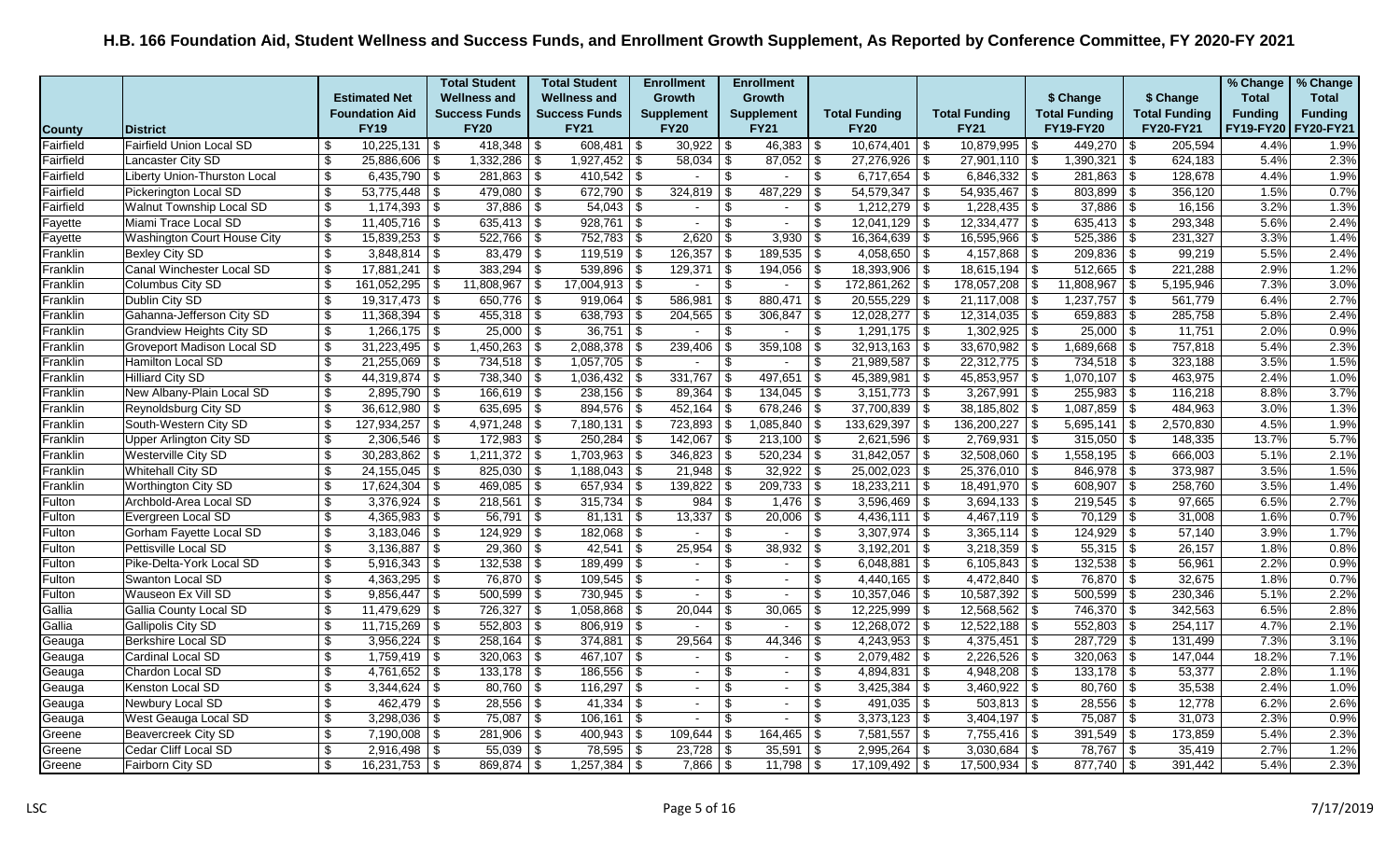|               |                                   |                           |                       | <b>Total Student</b> | <b>Total Student</b> | <b>Enrollment</b>        |                           | <b>Enrollment</b>        |                         |                      |                      |                      |                      |                      | % Change       | % Change       |
|---------------|-----------------------------------|---------------------------|-----------------------|----------------------|----------------------|--------------------------|---------------------------|--------------------------|-------------------------|----------------------|----------------------|----------------------|----------------------|----------------------|----------------|----------------|
|               |                                   |                           | <b>Estimated Net</b>  | <b>Wellness and</b>  | <b>Wellness and</b>  | Growth                   |                           | Growth                   |                         |                      |                      |                      | \$ Change            | \$ Change            | <b>Total</b>   | <b>Total</b>   |
|               |                                   |                           | <b>Foundation Aid</b> | <b>Success Funds</b> | <b>Success Funds</b> | <b>Supplement</b>        |                           | <b>Supplement</b>        |                         | <b>Total Funding</b> | <b>Total Funding</b> |                      | <b>Total Funding</b> | <b>Total Funding</b> | <b>Funding</b> | <b>Funding</b> |
| <b>County</b> | <b>District</b>                   |                           | <b>FY19</b>           | <b>FY20</b>          | <b>FY21</b>          | <b>FY20</b>              |                           | <b>FY21</b>              |                         | <b>FY20</b>          | <b>FY21</b>          |                      | <b>FY19-FY20</b>     | FY20-FY21            | FY19-FY20      | FY20-FY21      |
| Greene        | Greeneview Local SD               | \$                        | $4,966,666$ \$        | $182,289$ \ \$       |                      | 7,916                    | \$                        | $11,874$ \\$             |                         | $5,156,870$ \$       | 5,239,597            | l \$                 | $190,204$ \$         | 82,727               | 3.8%           | 1.6%           |
| Greene        | Sugarcreek Local SD               | $\mathfrak{S}$            | $5,669,758$ \$        | $86,785$ \$          | $124,415$ \$         | 69,386                   | $\boldsymbol{\mathsf{S}}$ | $104,078$ \$             |                         | $5,825,929$ \$       | $5,898,251$ \$       |                      | $156, 171$ \$        | 72,322               | 2.8%           | 1.2%           |
| Greene        | Xenia Community City SD           | \$                        | $15,683,961$ \$       | $1,205,278$ \$       | $1,757,820$ \$       | $\sim$                   | \$                        | $\sim$                   | \$                      | $16,889,239$ \$      | $17,441,781$ \\$     |                      | $1,205,278$ \$       | 552,542              | 7.7%           | 3.3%           |
| Greene        | Yellow Springs Ex Vill SD         | \$                        | $2,159,604$ \$        | $81,016$ \$          |                      | $\sim$                   | $\overline{\mathbb{S}}$   | $\sim$                   | $\overline{\$}$         | $2,240,620$ \$       | 2,274,438            | ∣\$.                 | $81,016$ \$          | 33,818               | 3.8%           | 1.5%           |
| Guernsey      | Cambridge City SD                 | $\boldsymbol{\mathsf{s}}$ | $11,557,462$ \$       | $462,279$ \\$        | 665,681 \$           | $\sim$                   | \$                        | $\sim$                   | \$                      | $12,019,740$ \$      | $12,223,143$ \$      |                      | $462,279$ \$         | 203,403              | 4.0%           | 1.7%           |
| Guernsey      | <b>East Guernsey Local SD</b>     | \$                        | $6,130,328$ \$        | $296,559$ \$         | $432,551$ \\$        | $\overline{\phantom{a}}$ | \$                        | $\sim$                   | \$                      | $6,426,888$ \$       | $6,562,879$ \$       |                      | $296,559$ \$         | 135,991              | 4.8%           | 2.1%           |
| Guernsey      | Rolling Hills Local SD            | \$                        | $7,912,411$ \\$       | $542,404$ \\$        | $790,485$ \$         | $\sim$                   | \$                        | $\sim$                   | \$                      | $8,454,815$ \$       | 8,702,896            | \$                   | $542,404$ \\$        | 248,081              | 6.9%           | 2.9%           |
| Hamilton      | Cincinnati City SD                | \$                        | $133,651,835$ \$      | $8,414,217$ \$       | $12,116,472$ \ \$    | 630,685                  | \$                        | 946,028                  | \$                      | $142,696,737$ \\$    | $146,714,336$ \\$    |                      | $9,044,902$ \$       | 4,017,598            | 6.8%           | 2.8%           |
| Hamilton      | Deer Park Community City SD       | \$                        | $3,068,192$ \$        |                      | $119,965$ \$         | $\sim$                   | \$                        | $\overline{a}$           | \$                      | $3,153,580$ \$       | $3,188,157$ \$       |                      |                      | 34,577               | 2.8%           | 1.1%           |
| Hamilton      | Finneytown Local SD               | \$                        | $6,637,981$ \$        | $183,688$ \$         | $262,088$ \$         | $\sim$                   | \$                        | $\sim$                   | \$                      | $6,821,670$ \$       | $6,900,069$ \$       |                      | $183,688$ \$         | 78,400               | 2.8%           | 1.1%           |
| Hamilton      | Forest Hills Local SD             | $\boldsymbol{\mathsf{S}}$ | $17,083,067$ \$       | $276,162$ \$         | $391,891$ \$         | 101,225                  | \$                        | 151,838                  | $\sqrt[6]{3}$           | $17,460,455$ \$      | 17,626,797           | $\bar{\mathfrak{F}}$ | $377,388$ \$         | 166,342              | 2.2%           | 1.0%           |
| Hamilton      | Indian Hill Ex Vill SD            | \$                        | $925,150$ \$          | $72,635$ \$          | $103,525$ \$         | 83,238                   | \$                        | $124,858$ \$             |                         | $1,081,024$ \$       | $1,153,533$ \$       |                      | $155,874$ \$         | 72,509               | 16.8%          | 6.7%           |
| Hamilton      | Lockland City SD                  | \$                        | $3,761,453$ \$        | $136,205$ \$         | $196, 136$ \$        | 23,641                   | $\sqrt[6]{3}$             | 35,461                   | $\sqrt{3}$              | $3,921,298$ \$       | $3,993,049$ \$       |                      | $159,846$ \$         | 71,751               | 4.2%           | 1.8%           |
| Hamilton      | Loveland City SD                  | $\boldsymbol{\mathsf{s}}$ | $12,237,052$ \$       | $190,835$ \$         | $268,935$ \$         | $\overline{\phantom{a}}$ | \$                        | $\overline{\phantom{a}}$ | \$                      |                      | $12,505,987$ \ \$    |                      | $190,835$ \$         | 78,100               | 1.6%           | 0.6%           |
| Hamilton      | Madeira City SD                   | $\boldsymbol{\mathsf{S}}$ | $2,425,829$ \$        | $30,581$ \$          | $45,655$ \$          | 21,086                   | \$                        | 31,630                   | $\sqrt[6]{3}$           | $2,477,496$ \$       | $2,503,114$ \$       |                      | $51,667$ \$          | 25,618               | 2.1%           | 1.0%           |
| Hamilton      | Mariemont City SD                 | \$                        | $2,984,311$ \$        | $71,913$ \$          |                      | $\sim$                   | \$                        | $\sim$                   | \$                      | $3,056,224$ \$       | $3,085,565$ \$       |                      | $71,913$ \$          | 29,341               | 2.4%           | 1.0%           |
| Hamilton      | Mount Healthy City SD             | $\boldsymbol{\mathsf{s}}$ | $24,800,221$ \$       | 756,990 \$           | $1,090,065$ \$       | $\sim$                   | \$                        | $\sim$                   | \$                      | $25,557,211$ \$      | $25,890,286$ \$      |                      | 756,990 \$           | 333,075              | 3.1%           | 1.3%           |
| Hamilton      | North College Hill City SD        | \$                        | $11,558,162$ \$       | $384,204$ \ \$       | $553,253$ \$         |                          | $\overline{\mathbf{S}}$   | $\overline{\phantom{a}}$ | \$                      | $11,942,366$ \$      | 12,111,416           | \$                   | $384,204$ \$         | 169,050              | 3.3%           | 1.4%           |
| Hamilton      | Northwest Local SD                | \$                        | $26,001,000$ \$       | $1,320,592$ \$       | 1,897,590 \$         | 310,373                  | \$                        | 465,559                  | $\sqrt[6]{3}$           | $27,631,965$ \$      | $28,364,150$ \$      |                      | $1,630,965$ \$       | 732,185              | 6.3%           | 2.6%           |
| Hamilton      | Norwood City SD                   | $\boldsymbol{\mathsf{s}}$ | $6,331,983$ \$        | $445,628$ \$         | $641,704$ \ \$       | $\sim$                   | \$                        | $\overline{\phantom{a}}$ | \$                      | $6,777,611$ \$       | $6,973,687$ \$       |                      | $445,628$ \$         | 196,076              | 7.0%           | 2.9%           |
| Hamilton      | Oak Hills Local SD                | $\boldsymbol{\mathsf{s}}$ | $26,188,840$ \$       | $465,229$ \$         | $653,039$ \$         | $\overline{\phantom{a}}$ | \$                        | $\blacksquare$           | \$                      | $26,654,069$ \$      | $26,841,878$ \$      |                      | $465,229$ \$         | 187,810              | 1.8%           | 0.7%           |
| Hamilton      | Princeton City SD                 | $\boldsymbol{\mathsf{s}}$ | $5,509,067$ \$        | $1,140,751$ \$       | $1,653,025$ \$       | 153,859                  | \$                        | 230,789                  | $\sqrt[6]{3}$           | $6,803,677$ \$       | 7,392,881            | \$                   | $1,294,610$ \$       | 589,204              | 23.5%          | 8.7%           |
| Hamilton      | Reading Community City SD         | \$                        | $6,300,133$ \$        | $276,933$ \$         | $400,419$ \$         | $\overline{\phantom{a}}$ | \$                        | $\sim$                   | \$                      | $6,577,065$ \$       | $6,700,552$ \$       |                      | $276,933$ \$         | 123,487              | 4.4%           | 1.9%           |
| Hamilton      | Southwest Local SD                | \$                        | $13,757,881$ \$       | $375,987$ \$         | $529,653$ \$         | 143,772                  | \$                        | 215,657                  | $\sqrt[6]{3}$           | $14,277,639$ \$      | 14,503,191           | $\sqrt{3}$           | $519,758$ \\$        | 225,552              | 3.8%           | 1.6%           |
| Hamilton      | St Bernard-Elmwood Place Cit      | \$                        | $5,568,125$ \$        | $220,315$ \$         |                      |                          | \$                        |                          | \$                      | $5,788,440$ \ \$     | 5,885,379            | $\overline{\$}$      | $220,315$ \$         | 96,939               | 4.0%           | 1.7%           |
| Hamilton      | <b>Sycamore Community City SD</b> | $\boldsymbol{\mathsf{S}}$ | $2,639,466$ \$        | $190,639$ \$         | $271,879$ \$         | 133,230                  | \$                        | 199,845                  | $\sqrt[6]{3}$           | $2,963,335$ \$       | $3,111,190$ \$       |                      | $323,869$ \$         | 147,855              | 12.3%          | 5.0%           |
| Hamilton      | Three Rivers Local SD             | \$                        | $5,772,869$ \\$       | $98,028$ \$          |                      | 136,789                  | \$                        | $205,184$ \$             |                         | $6,007,687$ \$       | $6,115,538$ \$       |                      | $234,817$ \$         | 107,851              | 4.1%           | 1.8%           |
| Hamilton      | Winton Woods City SD              | $\boldsymbol{\mathsf{s}}$ | $17,245,697$ \\$      | 767,288 \$           |                      | 169,530                  | \$                        | $254,296$ \$             |                         | $18,182,516$ \$      | 18,610,771           | l \$                 | $936,818$ \$         | 428,255              | 5.4%           | 2.4%           |
| Hamilton      | Wyoming City SD                   | $\boldsymbol{\mathsf{S}}$ | $5,605,986$ \$        | $58,185$ \$          | $84,152$ \$          | 60,484                   | \$                        | $90,726$ \$              |                         | $5,724,655$ \$       | $5,780,864$ \$       |                      | $118,669$ \$         | 56,209               | 2.1%           | 1.0%           |
| Hancock       | Arcadia Local SD                  | \$                        | $2,370,825$ \$        | $91,100$ \$          | $131,050$ \$         | $\sim$                   | \$                        | $\sim$                   | \$                      | $2,461,925$ \$       | $2,501,874$ \$       |                      | $91,100$ \$          | 39,950               | 3.8%           | 1.6%           |
| Hancock       | Arlington Local SD                | $\boldsymbol{\mathsf{S}}$ | $3,031,056$ \ \ \$    | $74,997$ \\$         | $107,366$ \ \$       | $\sim$                   | \$                        | $\sim$                   | \$                      | $3,106,054$ \$       | $3,138,422$ \$       |                      | 74,997 \$            | 32,368               | 2.5%           | 1.0%           |
| Hancock       | Cory-Rawson Local SD              | $\boldsymbol{\mathsf{s}}$ | $1,990,771$ \$        | $117,525$ \$         | $171,109$ \$         | $\sim$                   | \$                        | $\sim$                   | \$                      | $2,108,296$ \$       | 2,161,881            | \$                   | $117,525$ \$         | 53,585               | 5.9%           | 2.5%           |
| Hancock       | <b>Findlay City SD</b>            | \$                        | $22,196,938$ \$       | $1,050,822$ \$       | $1,523,692$ \$       | $\sim$                   | \$                        | $\sim$                   | \$                      | $23,247,760$ \$      | $23,720,630$ \$      |                      | $1,050,822$ \$       | 472,870              | 4.7%           | 2.0%           |
| Hancock       | Liberty Benton Local SD           | \$                        | $5,589,011$ \$        | $134,343$ \$         | $191,873$ \$         | 48,933                   | \$                        | 73,399                   | \$                      | $5,772,287$ \$       | $5,854,283$ \$       |                      | $183,276$ \$         | 81,995               | 3.3%           | 1.4%           |
| Hancock       | McComb Local SD                   | \$                        | $3,694,137$ \$        | $170,795$ \$         | $249,597$ \$         |                          | \$                        | $\overline{\phantom{a}}$ | \$                      | $3,864,932$ \$       | 3,943,733            | ∣\$.                 | $170,795$ \$         | 78,801               | 4.6%           | 2.0%           |
| Hancock       | Riverdale Local SD                | \$                        | $5,266,871$ \$        | $273,188$ \$         | $399,120$ \$         | 15,783                   | \$                        | 23,674                   | \$                      | $5,555,841$ \$       | $5,689,664$ \$       |                      | $288,970$ \$         | 133,824              | 5.5%           | 2.4%           |
| Hancock       | Van Buren Local SD                | \$                        | $634,992$ \$          |                      | $75,053$ \$          | 34,073                   | \$                        | $51,109$ \\$             |                         | $721,599$ \$         |                      |                      | $86,607$ \$          | 39,555               | 13.6%          | 5.5%           |
| Hancock       | Vanlue Local SD                   | \$                        | $1,113,200$ \$        |                      | $48,158$ \$          | $\sim$                   | $\overline{\mathbb{S}}$   | $\sim$                   | $\overline{\$}$         | $1,146,481$ \$       | $1,161,358$ \$       |                      | $33,281$ \$          | 14,877               | 3.0%           | 1.3%           |
| Hardin        | Ada Ex Vill SD                    | $\boldsymbol{\mathsf{s}}$ | $5,286,707$ \$        | $90,380$ \$          | $129,205$ \$         | $\sim$                   | \$                        | $\sim$                   | $\sqrt[6]{\frac{1}{2}}$ | $5,377,088$ \$       | $5,415,912$ \$       |                      | $90,380$ \$          | 38,824               | 1.7%           | 0.7%           |
| Hardin        | Hardin Northern Local SD          | \$                        | $2,584,196$ \ \$      | $104,373$ \\$        | $152,544$ \ \$       | $\sim$                   | \$                        | $\sim$                   | \$                      | $2,688,569$ \ \$     | $2,736,740$ \$       |                      | $104,373$ \$         | 48,171               | 4.0%           | 1.8%           |
| Hardin        | Kenton City SD                    | \$                        | $11,228,805$ \ \$     | $613,813$ \$         | $894,827$ \$         |                          | \$                        | $\sim$                   | \$                      | $11,842,618$ \$      |                      |                      | $613,813$ \$         | 281,014              | 5.5%           | 2.4%           |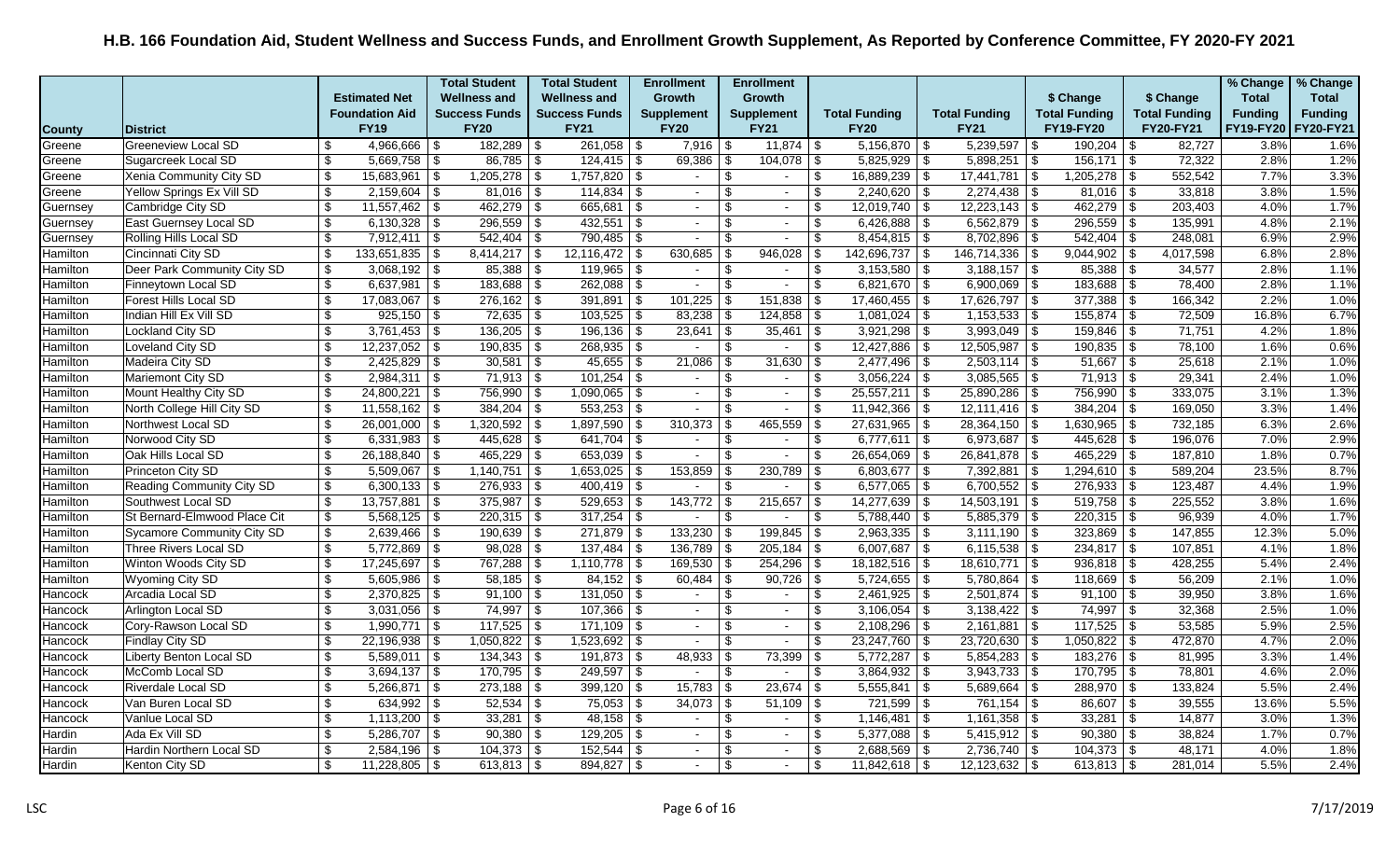|               |                                     |                           |                            | <b>Total Student</b>  | <b>Total Student</b> |      | <b>Enrollment</b> | <b>Enrollment</b> |                          |                 |                         |                      |            |                       |                           |                      | % Change       | % Change       |
|---------------|-------------------------------------|---------------------------|----------------------------|-----------------------|----------------------|------|-------------------|-------------------|--------------------------|-----------------|-------------------------|----------------------|------------|-----------------------|---------------------------|----------------------|----------------|----------------|
|               |                                     |                           | <b>Estimated Net</b>       | <b>Wellness and</b>   | <b>Wellness and</b>  |      | <b>Growth</b>     | Growth            |                          |                 |                         |                      |            | \$ Change             |                           | \$ Change            | <b>Total</b>   | <b>Total</b>   |
|               |                                     |                           | <b>Foundation Aid</b>      | <b>Success Funds</b>  | <b>Success Funds</b> |      | <b>Supplement</b> | <b>Supplement</b> |                          |                 | <b>Total Funding</b>    | <b>Total Funding</b> |            | <b>Total Funding</b>  |                           | <b>Total Funding</b> | <b>Funding</b> | <b>Funding</b> |
| <b>County</b> | <b>District</b>                     |                           | <b>FY19</b>                | <b>FY20</b>           | <b>FY21</b>          |      | <b>FY20</b>       | <b>FY21</b>       |                          |                 | <b>FY20</b>             | <b>FY21</b>          |            | <b>FY19-FY20</b>      |                           | FY20-FY21            | FY19-FY20      | FY20-FY21      |
| Hardin        | Ridgemont Local SD                  | \$                        |                            | $72,054$ \\$          | $103,180$ \$         |      | $21,704$ \\$      |                   | $32,556$ \ \\$           |                 | $3,099,951$ \$          | 3,141,929            | -\$        | 93,758                | - \$                      | 41,978               | 3.1%           | 1.4%           |
| Hardin        | <b>Upper Scioto Valley Local SD</b> | -\$                       | $3,344,692$ \$             | $152,556$ \$          | $222,679$ \$         |      | $\sim$            | -\$               | $\sim$                   | \$              | $3,497,248$ \$          | 3,567,371            | \$         | $152,556$ \$          |                           | 70,124               | 4.6%           | 2.0%           |
| Harrison      | <b>Conotton Valley Union Local</b>  | \$                        | $2,050,734$ \$             | $66,462$ \$           |                      |      | 2,076             | -S                | $3,114$ \$               |                 | $2,119,272$ \$          | 2,149,995            | \$         | $68,538$ \$           |                           | 30,723               | 3.3%           | 1.4%           |
| Harrison      | Harrison Hills City SD              | $\sqrt{2}$                | $8,414,072$ \$             | $484,117$ \$          | 705,511              | \$   | $\sim$            | \$                | $\blacksquare$           | \$              | $8,898,189$ \$          | 9,119,583            | -\$        | $484,117$ \\$         |                           | 221,394              | 5.8%           | 2.5%           |
| Henry         | Holgate Local SD                    | \$                        | $2,641,816$ \$             | $118,382$ \$          | $172,908$ \$         |      | $\sim$            |                   | $\sim$                   | $\sqrt[6]{3}$   | $2,760,198$ \$          | 2,814,725            | \$         | $118,382$ \$          |                           | 54,527               | 4.5%           | 2.0%           |
| Henry         | Liberty Center Local SD             | $\boldsymbol{\mathsf{S}}$ | $5,801,605$ \$             | $54,316$ \\$          | $77,515$ \$          |      | $\sim$            | \$.               | $\blacksquare$           | \$              | $5,855,921$ \$          | $5,879,120$ \$       |            | $54,316$ \$           |                           | 23,199               | 0.9%           | 0.4%           |
| Henry         | Napoleon City SD                    | \$                        | $6,983,883$ \ \ \$         | $255,461$ \ \$        | 365,762              | -\$  | $\sim$            | \$.               | $\overline{\phantom{a}}$ | \$              |                         | 7,349,645            | \$         | 255,461               | l \$                      | 110,301              | 3.7%           | 1.5%           |
| Henry         | Patrick Henry Local SD              | \$                        | $4,115,604$ \$             | $122, 134$ \$         | $174,947$ \\$        |      |                   | \$.               | $\overline{\phantom{a}}$ | \$              | $4,237,738$ \$          | 4,290,551            | -\$        | $122, 134$ \$         |                           | 52,812               | 3.0%           | 1.2%           |
| Highland      | <b>Bright Local SD</b>              | \$                        | $5,708,709$ \$             | $247,323$ \$          | $361,031$ \$         |      | 19,093            | - \$              | $28,640$ \ \$            |                 | $5,975,125$ \$          | $6,098,380$ \$       |            | $266,417$ \$          |                           | 123,255              | 4.7%           | 2.1%           |
| Highland      | <b>Fairfield Local SD</b>           | $\mathfrak{L}$            | $8,023,714$ \$             | $246,084$ \$          | $359,497$ \$         |      | $\sim$            | \$.               | $\sim$                   | \$              | $8,269,797$ \$          | 8,383,211            | \$         | $246,084$ \$          |                           | 113,414              | 3.1%           | 1.4%           |
| Highland      | Greenfield Ex Vill SD               | $\boldsymbol{\mathsf{S}}$ | $14,989,799$ \$            | $705,262$ \$          | $1,031,005$ \$       |      | $\sim$            |                   | $\blacksquare$           | $\mathfrak{L}$  | $15,695,061$ \$         | 16,020,804           | \$         | 705,262               | - \$                      | 325,744              | 4.7%           | 2.1%           |
| Highland      | Hillsboro City SD                   | $\boldsymbol{\mathsf{S}}$ | $14,885,561$ \ \$          | $792,732$ \$          | $1,155,470$ \$       |      | $\sim$            | \$                | $\sim$                   | $\sqrt[6]{3}$   | $15,678,293$ \$         | 16,041,031           | \$         | $792,732$ \$          |                           | 362,738              | 5.3%           | 2.3%           |
| Highland      | Lynchburg-Clay Local SD             | \$                        | $10,486,243$ \$            | $230,750$ \$          | $335,157$ \$         |      | $\sim$            | \$                | $\sim$                   | $\sqrt[6]{3}$   | $10,716,993$ \$         | 10,821,400           | $\sqrt{3}$ | $230,750$ \$          |                           | 104,407              | 2.2%           | 1.0%           |
| Hocking       | Logan-Hocking Local SD              | \$                        |                            | 703,539 \$            | $1,019,388$ \ \$     |      | $\sim$            | \$.               | $\overline{\phantom{a}}$ | \$              | $22,425,823$ \$         | 22,741,672           | \$         | $703,539$ \$          |                           | 315,849              | 3.2%           | 1.4%           |
| Holmes        | East Holmes Local SD                | $\boldsymbol{\mathsf{S}}$ | $5,092,534$ \$             | $352,677$ \$          | $513,150$ \$         |      | $\sim$            | \$.               | $\sim$                   | \$              | $5,445,211$ \$          | 5,605,684            | \$         | $352,677$ \$          |                           | 160,473              | 6.9%           | 2.9%           |
| <b>Holmes</b> | West Holmes Local SD                | \$                        | $10,176,168$ \ \$          | $629,934$ \$          | $919,191$ \\$        |      | $\sim$            | \$.               | $\sim$                   | \$              | $10,806,102$ \ \$       | 11,095,359           | l \$       | $629,934$ \$          |                           | 289,257              | 6.2%           | 2.7%           |
| Huron         | <b>Bellevue City SD</b>             | \$                        | $8,548,101$ \$             | $179,790$ \$          | 256,846              | - \$ | $\sim$            |                   | $\overline{\phantom{a}}$ | \$              | $8,727,891$ \$          | 8,804,947            | \$         | 179,790               | \$                        | 77,056               | 2.1%           | 0.9%           |
| Huron         | Monroeville Local SD                | \$                        | $3,024,380$ \$             |                       | 116,231              | 5    | $\sim$            | \$.               | $\blacksquare$           | \$              | $3,105,525$ \$          | 3,140,611            | -\$        | 81,145                | - \$                      | 35,086               | 2.7%           | 1.1%           |
| Huron         | New London Local SD                 | \$                        |                            | $307,848$ \ \$        | $449,736$ \$         |      | $\sim$            | \$                | $\sim$                   | \$              | $6,799,666$ \ \$        | 6,941,554            | l \$       | $307,848$ \$          |                           | 141,889              | 4.7%           | 2.1%           |
| Huron         | Norwalk City SD                     | \$                        | $13,337,347$ \$            | $604,654$ \$          | $872,415$ \$         |      | $\sim$            | $\mathfrak{L}$    | $\overline{\phantom{a}}$ | $\sqrt[6]{3}$   | $13,942,001$ \$         | 14,209,762           | \$         | $604,654$ \$          |                           | 267,761              | 4.5%           | 1.9%           |
| Huron         | South Central Local SD              | \$                        | $5,753,989$ \$             | $195,266$ \$          | 285,201              | -\$  | $\sim$            | \$.               | $\overline{\phantom{a}}$ | \$              | $5,949,255$ \$          | 6,039,190            | \$         | 195,266               | l \$                      | 89,935               | 3.4%           | 1.5%           |
| Huron         | Western Reserve Local SD            | \$                        | $5,840,819$ \\$            | $232,416$ \$          | $339,138$ \$         |      | $\sim$            |                   | $\sim$                   | $\sqrt{2}$      | $6,073,235$ \$          | 6,179,958            | \$         | $232,416$ \$          |                           | 106,723              | 4.0%           | 1.8%           |
| Huron         | Willard City SD                     | \$                        | $7,750,285$ \\$            | 493,367 $\frac{1}{3}$ | $719,259$ \$         |      | $\sim$            | \$.               | $\overline{\phantom{a}}$ | \$              | $8,243,652$ \$          | 8,469,544            | \$         | $493,367$ \$          |                           | 225,892              | 6.4%           | 2.7%           |
| Jackson       | Jackson City SD                     | $\boldsymbol{\mathsf{S}}$ | $14,590,863$   \$          | $853,563$ \$          | $1,246,211$ \\$      |      | $\sim$            | \$.               | $\sim$                   | \$              |                         | 15,837,075           | \$         | $853,563$ \$          |                           | 392,648              | 5.8%           | 2.5%           |
| Jackson       | Oak Hill Union Local SD             | \$                        | $9,876,887$ \$             | $421,867$ \$          | $616,098$ \$         |      | $\sim$            |                   | $\overline{\phantom{a}}$ | \$              | $10,298,754$ \$         | 10,492,985           | -\$        | 421,867               | l \$                      | 194,231              | 4.3%           | 1.9%           |
| Jackson       | <b>Wellston City SD</b>             | \$                        | 12,998,409 \$              | $316,419$ \$          | $455,644$ \$         |      | $\sim$            | \$                | $\sim$                   | $\sqrt[6]{3}$   | $13,314,828$ \$         | $13,454,053$ \$      |            | $316,419$ \$          |                           | 139,225              | 2.4%           | 1.0%           |
| Jefferson     | <b>Buckeye Local SD</b>             | \$                        | $7,520,944$ \$             | $357,152$ \$          | $521,010$ \ \$       |      | $\sim$            | \$                | $\sim$                   | \$              | $7,878,096$ \$          | 8,041,954            | -\$        | $357,152$ \$          |                           | 163,858              | 4.7%           | 2.1%           |
| Jefferson     | Edison Local SD                     | \$                        | $5,232,529$ \$             | $383,253$ \$          | 559,646   \$         |      | $\sim$            |                   | $\sim$                   | \$              | $5,615,781$ \$          | 5,792,175            | \$         | $383,253$ \$          |                           | 176,394              | 7.3%           | 3.1%           |
| Jefferson     | Indian Creek Local SD               | $\boldsymbol{\mathsf{S}}$ | $6,712,352$ \$             | $264,611$ \$          | $378,332$ \$         |      | $\sim$            | \$.               | $\sim$                   | $\overline{\$}$ | $6,976,964$ \$          | 7,090,684            | \$         | $264,611$ \$          |                           | 113,721              | 3.9%           | 1.6%           |
| Jefferson     | Steubenville City SD                | \$                        | $18,044,861$ \$            | $576,501$ \$          | $830,161$ \$         |      | 78,159            |                   | $117,238$ \$             |                 | 18,699,520 \$           | 18,992,260           | l \$       | $654,659$ \$          |                           | 292,740              | 3.6%           | 1.6%           |
| Jefferson     | Toronto City SD                     | $\boldsymbol{\mathsf{S}}$ | 6,279,137 $\vert$ \$       | $202,123$ \$          | $291,057$ \\$        |      | $\sim$            |                   | $\blacksquare$           | \$              | $6,481,260$ \$          | 6,570,194            | $\sqrt{3}$ | $202, 123$ \$         |                           | 88,934               | 3.2%           | 1.4%           |
| Knox          | Centerburg Local SD                 | \$                        | $5,434,691$ \\$            | $82,464$ \ \$         | $117,617$ \$         |      | 38,913            | - \$              | $58,370$ \\$             |                 | $5,556,069$ \$          | 5,610,678            | \$         | $121,378$ \$          |                           | 54,609               | 2.2%           | 1.0%           |
| Knox          | Danville Local SD                   | \$                        | $\overline{3,716,435}$ \\$ | $212,726$ \$          | $310,513$ \$         |      | $\sim$            | \$                | $\sim$                   | l \$            | $3,929,160$ \$          | 4,026,947            | \$         | $212,726$ \$          |                           | 97,787               | 5.7%           | 2.5%           |
| Knox          | East Knox Local SD                  | \$                        | $1,856,869$ \$             | $254,852$ \$          | $372,095$ \$         |      | $1,079$ \$        |                   | $1,618$ \$               |                 | $2,112,799$ \$          | 2,230,581            | -\$        | $255,930$ \$          |                           | 117,782              | 13.8%          | 5.6%           |
| Knox          | Fredericktown Local SD              | \$                        | 6,235,767 $\frac{1}{3}$    | $107,713$ \\$         | $153,804$ \ \$       |      | 16,465            |                   | $24,697$ \$              |                 | $6,359,944$ \$          | 6,414,269            | -\$        | 124,177               | l \$                      | 54,324               | 2.0%           | 0.9%           |
| Knox          | Mount Vernon City SD                | \$                        | $14,066,727$ \\$           | $1,052,685$   \$      | $1,536,696$ \$       |      | $\sim$            | -\$               | $\blacksquare$           | -\$             | $15,119,412$ \$         | 15,603,424           | -\$        | $1,052,685$   \$      |                           | 484,012              | 7.5%           | 3.2%           |
| Lake          | Fairport Harbor Ex Vill SD          | \$                        | $4,174,493$ \\$            | $121,310$ \$          | $175,104$ \$         |      | $18,120$ \ \$     |                   | $27,179$ \\$             |                 | 4,313,922 $\frac{1}{9}$ | 4,376,776            | -\$        | $139,429$ \$          |                           | 62,854               | 3.3%           | 1.5%           |
| Lake          | Kirtland Local SD                   | $\boldsymbol{\mathsf{S}}$ | $775,904$ \\$              | $37,983  $ \$         | $54,517$ \$          |      | 7,107             | -\$               | $10,660$ \$              |                 | $820,994$ \$            | 841,081              | \$         | 45,090                | $\overline{\mathfrak{s}}$ | 20,087               | 5.8%           | 2.4%           |
| Lake          | <b>Madison Local SD</b>             | \$                        | $13,625,782$ \$            | $569,514$ \$          | $825,453$ \$         |      | $\sim$            | \$                | $\sim$                   | \$              | $14,195,297$ \$         | 14,451,236           | -\$        | $569,514$ \$          |                           | 255,939              | 4.2%           | 1.8%           |
| Lake          | Mentor Ex Vill SD                   | \$                        | $16, 136, 611$ \ \$        | $344,054$ \\$         | $483,722$ \$         |      | $\sim$            | \$.               | $\sim$                   | $\sqrt[6]{3}$   | $16,480,665$ \$         | $16,620,333$ \$      |            | $344,054$ \\$         |                           | 139,668              | 2.1%           | 0.8%           |
| Lake          | Painsville City Local SD            | \$                        | $25,299,615$ \$            | 694,290 $\frac{1}{9}$ | $999,777$ \$         |      | $\sim$            | \$                | $\sim$                   | \$              | $25,993,905$ \$         | 26,299,392           | l \$       | 694,290 $\frac{1}{9}$ |                           | 305,487              | 2.7%           | 1.2%           |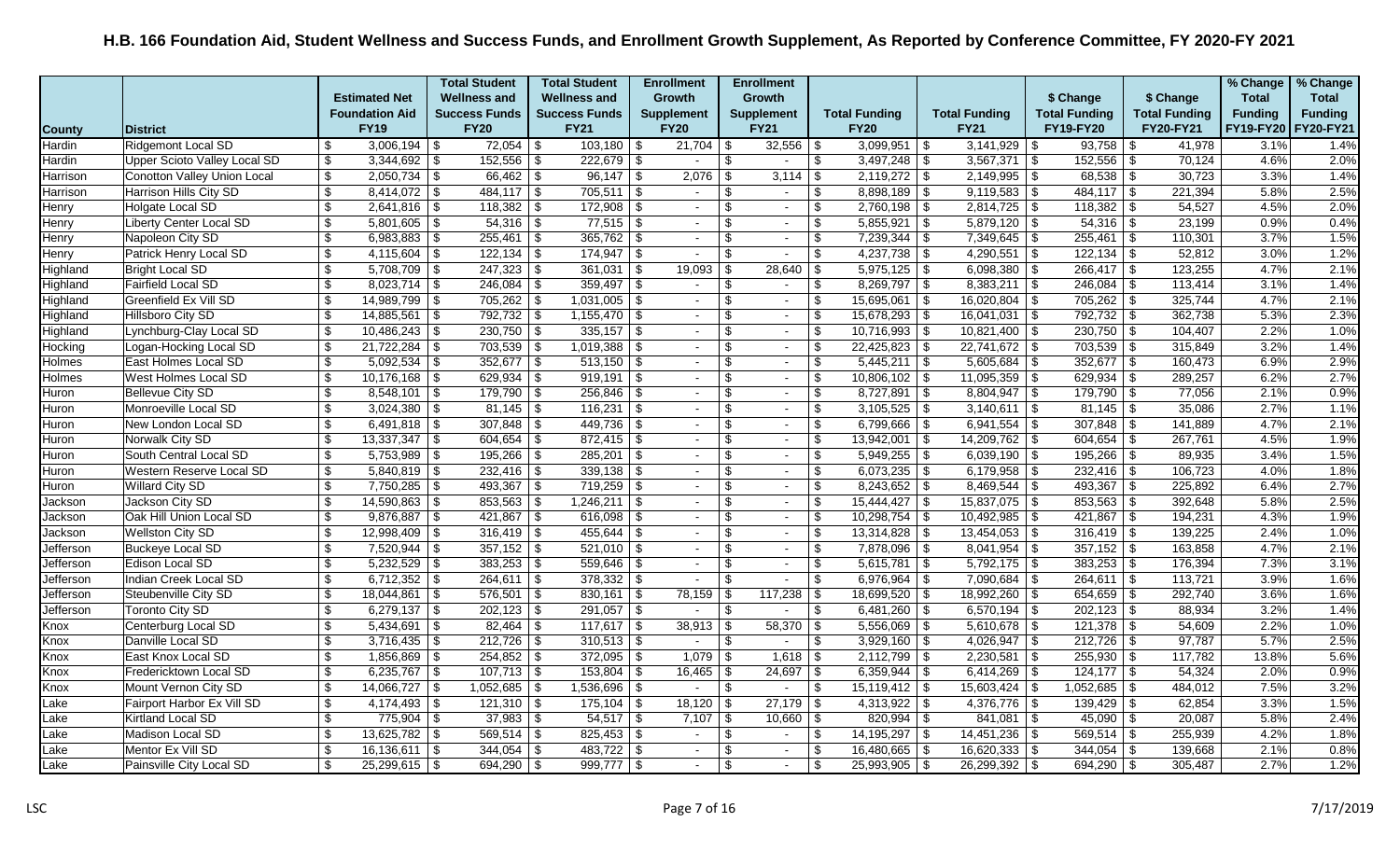|               |                              |                                  |                       | <b>Total Student</b> |      | <b>Total Student</b> | <b>Enrollment</b> |          | <b>Enrollment</b>        |                         |                      |                      |            |                       |      |                      | % Change       | % Change       |
|---------------|------------------------------|----------------------------------|-----------------------|----------------------|------|----------------------|-------------------|----------|--------------------------|-------------------------|----------------------|----------------------|------------|-----------------------|------|----------------------|----------------|----------------|
|               |                              |                                  | <b>Estimated Net</b>  | <b>Wellness and</b>  |      | <b>Wellness and</b>  | <b>Growth</b>     |          | <b>Growth</b>            |                         |                      |                      |            | \$ Change             |      | \$ Change            | <b>Total</b>   | <b>Total</b>   |
|               |                              |                                  | <b>Foundation Aid</b> | <b>Success Funds</b> |      | <b>Success Funds</b> | <b>Supplement</b> |          | <b>Supplement</b>        |                         | <b>Total Funding</b> | <b>Total Funding</b> |            | <b>Total Funding</b>  |      | <b>Total Funding</b> | <b>Funding</b> | <b>Funding</b> |
| <b>County</b> | <b>District</b>              |                                  | <b>FY19</b>           | <b>FY20</b>          |      | <b>FY21</b>          | <b>FY20</b>       |          | <b>FY21</b>              |                         | <b>FY20</b>          | <b>FY21</b>          |            | FY19-FY20             |      | FY20-FY21            | FY19-FY20      | FY20-FY21      |
| Lake          | Perry Local SD               | \$                               | $3,493,311$ \\$       | $129,464$ \\$        |      | $182,068$ \$         |                   | \$       | $\sim$                   | \$                      | $3,622,775$ \$       | $3,675,378$ \$       |            | 129,464               | - \$ | 52,604               | 3.7%           | 1.5%           |
| Lake          | <b>Riverside Local SD</b>    | \$                               |                       | $184,549$ \$         |      | $258,971$ \$         | $\sim$ $-$        | \$       | $\sim$                   | $\sqrt[6]{3}$           | $6,327,627$ \$       | $6,402,049$ \$       |            | $184,549$ \$          |      | 74,422               | 3.0%           | 1.2%           |
| Lake          | Wickliffe City SD            | \$                               | $1,695,502$ \$        | $121,733$ \$         |      | $171,399$ \$         | $\sim$            | \$.      | $\sim$                   | \$                      | $1,817,234$ \$       | 1,866,901            | \$         | $121,733$ \$          |      | 49,666               | 7.2%           | 2.7%           |
| Lake          | Willoughby-Eastlake City SD  | \$                               | $13,729,590$ \$       | 563,421              | \$   | $791,958$ \$         | $\sim$            | \$.      | $\blacksquare$           | \$                      | $14,293,011$ \$      | 14,521,549           | \$         | 563,421               | \$   | 228,537              | 4.1%           | 1.6%           |
| Lawrence      | Chesapeake Union Ex Vill SD  | \$                               | $9,029,953$ \$        | $358,778$ \$         |      | $523,757$ \$         | $\sim$            | -S       | $\sim$                   | \$                      | $9,388,731$ \$       | $9,553,710$ \$       |            | $358,778$ \$          |      | 164,980              | 4.0%           | 1.8%           |
| Lawrence      | Dawson-Bryant Local SD       | $\sqrt[6]{3}$                    | $11,062,305$ \$       | $327,824$ \$         |      | $478,188$ \$         | $\sim$            | \$.      | $\blacksquare$           | \$                      | $11,390,129$ \$      | $11,540,493$ \$      |            | $327,824$ \$          |      | 150,364              | 3.0%           | 1.3%           |
| Lawrence      | <b>Fairland Local SD</b>     | $\boldsymbol{\mathsf{s}}$        | $8,315,254$ \$        | 241,830              | l \$ | $347,623$ \$         | $\sim$            | \$.      | $\sim$                   | \$                      | $8,557,084$ \$       | $8,662,877$ \$       |            | 241,830               | -\$  | 105,793              | 2.9%           | 1.2%           |
| Lawrence      | <b>Ironton City SD</b>       | \$                               | $9,239,565$ \$        | $273,283$ \$         |      | $395,706$ \$         |                   | \$.      | $\sim$                   | \$                      | $9,512,848$ \$       | $9,635,272$ \$       |            | $273,283$ \$          |      | 122,424              | 3.0%           | 1.3%           |
| Lawrence      | Rock Hill Local SD           | \$                               | $11,949,046$ \ \$     | $526,189$ \$         |      | $770,003$ \$         | 18,579            | - \$     | $27,869$ \$              |                         | $12,493,815$ \$      | $12,746,919$ \$      |            |                       |      | 253,104              | 4.6%           | 2.0%           |
| Lawrence      | South Point Local SD         | $\boldsymbol{\mathsf{s}}$        |                       | 368,491              | \$   | $530,626$ \$         | $\sim$            | \$.      | $\sim$                   | \$                      | $10,708,915$ \$      | 10,871,051           | \$         | 368,491               | \$   | 162,136              | 3.6%           | 1.5%           |
| Lawrence      | Symmes Valley Local SD       | \$                               |                       | 287,894              | \$   | $420,847$ \$         | $\sim$            |          | $\blacksquare$           | \$                      | $8,520,320$ \$       | $8,653,273$ \$       |            | 287,894               | - \$ | 132,953              | 3.5%           | 1.6%           |
| Licking       | Granville Ex Vill SD         | \$                               | $5,075,072$ \$        | $94,657$ \$          |      | $134,301$ \ \$       | $29,878$ \ \$     |          |                          |                         | $5,199,607$ \$       | 5,254,191            | \$         | $124,535$ \$          |      | 54,584               | 2.5%           | 1.0%           |
| Licking       | Heath City SD                | \$                               | $6,040,136$ \\$       | $231,950$ \$         |      | $331,430$ \$         | $4,013$ \$        |          | $6,020$ \$               |                         | $6,276,099$ \$       | $6,377,586$ \$       |            | $235,963$ \$          |      | 101,487              | 3.9%           | 1.6%           |
| Licking       | Johnstown-Monroe Local SD    | \$                               | $3,795,976$ \\$       | $98,859$ \\$         |      | $140,957$ \$         | $115,901$ \\$     |          | $173,852$ \$             |                         | $4,010,736$ \$       | 4,110,784            | \$         | $214,760$ \$          |      | 100,048              | 5.7%           | 2.5%           |
| Licking       | Lakewood Local SD            | $\boldsymbol{\mathsf{S}}$        | $4,070,786$ \\$       | $389,628$ \$         |      | $567,017$ \$         | $\sim$            | \$       | $\sim$                   | $\sqrt[6]{\frac{1}{2}}$ | $4,460,413$ \$       | $4,637,802$ \$       |            | $389,628$ \$          |      | 177,389              | 9.6%           | 4.0%           |
| Licking       | Licking Heights Local SD     | $\overline{\$}$                  | $9,098,069$ \$        | $235,684$ \$         |      | $330,297$ \$         | 291,526           |          | $437,289$ \$             |                         | $9,625,279$ \$       | $9,865,655$ \$       |            | $\sqrt{527,210}$ \ \$ |      | 240,376              | 5.8%           | 2.5%           |
| Licking       | Licking Valley Local SD      | \$                               | $10,751,706$ \$       | $495,455$ \$         |      | $723,116$ \$         | $40,099$ \$       |          | $60,148$ \$              |                         | $11,287,260$ \$      | 11,534,970           | \$         | 535,553               | \$   | 247,710              | 5.0%           | 2.2%           |
| Licking       | Newark City SD               | \$                               | $32,404,603$ \\$      | 1,561,389            | \$   | $2,248,400$ \$       | 219,017           | - \$     | $328,525$ \$             |                         | $34,185,009$ \$      | 34,981,529           | \$         | 1,780,406             | - \$ | 796,519              | 5.5%           | 2.3%           |
| Licking       | North Fork Local SD          | \$                               | $6,466,343$ \\$       | $447,867$ \$         |      | $653,849$ \$         | $\sim$            | -\$      | $\sim$                   | -\$                     | $6,914,210$ \ \$     | $7,120,192$ \$       |            | $447,867$ \$          |      | 205,982              | 6.9%           | 3.0%           |
| Licking       | Northridge Local SD          | $\boldsymbol{\mathsf{S}}$        | $4,264,119$ \$        | $54,814$ \$          |      | $78,327$ \$          | $\sim$            | \$       | $\sim$                   | $\sqrt[6]{3}$           | $4,318,933$ \$       |                      |            | $54,814$ \$           |      | 23,513               | 1.3%           | 0.5%           |
| Licking       | Southwest Licking Local SD   | $\boldsymbol{\mathsf{s}}$        | $14,629,619$ \$       | $219,977$ \$         |      | $308,233$ \$         | 157,040           |          | 235,559                  | -\$                     | $15,006,636$ \$      | $15,173,412$ \$      |            | $377,017$ \$          |      | 166,776              | 2.6%           | 1.1%           |
| Logan         | <b>Bellefontaine City SD</b> | $\overline{\boldsymbol{\theta}}$ | $13,700,483$ \$       | $542,849$ \$         |      | $783,283$ \$         | $\sim$            | \$       | $\sim$                   | -\$                     | $14,243,333$ \$      | $14,483,766$ \ \$    |            | $542,849$ \$          |      | 240,434              | 4.0%           | 1.7%           |
| Logan         | Benjamin Logan Local SD      | \$                               | $6,557,928$ \\$       | $111,777$ \\$        |      | $159,283$ \$         | $\sim$            | \$       | $\blacksquare$           | \$                      | $6,669,705$ \$       | $6,717,211$ \\$      |            | $111,777$ \\$         |      | 47,506               | 1.7%           | 0.7%           |
| Logan         | Indian Lake Local SD         | \$                               |                       | 515,006              | \$   | 750,972 \$           | $\sim$            | \$.      | $\sim$                   | \$                      | $5,130,205$ \$       | 5,366,170            | $\vert$ \$ | 515,006               | -\$  | 235,966              | 11.2%          | 4.6%           |
| Logan         | <b>Riverside Local SD</b>    | \$                               | $5,081,169$ \$        | $85,450$   \$        |      | $122,400$ \$         | $\sim$            | \$       | $\sim$                   | \$                      | $5,166,619$ \$       | $5,203,569$ \$       |            | 85,450                | ∣\$  | 36,950               | 1.7%           | 0.7%           |
| Lorain        | Amherst Ex Vill SD           | $\sqrt[6]{\frac{1}{2}}$          | $13,159,917$ \$       | 290,103 \$           |      | $408,088$ \$         | $\sim$            | \$       | $\sim$                   | \$                      | $13,450,020$ \$      | $13,568,006$ \$      |            | $290,103$ \$          |      | 117,986              | 2.2%           | 0.9%           |
| Lorain        | Avon Lake City SD            | $\overline{\mathbf{s}}$          | $3,040,135$ \\$       | 121,492              | -\$  | $174,230$ \$         | 44,852            | - \$     |                          |                         | $3,206,479$ \$       | $3,281,643$ \$       |            | $166,344$ \$          |      | 75,164               | 5.5%           | 2.3%           |
| Lorain        | Avon Local SD                | \$                               | $4,631,869$ \ \$      | 154,622              | -\$  | $220,566$ \$         | 106,250           |          | $159,375$ \$             |                         | $4,892,741$ \\$      | $5,011,810$ \ \$     |            | 260,872               | ∣\$  | 119,069              | 5.6%           | 2.4%           |
| Lorain        | Clearview Local SD           | $\boldsymbol{\mathsf{S}}$        | $14,177,546$ \\$      | 406,328              | \$   | $585,112$ \$         | 13,024            | - \$     | $19,536$ \$              |                         | $14,596,897$ \$      | $14,782,193$ \$      |            | $419,351$ \$          |      | 185,296              | 3.0%           | 1.3%           |
| Lorain        | Columbia Local SD            | \$                               |                       | 66,458               | l \$ | $93,459$ \$          | $\sim$            | \$.      | $\sim$                   | -\$                     | $2,391,261$ \$       | 2,418,261            | l \$       | 66,458 \$             |      | 27,000               | 2.9%           | 1.1%           |
| Lorain        | Elyria City SD               | $\boldsymbol{\mathsf{S}}$        | $30,792,376$ \\$      | $1,439,111$ \$       |      | $2,072,319$ \$       | $\sim$            | -S       | $\blacksquare$           | \$                      | $32,231,486$ \$      | 32,864,695           | \$         | $1,439,111$ \$        |      | 633,209              | 4.7%           | 2.0%           |
| Lorain        | <b>Firelands Local SD</b>    | \$                               | $7,866,025$ \\$       | 174,096              | \$   | $248,886$ \ \$       | 2,673             | \$       | 4,009                    | -\$                     | $8,042,794$ \\$      | 8,118,921            | \$         | $176,769$ \$          |      | 76,127               | 2.2%           | 0.9%           |
| Lorain        | Keystone Local SD            | $\sqrt{3}$                       | $6,327,752$ \$        | $66,446$ \ \$        |      | $95,058$ \$          | $\sim$            | \$       | $\sim$                   | -\$                     |                      | $6,422,810$ \$       |            | $66,446$ \$           |      | 28,612               | 1.1%           | 0.4%           |
| Lorain        | Lorain City SD               | \$                               | 62,810,209 \$         | 1,518,954            | \$   | $2,187,293$ \$       | $\sim$            | <b>β</b> | $\sim$                   | -\$                     | $64,329,162$ \$      | $64,997,502$ \$      |            | $1,518,954$ \$        |      | 668,340              | 2.4%           | 1.0%           |
| Lorain        | Midview Local SD             | $\boldsymbol{\mathsf{s}}$        | $12,168,033$ \$       | 150,697              | -\$  | $211,131$ \$         | $\sim$            | \$       | $\overline{\phantom{a}}$ | \$                      | $12,318,730$ \$      | 12,379,164           | \$         | 150,697               | -\$  | 60,434               | 1.2%           | 0.5%           |
| Lorain        | North Ridgeville City SD     | \$                               | $10,524,977$   \$     | $196,917$ \ \$       |      | $276,494$ \ \$       | 192,183           |          | 288,274                  | \$                      | $10,914,076$ \$      | $11,089,745$ \$      |            | $389,100$ \$          |      | 175,669              | 3.7%           | 1.6%           |
| Lorain        | Oberlin City SD              | \$                               | $3,271,513$ \$        | $139,151$ \$         |      | $199,305$ \$         | $7,741$ \\$       |          | $11,612$ \$              |                         | $3,418,406$ \$       | $3,482,429$ \$       |            | $146,893$ \$          |      | 64,024               | 4.5%           | 1.9%           |
| Lorain        | Sheffield-Sheffield Lake Cit | $\overline{\mathcal{L}}$         | $4,642,015$ \$        |                      |      | $312,819$ \$         | $\sim$            | \$.      | $\sim$                   | $\sqrt[6]{2}$           | $4,861,133$ \$       | 4,954,834            | $\sqrt{3}$ |                       |      | 93,701               | 4.7%           | 1.9%           |
| Lorain        | Wellington Ex Vill SD        | \$                               | $4,362,691$ \$        | 280,711 \$           |      | 409,926 \$           | $\sim$            | \$       | $\sim$                   | \$                      | 4,643,402 \$         | 4,772,617   \$       |            | $280,711$ \$          |      | 129,215              | 6.4%           | 2.8%           |
| Lucas         | Anthony Wayne Local SD       | \$                               | $6,852,241$ \ \\$     | $174,242$ \ \$       |      | $245,475$ \$         | $\sim$            | \$       | $\sim$                   | \$                      |                      | $7,097,716$ \$       |            | $174,242$ \$          |      | 71,233               | 2.5%           | 1.0%           |
| Lucas         | Maumee City SD               | \$                               | $4,469,969$ \\$       | $293,727$ \$         |      | $418,932$ \$         |                   | \$       | $\sim$                   | \$                      | $4,763,697$ \$       | 4,888,902   \$       |            | $293,727$ \$          |      | 125,205              | 6.6%           | 2.6%           |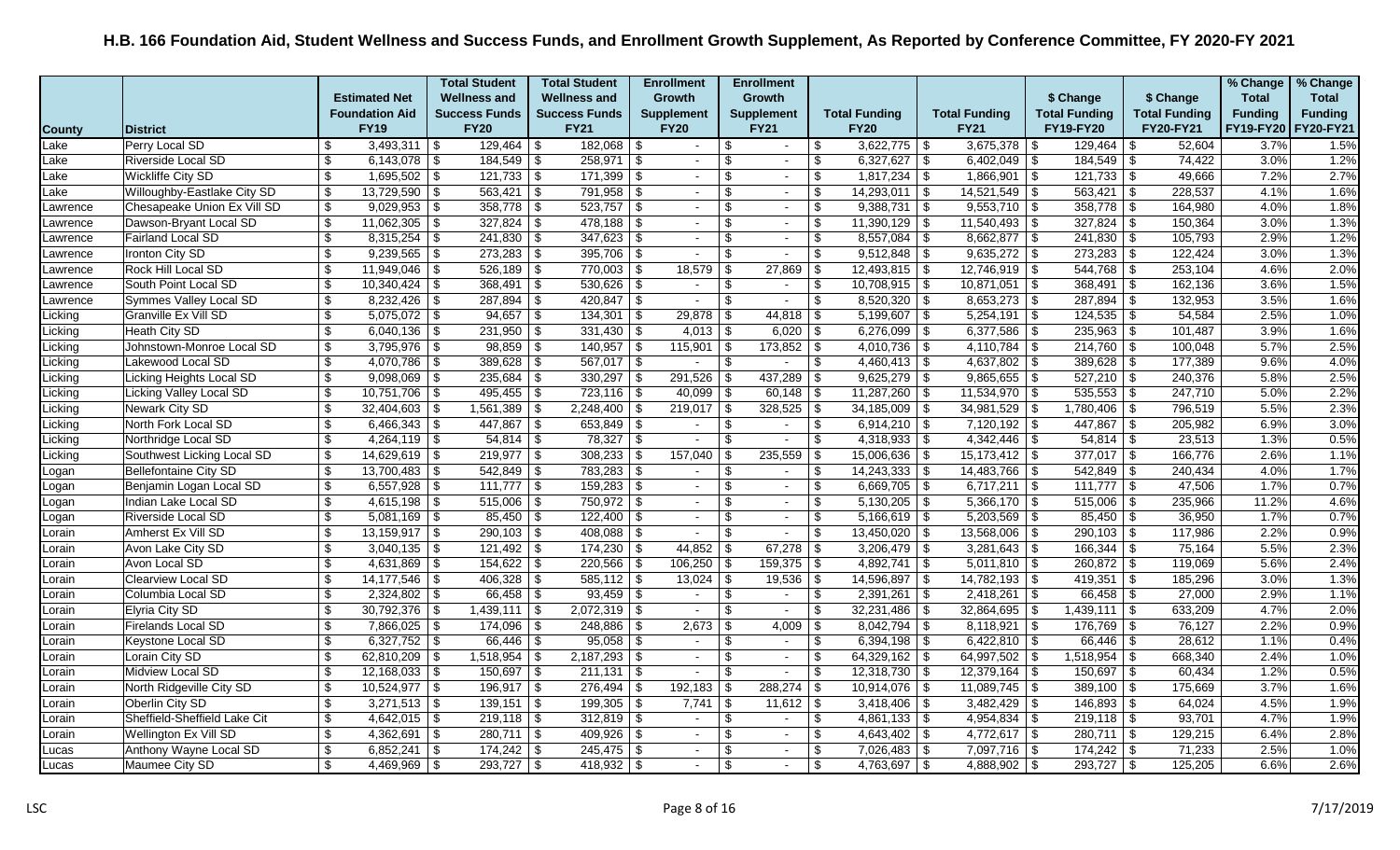|               |                             |                           |                       | <b>Total Student</b> | <b>Total Student</b> |      | <b>Enrollment</b> |                | <b>Enrollment</b>        |                           |                      |                      |                                  |                      |                         |                      | % Change       | % Change       |
|---------------|-----------------------------|---------------------------|-----------------------|----------------------|----------------------|------|-------------------|----------------|--------------------------|---------------------------|----------------------|----------------------|----------------------------------|----------------------|-------------------------|----------------------|----------------|----------------|
|               |                             |                           | <b>Estimated Net</b>  | <b>Wellness and</b>  | <b>Wellness and</b>  |      | <b>Growth</b>     |                | Growth                   |                           |                      |                      |                                  | \$ Change            |                         | \$ Change            | <b>Total</b>   | <b>Total</b>   |
|               |                             |                           | <b>Foundation Aid</b> | <b>Success Funds</b> | <b>Success Funds</b> |      | <b>Supplement</b> |                | <b>Supplement</b>        |                           | <b>Total Funding</b> | <b>Total Funding</b> |                                  | <b>Total Funding</b> |                         | <b>Total Funding</b> | <b>Funding</b> | <b>Funding</b> |
| <b>County</b> | <b>District</b>             |                           | <b>FY19</b>           | <b>FY20</b>          | <b>FY21</b>          |      | <b>FY20</b>       |                | <b>FY21</b>              |                           | <b>FY20</b>          | <b>FY21</b>          |                                  | FY19-FY20            |                         | FY20-FY21            | FY19-FY20      | FY20-FY21      |
| Lucas         | Oregon City SD              | -\$                       | $13,157,983$ \$       | $351,368$ \$         | $494,819$ \$         |      | $\sim$            | \$             | $\sim$                   | \$                        | $13,509,351$ \$      | 13,652,802           | -\$                              | $351,368$ \$         |                         | 143,451              | 2.7%           | 1.1%           |
| Lucas         | Ottawa Hills Local SD       | \$                        | $2,517,817$ \$        | $25,952$ \$          | $37,868$ \$          |      | 55,609            | - \$           |                          |                           | $2,599,379$ \$       | $2,639,099$ \$       |                                  | $81,561$ \$          |                         | 39,721               | 3.2%           | 1.5%           |
| Lucas         | Springfield Local SD        | \$                        | $5,103,761$ \$        | $396,342$ \$         | $559,509$ \$         |      | $\sim$            | -S             | $\blacksquare$           | \$                        | $5,500,103$ \$       | 5,663,270            | \$                               | 396,342              | l \$                    | 163,167              | 7.8%           | 3.0%           |
| Lucas         | Sylvania City SD            | \$                        | $16,522,179$ \$       | $351,175$ \$         | $493,707$ \$         |      | $178,600$ \ \$    |                | 267,900                  | l \$                      | $17,051,954$ \$      | 17,283,786           | -\$                              | $529,775$ \$         |                         | 231,832              | 3.2%           | 1.4%           |
| Lucas         | Toledo City SD              | \$                        | $186,233,429$ \$      | $5,442,734$ \$       | $7,837,537$ \$       |      | 260,987           | - \$           | $391,480$ \$             |                           | $191,937,150$ \$     | 194,462,446          | \$                               | 5,703,721            | \$                      | 2,525,296            | 3.1%           | 1.3%           |
| Lucas         | <b>Washington Local SD</b>  | \$                        | $25,587,328$ \$       | $1,492,036$ \$       | $2,158,436$ \$       |      | $17,009$ \$       |                | $25,514$ \$              |                           | $27,096,373$ \$      | 27,771,278           | \$                               | $1,509,045$ \$       |                         | 674,905              | 5.9%           | 2.5%           |
| Madison       | Jefferson Local SD          | \$                        | $4,065,011$ \$        | $80,691$ \$          | $115,045$ \$         |      | $\sim$            | \$             | $\overline{\phantom{a}}$ | $\overline{\mathbf{3}}$   | $4,145,702$ \$       | 4,180,057            | $\overline{\boldsymbol{\theta}}$ | 80,691               | $\overline{\mathbf{3}}$ | 34,354               | 2.0%           | 0.8%           |
| Madison       | Jonathan Alder Local SD     | \$                        | $7,993,442$ \$        | $216,189$ \$         | $308,952$ \$         |      | 22,426            | - \$           | $33,639$ \$              |                           | $8,232,057$ \$       | 8,336,033            | \$                               | $238,614$ \$         |                         | 103,976              | 3.0%           | 1.3%           |
| Madison       | London City SD              | \$                        | $7,331,310$ \$        | $372,656$ \$         | $538,824$ \$         |      | $56,521$ \$       |                | $84,781$ \$              |                           | $7,760,487$ \$       | $7,954,915$ \$       |                                  | $429,177$ \$         |                         | 194,428              | 5.9%           | 2.5%           |
| Madison       | Madison-Plains Local SD     | $\boldsymbol{\mathsf{S}}$ | $3,979,333$ \$        | $130,838$ \$         | $187,076$ \$         |      | $\sim$            | \$             | $\sim$                   | \$                        | $4,110,172$ \$       | 4,166,410            | \$                               | $130,838$ \$         |                         | 56,238               | 3.3%           | 1.4%           |
| Mahoning      | <b>Austintown Local SD</b>  | \$                        | $18,428,976$ \$       | $929,337$ \$         | $1,345,503$ \$       |      | $\sim$            | \$.            | $\overline{\phantom{a}}$ | \$                        | $19,358,313$ \$      | 19,774,479           | \$                               | 929,337              | -\$                     | 416,166              | 5.0%           | 2.1%           |
| Mahoning      | Boardman Local SD           | \$                        | $5,361,498$ \\$       | $410,614$ \$         | $578,326$ \$         |      | $\sim$            | \$             | $\sim$                   | \$                        | $5,772,112$ \$       | 5,939,824            | \$                               | 410,614 \\$          |                         | 167,712              | 7.7%           | 2.9%           |
| Mahoning      | Campbell City SD            | $\overline{\mathcal{S}}$  | $12,791,147$ \$       | $259,449$ \$         | $373,607$ \$         |      | $\sim$            | \$.            | $\sim$                   | \$                        | $13,050,596$ \$      | 13, 164, 754         | l \$                             | $259,449$ \$         |                         | 114,158              | 2.0%           | 0.9%           |
| Mahoning      | Canfield Local SD           | \$                        |                       | $127,670$ \$         | $178,781$ \$         |      | $\blacksquare$    |                | $\blacksquare$           | \$                        | $3,677,028$ \$       | 3,728,139            | \$                               | $127,670$ \$         |                         | 51,111               | 3.6%           | 1.4%           |
| Mahoning      | Jackson-Milton Local SD     | $\boldsymbol{\mathsf{S}}$ | $1,628,551$ \$        | $226,939$ \$         | $331,115$ \$         |      | 24,336            |                | 36,504                   | \$                        | $1,879,826$ \$       | $1,996,170$ \$       |                                  | $251,275$ \$         |                         | 116,344              | 15.4%          | 6.2%           |
| Mahoning      | Lowellville Local SD        | $\boldsymbol{\mathsf{S}}$ | $3,388,760$ \$        | $85,098$ \$          | $122,713$ \$         |      | $\sim$            | \$.            | $\sim$                   | \$                        | $3,473,858$ \$       | 3,511,473            | \$                               | $85,098$ \$          |                         | 37,615               | 2.5%           | 1.1%           |
| Mahoning      | Poland Local SD             | \$                        | $3,947,081$ \$        |                      | $89,297$ \$          |      | $\sim$            | \$.            | $\overline{\phantom{a}}$ | \$                        | $4,009,629$ \$       | 4,036,378            | -\$                              | $62,548$ \$          |                         | 26,750               | 1.6%           | 0.7%           |
| Mahoning      | Sebring Local SD            | \$                        | $4,437,153$ \$        | $100,815$ \$         | $145,221$ \$         |      | $\sim$            | \$.            | $\blacksquare$           | \$                        | $4,537,968$ \$       | 4,582,374            | \$                               | $100,815$ \$         |                         | 44,406               | 2.3%           | 1.0%           |
| Mahoning      | South Range Local SD        | \$                        | $5,326,752$ \$        | $71,035$ \$          | $101,312$ \$         |      | $\sim$            | \$             | $\sim$                   | \$                        | $5,397,786$ \$       | $5,428,063$ \$       |                                  | $71,035$ \$          |                         | 30,277               | 1.3%           | 0.6%           |
| Mahoning      | Springfield Local SD        | \$                        |                       | $157,659$ \$         | $227,061$ \$         |      | $\sim$            | \$.            | $\overline{\phantom{a}}$ | $\sqrt[6]{3}$             | $3,373,923$ \$       | 3,443,325            | l \$                             | $157,659$ \$         |                         | 69,402               | 4.9%           | 2.1%           |
| Mahoning      | <b>Struthers City SD</b>    | $\overline{\mathcal{L}}$  | $12,573,254$ \$       | $435,932$ \$         | $627,741$ \$         |      | $\sim$            | \$.            | $\overline{\phantom{a}}$ | \$                        | $13,009,185$   \$    | 13,200,995           | $\overline{\mathcal{F}}$         | 435,932              | -\$                     | 191,810              | 3.5%           | 1.5%           |
| Mahoning      | West Branch Local SD        | \$                        | $11,667,249$ \$       | $504,909$ \$         | $737,967$ \$         |      | $\sim$            |                | $\sim$                   | \$                        | $12,172,158$ \$      | $12,405,216$ \$      |                                  | $504,909$ \$         |                         | 233,058              | 4.3%           | 1.9%           |
| Mahoning      | Western Reserve Local SD    | $\boldsymbol{\mathsf{S}}$ | $2,758,702$ \$        | $122,656$ \$         | $177,467$ \$         |      | $\sim$            | \$.            | $\blacksquare$           | $\boldsymbol{\mathsf{S}}$ | $2,881,358$ \$       | $2,936,169$ \$       |                                  | $122,656$ \$         |                         | 54,811               | 4.4%           | 1.9%           |
| Mahoning      | Youngstown City SD          | \$                        | $56,818,037$ \\$      | $1,205,006$ \$       | 1,735,208            | l \$ | $\sim$            | \$.            | $\sim$                   | \$                        | $58,023,042$ \$      | 58,553,245           | -\$                              | 1,205,006            | - \$                    | 530,203              | 2.1%           | 0.9%           |
| Marion        | Elgin Local SD              | \$                        | $5,635,037$ \$        | $209,338$ \$         | $303,803$ \$         |      |                   |                | $\overline{\phantom{a}}$ | \$                        | $5,844,375$ \$       | 5,938,839            | \$                               | $209,338$ \$         |                         | 94,464               | 3.7%           | 1.6%           |
| Marion        | Marion City SD              | \$                        | $38,531,261$ \$       | $1,056,907$ \$       | $1,521,946$ \$       |      | 210,565           | - \$           | $315,848$ \$             |                           | $39,798,733$ \$      | 40,369,055           | \$                               | $1,267,473$ \$       |                         | 570,322              | 3.3%           | 1.4%           |
| Marion        | Pleasant Local SD           | $\boldsymbol{\mathsf{S}}$ | $3,871,770$ \$        | $303,667$ \$         | $443,554$ \$         |      | $\sim$            | \$.            | $\sim$                   | \$                        | $4,175,437$ \$       | 4,315,324            | \$                               | 303,667              | l \$                    | 139,887              | 7.8%           | 3.4%           |
| Marion        | Ridgedale Local SD          | $\boldsymbol{\mathsf{S}}$ | $2,811,692$ \$        | $212,892$ \$         | $310,353$ \$         |      | $\sim$            |                | $\overline{\phantom{a}}$ | $\boldsymbol{\mathsf{S}}$ | $3,024,584$ \$       | 3,122,045            | \$                               | $212,892$ \$         |                         | 97,461               | 7.6%           | 3.2%           |
| Marion        | River Valley Local SD       | \$                        | $8,228,515$ \\$       | $161,222$ \ \$       | $230,112$ \$         |      | $\sim$            | \$             | $\sim$                   | \$                        | $8,389,736$ \$       | $8,458,626$ \$       |                                  | $161,222$ \ \$       |                         | 68,890               | 2.0%           | 0.8%           |
| Medina        | <b>Black River Local SD</b> | \$                        | $6,033,756$ \$        | $327,008$ \$         | $477,010$ \$         |      | $\sim$            | \$.            | $\sim$                   | \$                        | $6,360,764$ \$       | 6,510,766            | \$                               | $327,008$ \$         |                         | 150,001              | 5.4%           | 2.4%           |
| Medina        | <b>Brunswick City SD</b>    | \$                        | $26,468,682$ \$       | $289,231$ \$         | $407,771$ \\$        |      | $\sim$            | <b>β</b>       | $\blacksquare$           | \$                        | $26,757,912$ \$      | 26,876,453           | \$                               | 289,231              | l \$                    | 118,541              | 1.1%           | 0.4%           |
| Medina        | <b>Buckeye Local SD</b>     | \$                        | $5,505,956$ \$        | $99,568$ \$          | $142,438$ \$         |      | 43,766            |                | $65,650$ \$              |                           | $5,649,290$ \$       | 5,714,043            | \$                               | 143,334              | \$                      | 64,753               | 2.6%           | 1.1%           |
| Medina        | Cloverleaf Local SD         | \$                        | $8,218,357$ \\$       | $146,456$ \$         | $208,700$ \$         |      | 7,497             | -\$            |                          |                           | $8,372,310$ \$       | 8,438,303            | l \$                             | $153,953$ \$         |                         | 65,993               | 1.9%           | 0.8%           |
| Medina        | <b>Highland Local SD</b>    | \$                        | $4,551,582$ \$        | $132,089$ \$         | $186,618$ \$         |      | 78,155            |                | $117,233$ \$             |                           | $4,761,826$ \$       | 4,855,433            | \$                               | $210,244$ \$         |                         | 93,607               | 4.6%           | 2.0%           |
| Medina        | Medina City SD              | $\sqrt[6]{2}$             | $17,109,020$ \$       | $385,586$ \$         | $540,869$ \$         |      | $\sim$            | \$             | $\blacksquare$           | \$                        | $17,494,605$ \$      | 17,649,889           | $\sqrt{3}$                       | 385,586              | -\$                     | 155,283              | 2.3%           | 0.9%           |
| Medina        | Wadsworth City SD           | \$                        | $18,358,568$ \ \$     | $202,126$ \ \$       | $284,359$ \$         |      | $\sim$            | \$             | $\sim$                   | \$                        | $18,560,694$ \$      | 18,642,927           | \$                               | $202,126$ \$         |                         | 82,233               | 1.1%           | 0.4%           |
| Meigs         | Eastern Local SD            | $\boldsymbol{\mathsf{S}}$ | $6,605,248$ \$        | $214,924$ \$         | $314,006$ \$         |      | $\sim$            | $\mathfrak{L}$ | $\overline{\phantom{a}}$ | \$                        | $6,820,172$ \$       | 6,919,254            | \$                               | $214,924$ \$         |                         | 99,081               | 3.3%           | 1.5%           |
| Meigs         | Meigs Local SD              | \$                        | $16,540,485$ \$       | $668,428$ \$         | 977,052              | -\$  | $\sim$            | \$             | $\sim$                   | \$                        | $17,208,913$ \$      | 17,517,536           | -\$                              | 668,428              | -\$                     | 308,624              | 4.0%           | 1.8%           |
| Meigs         | Southern Local SD           | \$                        | $5,411,802$ \$        | $269,270$ \$         | $393,468$ \$         |      | $\sim$            |                | $\sim$                   | $\sqrt[6]{3}$             | $5,681,072$ \$       | 5,805,269            | \$                               | $269,270$ \$         |                         | 124,198              | 5.0%           | 2.2%           |
| Mercer        | Celina City SD              | $\boldsymbol{\mathsf{S}}$ | $9,847,510$ \$        | $386,618$ \$         | $554,808$ \$         |      | $\sim$            | \$.            | $\overline{\phantom{a}}$ | $\sqrt[6]{3}$             | $10,234,128$ \$      | $10,402,318$ \$      |                                  | $386,618$ \$         |                         | 168,190              | 3.9%           | 1.6%           |
| Mercer        | <b>Coldwater Ex Vill SD</b> | \$                        | $7,164,007$ \\$       | 76,981   \$          | $109,779$ \$         |      |                   | $\mathfrak{L}$ | $\blacksquare$           | \$                        | $7,240,988$ \$       | 7,273,786            | \$                               | 76,981               | -\$                     | 32,798               | 1.1%           | 0.5%           |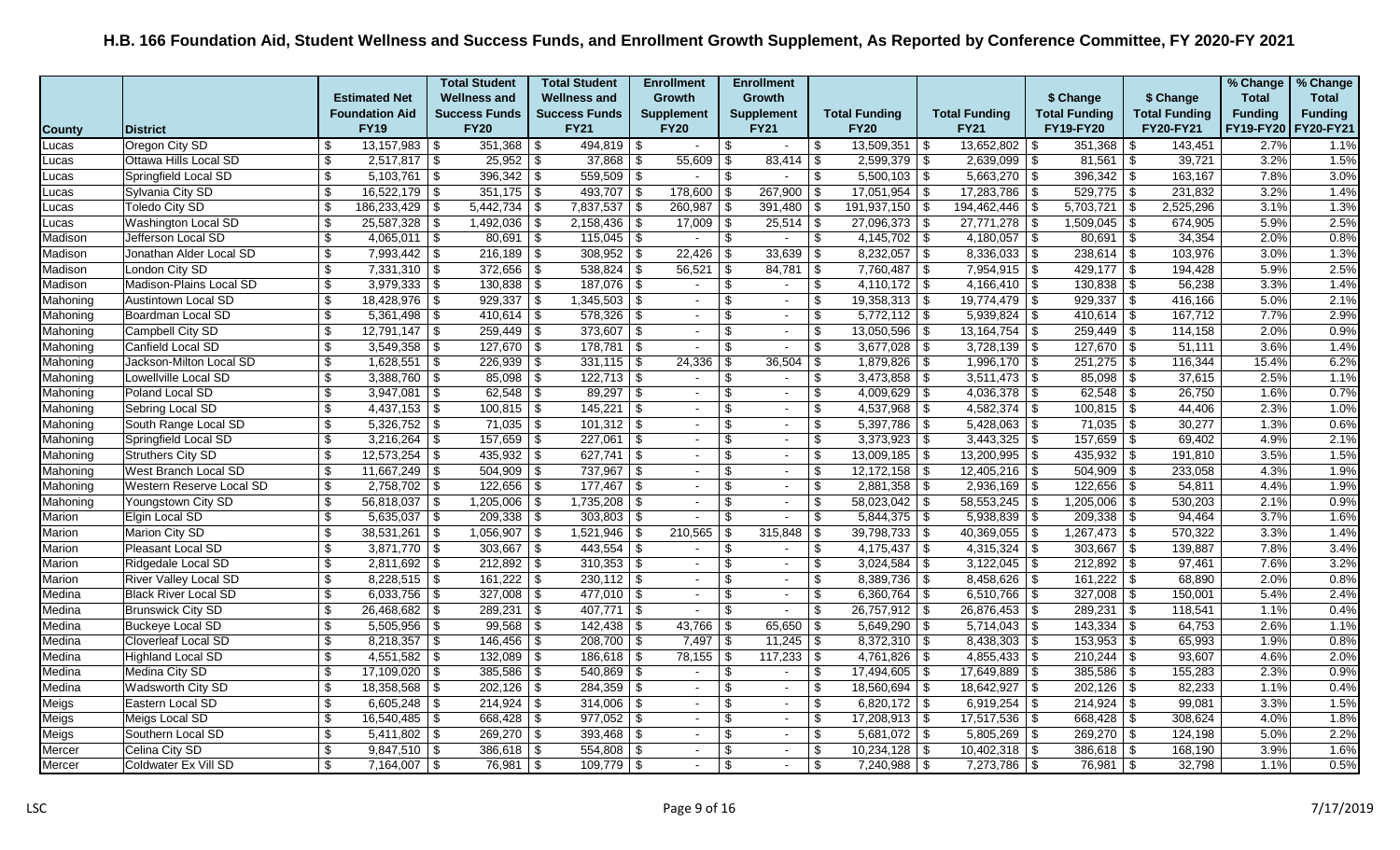|               |                                    |                           |                             | <b>Total Student</b>  | <b>Total Student</b>  | <b>Enrollment</b>        | <b>Enrollment</b>                                    |                          |                      |                      |            |                      |                      | % Change       | % Change       |
|---------------|------------------------------------|---------------------------|-----------------------------|-----------------------|-----------------------|--------------------------|------------------------------------------------------|--------------------------|----------------------|----------------------|------------|----------------------|----------------------|----------------|----------------|
|               |                                    |                           | <b>Estimated Net</b>        | <b>Wellness and</b>   | <b>Wellness and</b>   | <b>Growth</b>            | Growth                                               |                          |                      |                      |            | \$ Change            | \$ Change            | <b>Total</b>   | <b>Total</b>   |
|               |                                    |                           | <b>Foundation Aid</b>       | <b>Success Funds</b>  | <b>Success Funds</b>  | <b>Supplement</b>        | <b>Supplement</b>                                    |                          | <b>Total Funding</b> | <b>Total Funding</b> |            | <b>Total Funding</b> | <b>Total Funding</b> | <b>Funding</b> | <b>Funding</b> |
| <b>County</b> | District                           |                           | <b>FY19</b>                 | <b>FY20</b>           | <b>FY21</b>           | <b>FY20</b>              | <b>FY21</b>                                          |                          | <b>FY20</b>          | <b>FY21</b>          |            | <b>FY19-FY20</b>     | FY20-FY21            | FY19-FY20      | FY20-FY21      |
| Mercer        | Fort Recovery Local SD             | \$                        | $5,216,952$ \$              | $59,136$ \$           |                       | 3,251                    | \$<br>4,876                                          | -\$                      | $5,279,338$ \$       | $5,306,105$ \$       |            | $62,387$ \$          | 26,767               | 1.2%           | 0.5%           |
| Mercer        | Marion Local SD                    | $\overline{\mathbf{s}}$   | $4,805,013$ \$              | $29,313$ \$           |                       | $\sim$                   | \$<br>$\sim$                                         | \$                       | $4,834,326$ \$       | $4,847,273$ \$       |            | $29,313$ \$          | 12,947               | 0.6%           | 0.3%           |
| Mercer        | Parkway Local SD                   | \$                        | $5,330,372$ \$              | $270,604$ \$          | $395,204$ \\$         | $\sim$                   | \$<br>$\sim$                                         | \$                       | $5,600,976$ \\$      | $5,725,576$ \\$      |            | $270,604$ \$         | 124,601              | 5.1%           | 2.2%           |
| Mercer        | <b>St Henry Consolidated Local</b> | \$                        | $5,020,791$ \$              | $36,017$ \$           |                       |                          | $\overline{\mathcal{S}}$<br>$\overline{\phantom{a}}$ | \$                       | $5,056,807$ \$       | 5,072,519            | \$         | $36,017$ \$          | 15,712               | 0.7%           | 0.3%           |
| Miami         | <b>Bethel Local SD</b>             | $\overline{\mathbf{s}}$   | $4,355,640$   \$            | $111,696$ \$          | $159,324$ \$          | 268,257                  | \$<br>402,385                                        | $\overline{\mathbf{3}}$  | $4,735,593$ \$       | $4,917,349$ \$       |            | $379,953$ \$         | 181,756              | 8.7%           | 3.8%           |
| Miami         | Bradford Ex Vill SD                | \$                        | $3,903,500$ \$              | $135,870$ \$          | $198,293$ \$          | $\overline{\phantom{a}}$ | \$<br>$\blacksquare$                                 | \$                       | $4,039,371$ \$       | $4,101,793$ \$       |            | $135,870$ \$         | 62,422               | 3.5%           | 1.5%           |
| Miami         | Covington Ex Vill SD               | $\overline{\mathbf{s}}$   | $4,237,753$ \$              | $244,063$ \$          | $355,896$ \$          | $\sim$                   | \$<br>$\overline{\phantom{a}}$                       | $\overline{\mathbf{S}}$  | $4,481,816$ \$       | 4,593,648            | l \$       | $244,063$ \$         | 111,832              | 5.8%           | 2.5%           |
| Miami         | Miami East Local SD                | \$                        | $4,425,348$ \$              | $161,236$ \$          | $230,730$ \$          | 4,484                    | 6,725<br>\$                                          | \$                       | $4,591,068$ \$       | $4,662,803$ \$       |            | $165,720$ \$         | 71,736               | 3.7%           | 1.6%           |
| Miami         | Milton-Union Ex Vill SD            | \$                        | $5,907,566$ \$              | $282,103$ \$          | $409,401$ \\$         | $\sim$                   | \$<br>$\sim$                                         | $\sqrt[6]{\frac{1}{2}}$  | $6,189,669$ \$       | $6,316,967$ \$       |            | $282,103$ \$         | 127,298              | 4.8%           | 2.1%           |
| Miami         | Newton Local SD                    | \$                        | $3,540,295$ \$              | $144, 142$ \\$        | $210,344$ \ \$        | 15,999                   | \$<br>23,999                                         | \$                       | $3,700,436$ \$       |                      |            | $160, 141$ \$        | 74,202               | 4.5%           | 2.0%           |
| Miami         | Piqua City SD                      | $\boldsymbol{\mathsf{s}}$ | $14,785,918$ \$             | $715,982$ \$          | $1,034,128$ \$        |                          | \$                                                   | \$                       | $15,501,900$ \$      | 15,820,047           | l \$       | $715,982$ \$         | 318,147              | 4.8%           | 2.1%           |
| Miami         | Tipp City Ex Vill SD               | \$                        |                             | $110,078$ \$          | $155, 113$ \$         | 27,128                   | \$<br>40,691                                         | $\sqrt[6]{3}$            | $6,911,362$ \$       | $6,969,960$ \$       |            |                      | 58,598               | 2.0%           | 0.8%           |
| Miami         | <b>Troy City SD</b>                | \$                        | $10,498,353$ \\$            | $869,299$ \$          | $1,257,687$ \\$       | $\overline{\phantom{a}}$ | \$<br>$\sim$                                         | \$                       | $11,367,652$ \$      | $11,756,040$ \$      |            | $869,299$ \$         | 388,388              | 8.3%           | 3.4%           |
| Monroe        | Switzerland Of Ohio Local SD       | $\boldsymbol{\mathsf{s}}$ | $11,170,180$   \$           | $677,781$ \$          | $988,041$ \ \$        | $\sim$                   | \$<br>$\blacksquare$                                 | \$                       | $11,847,961$ \$      | 12, 158, 221         | 15         | $677,781$ \\$        | 310,261              | 6.1%           | 2.6%           |
| Montgomery    | <b>Brookville Local SD</b>         | $\boldsymbol{\mathsf{s}}$ | $5,847,798$ \$              | $91,207$ \$           | $129,992$ \$          | 21,313                   | 31,970<br>\$                                         | $\sqrt[6]{3}$            | $5,960,317$ \$       | $6,009,759$ \$       |            | $112,520$ \$         | 49,442               | 1.9%           | 0.8%           |
| Montgomery    | Centerville City SD                | $\overline{\$}$           | $11,858,180$ \$             | $351,624$ \$          | $494,779$ \$          | 237,986                  | \$<br>$356,979$ \$                                   |                          | $12,447,789$ \$      | $12,709,937$ \$      |            | $589,609$ \$         | 262,148              | 5.0%           | 2.1%           |
| Montgomery    | Dayton City SD                     | \$                        | $112,039,420$ \$            | $2,985,520$ \$        | $4,299,148$ \$        | $\sim$                   | \$<br>$\overline{\phantom{a}}$                       | \$                       | $115,024,940$ \$     | 116,338,568          | \$         | $2,985,520$ \$       | 1,313,629            | 2.7%           | 1.1%           |
| Montgomery    | Huber Heights City SD              | \$                        | $28,995,049$ \$             | $1,161,289$ \$        | $1,682,240$ \ \$      | 66,011                   | \$<br>99,016                                         | \$                       | $30,222,348$ \$      | 30,776,304           | \$         | $1,227,300$ \$       | 553,956              | 4.2%           | 1.8%           |
| Montgomery    | Jefferson Township Local SD        | \$                        | $\overline{1,332,459}$ \ \$ | $139,075$ \$          | $203,791$ \$          | 717                      | \$<br>$1,075$ \$                                     |                          | $1,472,251$ \$       | $1,537,325$ \$       |            | $139,792$ \$         | 65,074               | 10.5%          | 4.4%           |
| Montgomery    | Kettering City SD                  | $\boldsymbol{\mathsf{s}}$ |                             | $953,136$ \\$         | $1,357,691$ \$        | 28,349                   | 42,523<br>\$                                         | -\$                      | $14,216,073$ \$      | 14,634,801           | l \$       | $981,485$ \$         | 418,729              | 7.4%           | 2.9%           |
| Montgomery    | Mad River Local SD                 | $\overline{\$}$           | $28,253,396$ \$             | $935,125$ \$          | $1,346,579$ \\$       | $\overline{\phantom{a}}$ | $\overline{\$}$<br>$\sim$                            | $\overline{\$}$          | $29,188,520$ \$      | 29,599,975           | \$         | $935,125$ \$         | 411,455              | 3.3%           | 1.4%           |
| Montgomery    | Miamisburg City SD                 | $\boldsymbol{\mathsf{s}}$ | $14,360,864$ \$             | 779,728 \$            | $1,120,443$ \$        | $\sim$                   | \$<br>$\sim$                                         | \$                       | $15,140,591$ \$      | $15,481,307$ \$      |            | 779,728 \$           | 340,715              | 5.4%           | 2.3%           |
| Montgomery    | New Lebanon Local SD               | \$                        | $7,278,325$ \$              | $377,575$ \$          | $550,312$ \$          | $\overline{\phantom{a}}$ | \$<br>$\sim$                                         | \$                       | $7,655,900$ \$       | $7,828,638$ \$       |            | $377,575$ \$         | 172,737              | 5.2%           | 2.3%           |
| Montgomery    | Northmont City SD                  | $\boldsymbol{\mathsf{s}}$ | $21,150,254$ \\$            | $450,302$ \$          | $633,977$ \$          | $\blacksquare$           | \$<br>$\sim$                                         | \$                       | $21,600,556$ \\$     | 21,784,231           | \$         | $450,302$ \$         | 183,674              | 2.1%           | 0.9%           |
| Montgomery    | Northridge Local SD                | \$                        | $10,037,059$ \$             | $375,744$ \\$         | $541,072$ \$          | $\sim$                   | \$<br>$\sim$                                         | \$                       | $10,412,804$ \$      | 10,578,131           | l \$       | $375,744$ \$         | 165,328              | 3.7%           | 1.6%           |
| Montgomery    | Oakwood City SD                    | \$                        | $5,879,972$ \$              | $57,629$ \$           |                       | $\sim$                   | \$<br>$\sim$                                         | $\overline{\mathcal{S}}$ | $5,937,601$ \$       | $5,963,403$ \$       |            | $57,629$ \$          | 25,803               | 1.0%           | 0.4%           |
| Montgomery    | Trotwood-Madison City SD           | \$                        | $21,795,476$ \$             |                       | $896,037$ \$          | 100,460                  | 150,690<br>\$                                        | $\sqrt[6]{3}$            | $22,518,184$ \$      | 22,842,203           | \$         | 722,708 \$           | 324,019              | 3.3%           | 1.4%           |
| Montgomery    | Valley View Local SD               | \$                        | $7,598,783$ \$              | $249,123$ \$          | $356,969$ \$          | $\overline{\phantom{a}}$ | \$<br>$\sim$                                         | \$                       | $7,847,906$ \$       | 7,955,751            | $\sqrt{3}$ | $249,123$ \$         | 107,846              | 3.3%           | 1.4%           |
| Montgomery    | Vandalia-Butler City SD            | \$                        | $3,802,230$ \$              | $146,018$ \ \$        | $204,599$ \$          | $\sim$                   | \$<br>$\sim$                                         | \$                       | $3,948,247$ \$       | $4,006,829$ \$       |            | $146,018$ \$         | 58,581               | 3.8%           | 1.5%           |
| Montgomery    | <b>West Carrollton City SD</b>     | \$                        | $18,422,311$ \$             | $838,270$ \$          | $1,207,109$ \$        | $\sim$                   | \$<br>$\sim$                                         | \$                       | $19,260,582$ \$      | 19,629,421           | l \$       | $838,270$ \$         | 368,839              | 4.6%           | 1.9%           |
| Morgan        | Morgan Local SD                    | $\boldsymbol{\mathsf{S}}$ | $13,551,174$ \\$            | $634,335$ \$          | $926,389$ \$          | $\sim$                   | \$<br>$\sim$                                         | \$                       | $14,185,509$ \\$     | 14,477,563           | \$         | $634,335$ \$         | 292,054              | 4.7%           | 2.1%           |
| Morrow        | Cardington-Lincoln Local SD        | $\boldsymbol{\mathsf{s}}$ | $6,661,596$ \$              | $234,428$ \$          | $341,673$ \$          | $\sim$                   | \$<br>$\sim$                                         | \$                       | 6,896,024 \$         | $7,003,269$ \$       |            | $234,428$ \$         | 107,245              | 3.5%           | 1.6%           |
| Morrow        | Highland Local SD                  | \$                        | $9,575,475$ \$              | $236,068$ \$          | $337,950$ \$          | $\sim$                   | \$<br>$\sim$                                         | \$                       | $9,811,544$ \$       | $9,913,426$ \$       |            | $236,068$ \$         | 101,882              | 2.5%           | 1.0%           |
| Morrow        | Mount Gilead Ex Vill SD            | \$                        | $6,321,175$ \$              | $158,156$ \$          | $226,518$ \$          | $\sim$                   | \$<br>$\sim$                                         | \$                       | $6,479,332$ \$       | $6,547,693$ \$       |            | $158,156$ \$         | 68,362               | 2.5%           | 1.1%           |
| Morrow        | Northmor Local SD                  | \$                        | 4,505,676 \$                | $313,631$ \$          | $457,507$ \\$         |                          | \$<br>$\blacksquare$                                 | $\sqrt[6]{\frac{1}{2}}$  | $4,819,306$ \$       | 4,963,182            | $\sqrt{3}$ | $313,631$ \$         | 143,876              | 7.0%           | 3.0%           |
| Muskingum     | East Muskingum Local SD            | \$                        | $8,824,729$ \$              | $245,855$ \ \$        | $351,626$ \$          | 22,390                   | \$<br>33,584                                         | \$                       | $9,092,973$ \$       | $9,209,939$ \$       |            | $268,245$ \$         | 116,966              | 3.0%           | 1.3%           |
| Muskingum     | Franklin Local SD                  | $\boldsymbol{\mathsf{S}}$ | $10,357,009$ \$             | $577,314$ \$          | $842,081$ \$          | $\sim$                   | \$<br>$\overline{\phantom{a}}$                       | \$                       | $10,934,324$ \$      | $11,199,090$ \$      |            | $577,314$ \\$        | 264,767              | 5.6%           | 2.4%           |
| Muskingum     | Maysville Local SD                 | $\overline{\$}$           | $13,833,681$   \$           | $661,865$   \$        | $964,681$ \ \$        | $\sim$                   | \$<br>$\overline{\phantom{a}}$                       | \$                       |                      | 14,798,362           | \$         | $661,865$ \$         | 302,816              | 4.8%           | 2.1%           |
| Muskingum     | Tri-Valley Local SD                | \$                        | $15,121,465$ \$             | 692,100 $\frac{1}{3}$ | 1,008,560 \$          | $\sim$                   | \$<br>$\sim$                                         | \$                       | $15,813,565$ \$      | $16,130,025$ \$      |            | $692,100$ \$         | 316,460              | 4.6%           | 2.0%           |
| Muskingum     | West Muskingum Local SD            | $\boldsymbol{\mathsf{S}}$ | $2,701,517$   \$            | $125,880$ \ \$        | $\frac{1}{77,193}$ \$ | $\overline{\phantom{a}}$ | \$<br>$\sim$                                         | \$                       | $2,827,397$ \$       | $2,878,710$ \$       |            | $125,880$ \$         | 51,313               | 4.7%           | 1.8%           |
| Muskingum     | Zanesville City SD                 | \$                        | $23,416,380$ \ \$           | 747,577   \$          | $1,076,511$ \$        |                          | \$<br>$\sim$                                         | \$                       |                      | 24,492,892           | \$         | $747,577$ \\$        | 328,934              | 3.2%           | 1.4%           |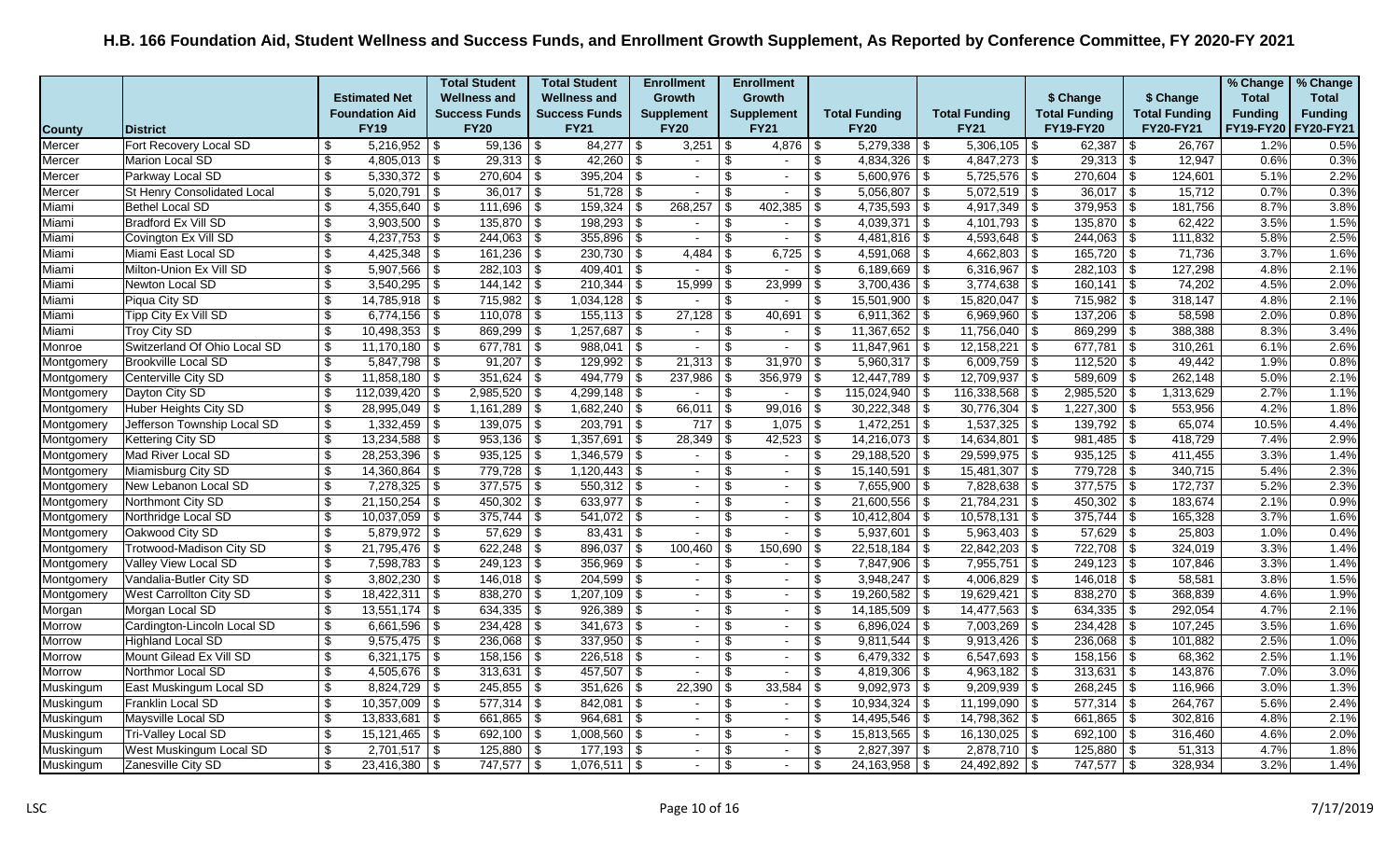|               |                                     |                           |                           | <b>Total Student</b>  | <b>Total Student</b> |            | <b>Enrollment</b> |             | <b>Enrollment</b>        |                         |                              |                      |                                  |                      |      |                      | % Change         | % Change       |
|---------------|-------------------------------------|---------------------------|---------------------------|-----------------------|----------------------|------------|-------------------|-------------|--------------------------|-------------------------|------------------------------|----------------------|----------------------------------|----------------------|------|----------------------|------------------|----------------|
|               |                                     |                           | <b>Estimated Net</b>      | <b>Wellness and</b>   | <b>Wellness and</b>  |            | <b>Growth</b>     |             | <b>Growth</b>            |                         |                              |                      |                                  | \$ Change            |      | \$ Change            | <b>Total</b>     | <b>Total</b>   |
|               |                                     |                           | <b>Foundation Aid</b>     | <b>Success Funds</b>  | <b>Success Funds</b> |            | <b>Supplement</b> |             | <b>Supplement</b>        |                         | <b>Total Funding</b>         | <b>Total Funding</b> |                                  | <b>Total Funding</b> |      | <b>Total Funding</b> | <b>Funding</b>   | <b>Funding</b> |
| <b>County</b> | <b>District</b>                     |                           | <b>FY19</b>               | <b>FY20</b>           | <b>FY21</b>          |            | <b>FY20</b>       | <b>FY21</b> |                          |                         | <b>FY20</b>                  | <b>FY21</b>          |                                  | FY19-FY20            |      | <b>FY20-FY21</b>     | <b>FY19-FY20</b> | FY20-FY21      |
| Noble         | Caldwell Ex Vill SD                 | -\$                       |                           | $301,967$ \$          | $440,878$ \$         |            | $8,821$   \$      |             | 13,231                   | l \$                    |                              | 5,329,549            | - \$                             | 310,788              | - \$ | 143,322              | 6.4%             | 2.8%           |
| Noble         | Noble Local SD                      | \$                        |                           | $226,026$ \$          | $330,271$ \$         |            | $\sim$            | \$          | $\sim$                   | \$                      | 4,998,559 \$                 | 5,102,803            | \$                               | $226,026$ \$         |      | 104,244              | 4.7%             | 2.1%           |
| Ottawa        | Benton Carroll Salem Local S        | $\boldsymbol{\mathsf{S}}$ | $3,669,394$ \$            | $465,662$ \$          | $678,945$ \$         |            | $\sim$            | \$.         | $\blacksquare$           | $\sqrt[6]{\frac{1}{2}}$ | $4,135,056$ \$               | 4,348,339            | \$                               | $465,662$ \$         |      | 213,283              | 12.7%            | 5.2%           |
| Ottawa        | Danbury Local SD                    | \$                        | 766,032 \$                | $106,482$ \$          | $153,847$ \$         |            | 12,401            | - \$        | 18,601                   | \$                      | $884,915$ \$                 | 938,480              | -\$                              | 118,883              | - \$ | 53,565               | 15.5%            | 6.1%           |
| Ottawa        | Genoa Area Local SD                 | \$                        | $6,215,818$ \$            | $91,376$ \$           | $130,290$ \$         |            | $\sim$            | \$          | $\sim$                   | \$                      | $6,307,194$ \ \$             | $6,346,108$ \$       |                                  | $91,376$ \$          |      | 38,914               | 1.5%             | 0.6%           |
| Ottawa        | Port Clinton City SD                | \$                        | $2,787,133$ \$            | $285,920$ \$          | $413,232$ \$         |            | $\sim$            | .ኖ          | $\overline{\phantom{0}}$ | \$                      | $3,073,053$ \$               | 3,200,364            | -\$                              | $285,920$ \$         |      | 127,311              | 10.3%            | 4.1%           |
| Ottawa        | Put-In-Bay Local SD                 | \$                        |                           | $25,000$ \$           | 36,000               | $\sqrt{3}$ | $\sim$            | \$.         | $\overline{\phantom{a}}$ | \$                      | $79,982$ \$                  | 90,982               | \$                               | 25,000               | -\$  | 11,000               | 45.5%            | 13.8%          |
| Paulding      | Antwerp Local SD                    | \$                        | $4,398,251$ \$            | $67,799$ \$           | $96,889$ \ \$        |            | 11,071            | -S          | 16,606                   | -\$                     | $4,477,121$ \$               | 4,511,747            | -\$                              | 78,870   \$          |      | 34,625               | 1.8%             | 0.8%           |
| Paulding      | Paulding Ex Vill SD                 | \$                        | $7,416,419$ \$            | $150,593$ \$          | $215,389$ \$         |            | $\sim$            | \$          | $\sim$                   | \$                      | $7,567,012$ \$               | 7,631,809            | \$                               | $150,593$ \$         |      | 64,797               | 2.0%             | 0.9%           |
| Paulding      | Wayne Trace Local SD                | $\mathfrak{L}$            | $3,849,426$ \$            | $257,534$ \$          | $375,960$ \$         |            |                   | \$.         | $\blacksquare$           | \$                      | $4,106,960$ \$               | 4,225,386            | -\$                              | $257,534$ \$         |      | 118,426              | 6.7%             | 2.9%           |
| Perry         | Crooksville Ex Vill SD              | \$                        | $9,454,195$ \$            | $347,783$ \$          | $506,920$ \$         |            | $\sim$            |             | $\overline{\phantom{a}}$ | \$                      | $9,801,979$ \$               | 9,961,115            | \$                               | $347,783$ \$         |      | 159,136              | 3.7%             | 1.6%           |
| Perry         | New Lexington City SD               | \$                        | $13,966,316$ \\$          | $660,054$ \$          | $965,270$ \$         |            | $\sim$            | \$          | $\sim$                   | \$                      | $14,626,370$ \$              | 14,931,586           | \$                               | 660,054 \$           |      | 305,216              | 4.7%             | 2.1%           |
| Perry         | Northern Local SD                   | $\overline{\mathcal{S}}$  | $10,582,139$ \$           | $195,515$ \$          | $279,159$ \\$        |            | 10,092            | -\$         | $15,138$ \$              |                         | $\overline{10,787,746}$ \ \$ | 10,876,436           | \$                               | $205,607$ \$         |      | 88,690               | 1.9%             | 0.8%           |
| Perry         | Southern Local SD                   | \$                        | $8,174,131$ $\frac{8}{9}$ | $241,559$ \$          | $352,712$ \$         |            | $7,110$ \\$       |             | $10,665$ \$              |                         | $8,422,800$ \$               | 8,537,508            | -\$                              | $248,669$ \$         |      | 114,708              | 3.0%             | 1.4%           |
| Pickaway      | Circleville City SD                 | $\boldsymbol{\mathsf{S}}$ | $10,695,014$ \$           | $443,619$ \$          | $641,118$ \$         |            | $2,715$ \\$       |             | $4,072$ \$               |                         | $11,141,348$ \$              | 11,340,204           | \$                               | 446,334              | -\$  | 198,856              | 4.2%             | 1.8%           |
| Pickaway      | Logan Elm Local SD                  | \$                        | $7,467,451$ \$            | $363,394$ \$          | $528,471$ \$         |            | $\sim$            | -\$         | $\blacksquare$           | \$                      | $7,830,846$ \$               | 7,995,922            | \$                               | $363,394$ \$         |      | 165,077              | 4.9%             | 2.1%           |
| Pickaway      | Teays Valley Local SD               | \$                        | $19,343,860$ \$           | $268,604$ \$          | $382,772$ \$         |            | 107,210           |             | $160,815$ \$             |                         | $19,719,674$ \$              | 19,887,447           | -\$                              | $375,814$ \$         |      | 167,773              | 1.9%             | 0.9%           |
| Pickaway      | <b>Westfall Local SD</b>            | \$                        | $7,099,643$ \$            | $329,575$ \$          | $481,175$ \$         |            |                   |             | $\blacksquare$           | \$                      | $7,429,218$ \$               | 7,580,818            | l \$                             | $329,575$ \$         |      | 151,600              | 4.6%             | 2.0%           |
| Pike          | Eastern Local SD                    | \$                        | $9,537,876$ \$            | $349,176$ \$          | $511,972$ \$         |            | $\sim$            | \$          | $\sim$                   | \$                      | $9,887,051$ \$               | $10,049,847$ \$      |                                  | $349,176$ \$         |      | 162,796              | 3.7%             | 1.6%           |
| Pike          | Scioto Valley Local SD              | \$                        | $9,455,410$ \$            | $373,681$ \$          | $545,000$ \$         |            | $\sim$            | \$.         | $\sim$                   | \$                      | $9,829,091$ \$               | 10,000,410           | \$                               | $373,681$ \$         |      | 171,319              | 4.0%             | 1.7%           |
| Pike          | <b>Waverly City SD</b>              | \$                        | $13,423,386$ \$           | $558,277$ \\$         | $814,273$ \\$        |            | $\sim$            | \$.         | $\blacksquare$           | \$                      | $13,981,662$ \$              | 14,237,659           | -\$                              | 558,277              | -\$  | 255,997              | 4.2%             | 1.8%           |
| Pike          | Western Local SD                    | \$                        | $9,422,693$ \$            | $225,633$ \$          | $329,016$ \$         |            | 3,589             |             | 5,384                    | -\$                     | $9,651,915$ \$               | $9,757,092$ \$       |                                  | $229,222$ \$         |      | 105,177              | 2.4%             | 1.1%           |
| Portage       | Aurora City SD                      | \$                        | $4,582,459$ \$            | $97,187$ \$           | $139,194$ \ \$       |            | $16,706$ \ \$     |             | $25,059$ \$              |                         | $4,696,352$ \$               | $4,746,712$ \$       |                                  | $113,893$ \$         |      | 50,360               | 2.5%             | 1.1%           |
| Portage       | Crestwood Local SD                  | \$                        | $9,835,736$ \$            | $226,225$ \$          | 323,960              | -\$        | $\sim$            | \$          | $\sim$                   | \$                      | $10,061,961$ \$              | 10,159,696           | $\overline{\boldsymbol{\theta}}$ | 226,225              | -\$  | 97,735               | 2.3%             | 1.0%           |
| Portage       | Field Local SD                      | \$                        | $5,806,269$ \$            | $158,522$ \$          | $222,985$ \$         |            | $\sim$            |             | $\sim$                   | \$                      | $5,964,791$ \$               | 6,029,254            | -\$                              | $158,522$ \$         |      | 64,463               | 2.7%             | 1.1%           |
| Portage       | James A Garfield Local SD           | \$                        | $7,262,183$ \$            | $300,510$ \$          | $437,572$ \$         |            | $\sim$            | \$.         | $\sim$                   | \$                      | $7,562,694$ \$               | $7,699,755$ \$       |                                  | $300,510$ \$         |      | 137,062              | 4.1%             | 1.8%           |
| Portage       | Kent City SD                        | \$                        | $15,526,567$ \$           | 697,198 $\frac{1}{3}$ | $1,007,407$ \$       |            | 53,808            |             | 80,712                   | l \$                    | $16,277,573$ \\$             | 16,614,686           | -\$                              | 751,006              | l \$ | 337,113              | 4.8%             | 2.1%           |
| Portage       | Ravenna City SD                     | \$                        | $13,264,200$ \ \$         | 496,838 $\frac{1}{3}$ | 717,060 \$           |            | $\sim$            | \$.         | $\overline{\phantom{a}}$ | \$                      | $13,761,038$ \$              | 13,981,259           | -\$                              | $496,838$ \$         |      | 220,222              | 3.7%             | 1.6%           |
| Portage       | Rootstown Local SD                  | $\boldsymbol{\mathsf{S}}$ | $3,923,539$ \$            | $51,151$ \$           | $71,988$ \$          |            | $\sim$            | \$.         | $\sim$                   | $\overline{\$}$         | $3,974,690$ \$               | 3,995,527            | \$                               | $51,151$ \$          |      | 20,837               | 1.3%             | 0.5%           |
| Portage       | Southeast Local SD                  | \$                        | $8,468,303$ \$            | $436,221$ \$          | $636,697$ \$         |            | $\sim$            | \$.         | $\sim$                   | \$                      | $8,904,524$ \$               | 9,105,000            | -\$                              | 436,221              | l \$ | 200,476              | 5.2%             | 2.3%           |
| Portage       | <b>Streetsboro City SD</b>          | \$                        |                           | $246,212$ \\$         | 348,394              | - \$       | $\sim$            |             | $\blacksquare$           | \$                      | $5,345,372$ \$               | 5,447,555            | \$                               | $246,212$ \$         |      | 102,183              | 4.8%             | 1.9%           |
| Portage       | Waterloo Local SD                   | \$                        | $4,783,552$ \$            | $115,101$ \$          | $164,641$ \ \$       |            | $\sim$            | \$          | $\sim$                   | $\overline{\mathbf{s}}$ | $4,898,653$ \$               | $4,948,193$ \$       |                                  | $115,101$ \$         |      | 49,540               | 2.4%             | 1.0%           |
| Portage       | Windham Ex Vill SD                  | \$                        | $5,173,991$ \$            | $138,845$ \$          | $202,483$ \$         |            | $\blacksquare$    | \$.         | $\blacksquare$           | \$                      | $5,312,836$ \$               | 5,376,474            | l \$                             | $138,845$ \$         |      | 63,637               | 2.7%             | 1.2%           |
| Preble        | College Corner Local SD             | \$                        | $674,379$ \$              | $31,927$ \$           | 46,390               | - \$       | 9,603             |             | 14,404                   | \$                      | $715,908$ \$                 | 735,173              | \$                               | $41,529$ \$          |      | 19,265               | 6.2%             | 2.7%           |
| Preble        | <b>Eaton Community Schools City</b> | \$                        | $8,362,136$ \\$           | $466,499$ \\$         | 680,549 \$           |            | $\sim$            |             | $\sim$                   | \$                      | 8,828,635 \$                 | 9,042,685            | -\$                              | 466,499              | \$   | 214,050              | 5.6%             | 2.4%           |
| Preble        | National Trail Local SD             | \$                        |                           | $353,329$ \$          | $515,539$ \$         |            | $\sim$            | \$.         | $\sim$                   | \$                      | $5,534,756$ \$               | 5,696,967            | l \$                             | $353,329$ \$         |      | 162,211              | 6.8%             | 2.9%           |
| Preble        | Preble-Shawnee Local SD             | \$                        | $8,121,279$ \$            | $196,840$ \ \$        | $282,002$ \$         |            | 8 <sup>1</sup>    | -86         | 12 <sup>1</sup>          | l \$                    | $8,318,127$ \$               | 8,403,293            | -\$                              | $196,847$ \$         |      | 85,166               | 2.4%             | 1.0%           |
| Preble        | <b>Tri-County North Local SD</b>    | \$                        | $3,744,134$ \$            | $160,645$ \$          | 233,326              | l \$       | $\sim$            |             | $\overline{\phantom{a}}$ | \$                      | $3,904,778$ \$               | 3,977,460            | -\$                              | 160,645              | -\$  | 72,682               | 4.3%             | 1.9%           |
| Preble        | Twin Valley Community Local         | $\sqrt[6]{3}$             | $4,488,554$ \$            | $116,941$ \ \$        | $167,483$ \$         |            | $\sim$            | \$          | $\sim$                   | $\sqrt[6]{3}$           | $4,605,495$ \$               | $4,656,038$   \$     |                                  | $116,941$ \\$        |      | 50,543               | 2.6%             | 1.1%           |
| Putnam        | Columbus Grove Local SD             | \$                        | $5,131,572$ \$            | $135,059$ \$          | $194,226$ \ \$       |            | $\sim$            | <b>β</b>    | $\overline{\phantom{0}}$ | \$                      | $5,266,631$ \$               | 5,325,798            | l \$                             | $135,059$ \$         |      | 59,167               | 2.6%             | 1.1%           |
| Putnam        | <b>Continental Local SD</b>         | \$                        | $3,036,539$ \ \ \$        | $65,505$ \\$          | $93,801$ \$          |            | $13,019$ \ \$     |             |                          |                         |                              | 3,149,868            | -\$                              | 78,524               | -\$  | 34.804               | 2.6%             | 1.1%           |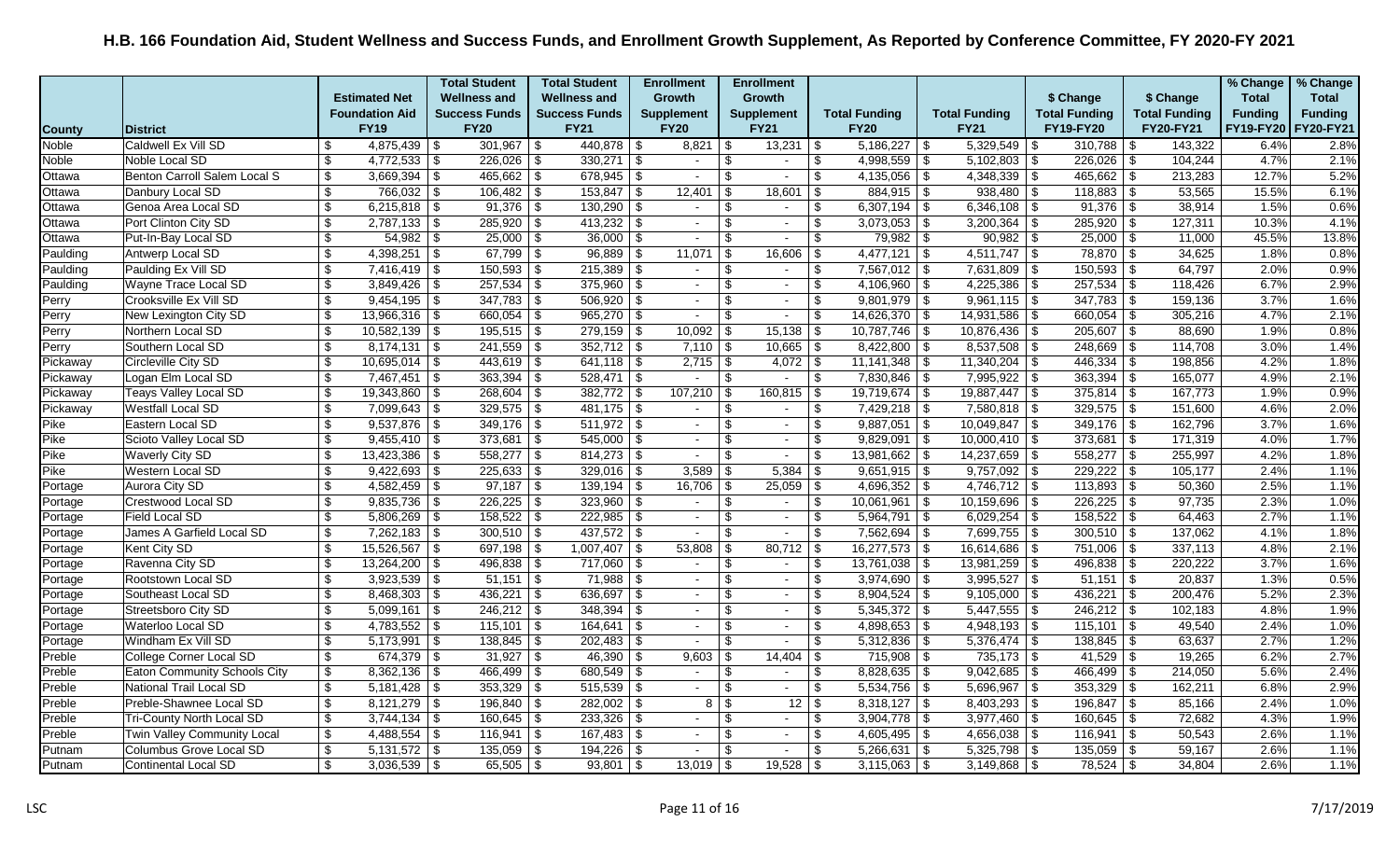|               |                                 |                            |                       | <b>Total Student</b> | <b>Total Student</b>  |            | <b>Enrollment</b> |                 | <b>Enrollment</b>        |                         |                      |                            |            |                      |                      | % Change       | % Change       |
|---------------|---------------------------------|----------------------------|-----------------------|----------------------|-----------------------|------------|-------------------|-----------------|--------------------------|-------------------------|----------------------|----------------------------|------------|----------------------|----------------------|----------------|----------------|
|               |                                 |                            | <b>Estimated Net</b>  | <b>Wellness and</b>  | <b>Wellness and</b>   |            | <b>Growth</b>     |                 | Growth                   |                         |                      |                            |            | \$ Change            | \$ Change            | <b>Total</b>   | <b>Total</b>   |
|               |                                 |                            | <b>Foundation Aid</b> | <b>Success Funds</b> | <b>Success Funds</b>  |            | <b>Supplement</b> |                 | <b>Supplement</b>        |                         | <b>Total Funding</b> | <b>Total Funding</b>       |            | <b>Total Funding</b> | <b>Total Funding</b> | <b>Funding</b> | <b>Funding</b> |
| <b>County</b> | <b>District</b>                 |                            | <b>FY19</b>           | <b>FY20</b>          | <b>FY21</b>           |            | <b>FY20</b>       |                 | <b>FY21</b>              |                         | <b>FY20</b>          | <b>FY21</b>                |            | <b>FY19-FY20</b>     | <b>FY20-FY21</b>     | FY19-FY20      | FY20-FY21      |
| Putnam        | Jennings Local SD               | \$                         | $2,498,571$ \$        |                      | $44,022$ \$           |            | $516$ \$          |                 | $774$   \$               |                         | $2,529,435$ \$       | 2,543,367                  | - \$       | $30,864$ \$          | 13,932               | 1.2%           | 0.6%           |
| Putnam        | Kalida Local SD                 | \$                         | $2,769,527$ \$        | $28,914$ \$          |                       |            | $\sim$            | \$              | $\sim$                   | \$                      | $2,798,441$ \\$      | $2,811,398$ \$             |            |                      | 12,957               | 1.0%           | 0.5%           |
| Putnam        | Leipsic Local SD                | \$                         | $3,709,349$ \$        | $228,653$ \$         | $333,659$ \$          |            | $\sim$            | \$              | $\sim$                   | \$                      | $3,938,002$ \$       | $4,043,008$ \$             |            | $228,653$ \$         | 105,005              | 6.2%           | 2.7%           |
| Putnam        | Miller City-New Cleveland Lo    | \$                         | $3,439,828$ \$        | $25,340$ \$          | $36,510$ \$           |            | 423               | \$              | 635                      | -\$                     | $3,465,592$ \$       | $3,476,974$ \$             |            | $25,763$ \$          | 11,382               | 0.7%           | 0.3%           |
| Putnam        | Ottawa-Glandorf Local SD        | \$                         | $5,250,116$ \$        | $321,052$ \$         | $466,644$ \ \$        |            | 2,328             | \$              | $3,492$ \$               |                         | $5,573,496$ \$       | $5,720,252$ \$             |            | $323,380$ \$         | 146,756              | 6.2%           | 2.6%           |
| Putnam        | Ottoville Local SD              | \$                         | $2,568,842$ \$        | $28,094$ \$          |                       |            | $19,916$ \$       |                 | $29,874$ \$              |                         | $2,616,852$ \$       | $2,639,357$ \$             |            | $48,010$ \$          | 22,505               | 1.9%           | 0.9%           |
| Putnam        | Pandora-Gilboa Local SD         | \$                         | $2,808,866$ \$        | $30,827$ \$          | $44,741$ \\$          |            | $\sim$            | \$              | $\sim$                   | \$                      | $2,839,694$ \$       | 2,853,607                  | \$         | $30,827$ \$          | 13,914               | 1.1%           | 0.5%           |
| Richland      | Clear Fork Valley Local SD      | $\overline{\$}$            | $8,687,592$ \$        | $271,347$ \$         | $390,900$ \$          |            | $\sim$            | \$              | $\sim$                   | $\overline{\$}$         | 8,958,939 \$         | 9,078,492                  | $\sqrt{3}$ | $271,347$ \$         | 119,553              | 3.1%           | 1.3%           |
| Richland      | <b>Crestview Local SD</b>       | \$                         | $6,829,232$ \$        | $108,418$ \$         | $154,964$ \$          |            | $\sim$            | \$              | $\sim$                   | \$                      | $6,937,650$ \$       | $6,984,196$ \$             |            | $108,418$ \$         | 46,546               | 1.6%           | 0.7%           |
| Richland      | Lexington Local SD              | \$                         | $8,743,312$ \$        | $312,285$ \$         | $445,559$ \$          |            | 1,653             | \$              | 2,479                    | $\sqrt[6]{3}$           | $9,057,251$ \$       | 9,191,351                  | l \$       | $313,938$ \$         | 134,100              | 3.6%           | 1.5%           |
| Richland      | Lucas Local SD                  | \$                         | $2,634,118$ \$        | $69,954$ \$          | $100, 181$   \$       |            | $\sim$            | \$              | $\sim$                   | \$                      | $2,704,072$ \$       | 2,734,299                  | \$         | $69,954$ \$          | 30,227               | 2.7%           | 1.1%           |
| Richland      | Madison Local SD                | $\boldsymbol{\mathsf{S}}$  |                       | $714,518$ \$         |                       |            | $\sim$            | \$              | $\sim$                   | \$                      | $16,496,677$ \\$     | $16,811,065$ \$            |            | $714,518$ \$         | 314,388              | 4.5%           | 1.9%           |
| Richland      | Mansfield City SD               | \$                         | $23,468,501$ \$       | $790,666$ \ \$       | $1,138,559$ \$        |            | $\sim$            | \$              | $\overline{\phantom{a}}$ | \$                      | $24,259,167$ \$      | $24,607,060$ \$            |            | $790,666$ \$         | 347,893              | 3.4%           | 1.4%           |
| Richland      | <b>Ontario Local SD</b>         | \$                         | $4,870,428$ \$        | 168,659 \$           | $237,308$   \$        |            | 35,093            | \$              | 52,639                   | -\$                     | $5,074,179$ \\$      | $5,160,376$ \ \ \$         |            | $203,751$ \$         | 86,196               | 4.2%           | 1.7%           |
| Richland      | Plymouth-Shiloh Local SD        | \$                         | $5,266,419$ \$        | $252,132$ \$         | $367,992$ \$          |            | $\sim$            | \$              | $\sim$                   | \$                      | $5,518,551$ \$       | 5,634,411                  | \$         | $252,132$ \$         | 115,860              | 4.8%           | 2.1%           |
| Richland      | Shelby City SD                  | \$                         | $10,012,820$ \$       | $546,788$ \$         | $797,645$ \$          |            | 8,280             | \$              | 12,420                   | $\sqrt[6]{3}$           | $10,567,889$ \$      | $10,822,885$ \$            |            | $555,068$ \$         | 254,997              | 5.5%           | 2.4%           |
| Ross          | Adena Local SD                  | $\overline{\$}$            | 7,893,682 \$          | $342,408$ \$         | 499,700 \$            |            | $\sim$            | \$              | $\sim$                   | \$                      | $8,236,090$ \$       | 8,393,381                  | \$         | $342,408$ \$         | 157,291              | 4.3%           | 1.9%           |
| Ross          | Chillicothe City SD             | \$                         | $12,463,917$ \$       | $630,431$ \$         | $907,820$ \$          |            | $\sim$            | \$              | $\overline{\phantom{a}}$ | \$                      | $13,094,348$ \$      | 13,371,737                 | \$         | $630,431$ \$         | 277,389              | 5.1%           | 2.1%           |
| Ross          | Huntington Local SD             | $\overline{\mathbf{3}}$    | $12,682,793$ \$       | $374,675$ \$         | $546,225$ \$          |            | $\sim$            | \$              | $\sim$                   | \$                      | $13,057,469$ \$      | $13,229,019$ \$            |            | $374,675$ \$         | 171,550              | 3.0%           | 1.3%           |
| Ross          | Paint Valley Local SD           | \$                         | $6,949,585$ \$        | $277,485$ \$         | $404,504$ \ \$        |            | 16,852            | \$              | 25,279                   | \$                      | $7,243,923$ \$       | 7,379,368                  | \$         | $294,338$ \$         | 135,445              | 4.2%           | 1.9%           |
| Ross          | Southeastern Local SD           | $\overline{\$}$            | $9,151,318$ \$        | $276,401$ \$         | $403,793$ \$          |            | $\sim$            | $\overline{\$}$ | $\sim$                   | \$                      | $9,427,719$ \$       | 9,555,112                  | \$         | $276,401$ \$         | 127,393              | 3.0%           | 1.4%           |
| Ross          | Union Scioto Local SD           | \$                         | $12,095,819$ \$       | $330,501$ \$         | $475,369$ \$          |            | 834               | \$              | 1,251                    | \$                      | $12,427,155$ \$      | $\overline{12,572,439}$ \$ |            | $331,336$ \$         | 145,285              | 2.7%           | 1.2%           |
| Ross          | Zane Trace Local SD             | \$                         | $5,561,348$ \\$       | $306,653$ \$         | $447,479$ \$          |            | $\sim$            | \$              | $\sim$                   | \$                      | $5,868,001$ \$       | $6,008,828$ \$             |            | $306,653$ \$         | 140,827              | 5.5%           | 2.4%           |
| Sandusky      | Clyde-Green Springs Ex Vill     | \$                         | $12,859,373$ \$       | $272,257$ \$         | 389,651               | $\vert$ \$ | $\sim$            | \$              | $\sim$                   | \$                      | $13,131,630$ \$      | 13,249,023                 | \$         | $272,257$ \$         | 117,393              | 2.1%           | 0.9%           |
| Sandusky      | <b>Fremont City SD</b>          | \$                         | $11,683,010$ \$       | $1,168,049$ \$       | $1,702,721$ \$        |            | $\sim$            | \$              | $\sim$                   | \$                      | $12,851,059$ \$      | $13,385,731$ \$            |            | $1,168,049$ \$       | 534,671              | 10.0%          | 4.2%           |
| Sandusky      | Gibsonburg Ex Vill SD           | $\sqrt[6]{3}$              | $5,456,122$ \$        | $212,137$ \$         | $309,988$ \$          |            | $\sim$            | \$              | $\sim$                   | $\sqrt[6]{\frac{1}{2}}$ | $5,668,260$ \$       | $5,766,111$ \$             |            | $212,137$ \$         | 97,851               | 3.9%           | 1.7%           |
| Sandusky      | Lakota Local SD                 | \$                         | $5,547,793$ \$        | $267,427$ \$         | $390,697$ \$          |            | 6,145             | \$              | 9,217                    | \$                      | $5,821,364$ \$       | 5,947,707                  | l \$       | $273,572$ \$         | 126,342              | 4.9%           | 2.2%           |
| Sandusky      | Woodmore Local SD               | \$                         | $4,547,691$ \$        | $66,631$ \$          | $95,020$ \$           |            | $\sim$            | \$              | $\sim$                   | \$                      | $4,614,323$ \$       | $4,642,712$ \$             |            | $66,631$ \$          | 28,389               | 1.5%           | 0.6%           |
| Scioto        | Bloom-Vernon Local SD           | $\boldsymbol{\mathsf{\$}}$ | $7,867,419$ \$        | $156,481$ \$         | $226,671$ \$          |            | $\sim$            | \$              | $\sim$                   | \$                      | $8,023,900$ \$       | $8,094,090$ \$             |            | $156,481$ \$         | 70,190               | 2.0%           | 0.9%           |
| Scioto        | Clay Local SD                   | \$                         | $4,513,817$ \$        | $61,838$ \$          | $87,062$ \$           |            | 17,978            | \$              | 26,968                   | \$                      | 4,593,634 \$         | $4,627,846$ \$             |            | 79,817 \$            | 34,213               | 1.8%           | 0.7%           |
| Scioto        | Green Local SD                  | \$                         | 4,128,882   \$        | $192,237$ \$         | $280,163$ \$          |            | $\sim$            | \$              | $\sim$                   | \$                      | $4,321,120$ \$       | 4,409,045                  | \$         | $192,237$ \$         | 87,926               | 4.7%           | 2.0%           |
| Scioto        | Minford Local SD                | \$                         | $10,991,939$ \$       | $290,977$ \$         | $423,541$ \\$         |            | $\sim$            | \$              | $\sim$                   | \$                      | $11,282,915$ \$      | $11,415,479$ \$            |            | $290,977$ \$         | 132,564              | 2.6%           | 1.2%           |
| Scioto        | New Boston Local SD             | \$                         | $3,621,766$ \\$       | $98,506$ \$          | $141,848$ \ \$        |            | $\sim$            | \$              | $\sim$                   | \$                      | $3,720,272$ \$       | $3,763,615$ \$             |            | $98,506$ \$          | 43,343               | 2.7%           | 1.2%           |
| Scioto        | Northwest Local SD              | $\overline{\$}$            | $13,930,893$ \$       | $231,383$ \$         | $334,086$ \$          |            | $\sim$            | \$              | $\sim$                   | \$                      | $14,162,275$ \$      | $14,264,979$ \$            |            | $231,383$ \$         | 102,703              | 1.7%           | 0.7%           |
| Scioto        | Portsmouth City SD              | \$                         | $13,311,729$ \$       | $405,341$ \$         | $583,690$ \$          |            | $\sim$            | \$              | $\blacksquare$           | $\sqrt[6]{\frac{1}{2}}$ | $13,717,070$ \$      | $13,895,420$ \$            |            | $405,341$ \$         | 178,350              | 3.0%           | 1.3%           |
| Scioto        | Valley Local SD                 | \$                         | $9,438,978$ \$        | $290,546$ \$         |                       |            | 16,557            | \$              | 24,835                   | - \$                    | $9,746,080$ \$       | $9,887,932$ \$             |            | $307,103$ \$         | 141,851              | 3.3%           | 1.5%           |
| Scioto        | <b>Washington-Nile Local SD</b> | $\overline{\mathbf{3}}$    | $14,076,133$ \$       | $449,194$ \$         | 655,020 $\frac{1}{9}$ |            | $\sim$            | \$              | $\sim$                   | \$                      | $14,525,328$ \$      | 14,731,154                 | \$         | $449,194$ \\$        | 205,826              | 3.2%           | 1.4%           |
| Scioto        | <b>Wheelersburg Local SD</b>    | $\overline{\$}$            | $7,777,231$ \$        | $384,044$ \$         | $553,023$ \$          |            | $\sim$            | \$              |                          | \$                      | $8,161,275$ \$       | 8,330,254                  | \$         | $384,044$ \$         | 168,979              | 4.9%           | 2.1%           |
| Seneca        | Fostoria City SD                | $\sqrt[6]{3}$              | $11,284,277$ \\$      | $422,503$ \$         | $608,404$ \ \$        |            | 9,749             | $\,$            | 14,624                   | \$                      | $11,716,529$ \$      | $11,907,305$ \$            |            | $432,252$ \$         | 190,776              | 3.8%           | 1.6%           |
| Seneca        | Hopewell-Loudon Local SD        | \$                         | $3,356,535$ \$        |                      | $121,899$ \$          |            | $\sim$            | \$              |                          | \$                      | $3,441,803$ \$       |                            |            | $85,268$ \$          | 36,630               | 2.5%           | 1.1%           |
| Seneca        | New Riegel Local SD             | \$                         |                       | $32,797$ \\$         | $47,695$ \ \$         |            |                   |                 | $15,697$ \ \$            |                         | $2,707,454$ \$       | $2,727,585$ \$             |            | $43,261$ \\$         | 20,131               | 1.6%           | 0.7%           |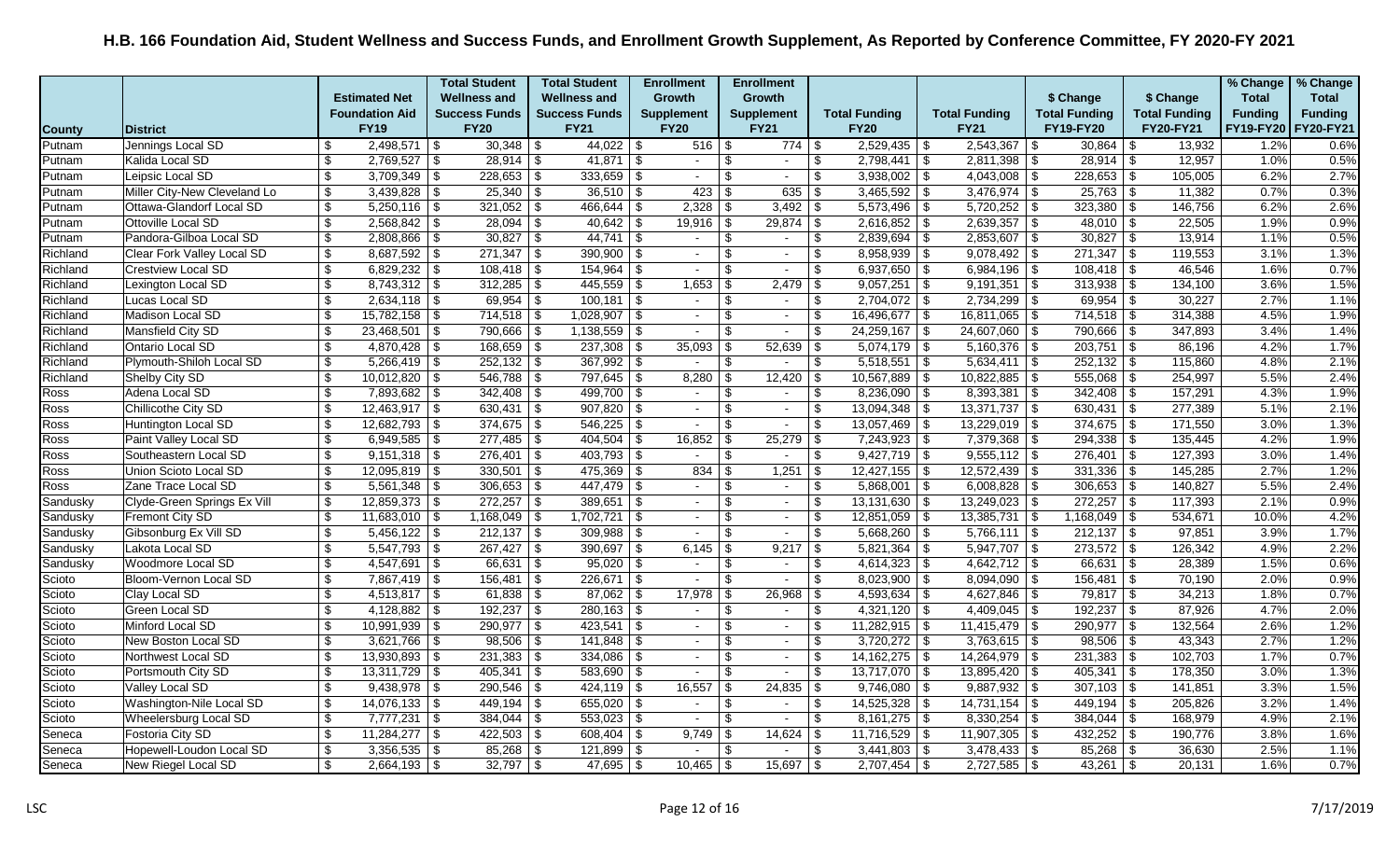|               |                          |                           |                       | <b>Total Student</b> | <b>Total Student</b> |      | <b>Enrollment</b>        |     | <b>Enrollment</b>        |                         |                      |                      |                          |                      |      |                      | % Change       | % Change       |
|---------------|--------------------------|---------------------------|-----------------------|----------------------|----------------------|------|--------------------------|-----|--------------------------|-------------------------|----------------------|----------------------|--------------------------|----------------------|------|----------------------|----------------|----------------|
|               |                          |                           | <b>Estimated Net</b>  | <b>Wellness and</b>  | <b>Wellness and</b>  |      | Growth                   |     | Growth                   |                         |                      |                      |                          | \$ Change            |      | \$ Change            | <b>Total</b>   | <b>Total</b>   |
|               |                          |                           | <b>Foundation Aid</b> | <b>Success Funds</b> | <b>Success Funds</b> |      | <b>Supplement</b>        |     | <b>Supplement</b>        |                         | <b>Total Funding</b> | <b>Total Funding</b> |                          | <b>Total Funding</b> |      | <b>Total Funding</b> | <b>Funding</b> | <b>Funding</b> |
| <b>County</b> | <b>District</b>          |                           | <b>FY19</b>           | <b>FY20</b>          | <b>FY21</b>          |      | <b>FY20</b>              |     | <b>FY21</b>              |                         | <b>FY20</b>          | <b>FY21</b>          |                          | FY19-FY20            |      | FY20-FY21            | FY19-FY20      | FY20-FY21      |
| Seneca        | Old Fort Local SD        | -\$                       | $3,394,058$ \$        | $75,311$ \\$         | $107,747$ \ \ \ \ \  |      | $37,787$ \\$             |     | $56,681$ \ \$            |                         | $3,507,157$ \$       | 3,558,487            | -\$                      | $113,099$ \$         |      | 51,330               | 3.3%           | 1.5%           |
| Seneca        | Seneca East Local SD     | \$                        | $4,745,794$ \$        | $101,169$ \$         | $144,705$ \$         |      | $\sim$                   | \$  | $\sim$                   | \$                      | $4,846,963$ \$       | $4,890,499$ \$       |                          | $101,169$ \$         |      | 43.536               | 2.1%           | 0.9%           |
| Seneca        | Tiffin City SD           | \$                        | $9,916,767$ \$        | $555,376$ \$         | 802,046              | 5    | $\sim$                   |     | $\overline{\phantom{0}}$ | \$                      | $10,472,143$ \$      | 10,718,814           | \$                       | $555,376$ \$         |      | 246,671              | 5.6%           | 2.4%           |
| Shelby        | Anna Local SD            | $\sqrt[6]{3}$             | $6,246,805$ \$        | 63,507 $\frac{1}{3}$ | $90,604$ \$          |      | $\sim$                   | \$. | $\overline{\phantom{a}}$ | \$                      | $6,310,312$ \$       | 6,337,409            | -\$                      | 63,507               | -\$  | 27,096               | 1.0%           | 0.4%           |
| Shelby        | <b>Botkins Local SD</b>  | \$                        | $4,009,433$ \$        |                      | $56,209$ \$          |      | $\sim$                   | \$. | $\sim$                   | $\sqrt[6]{3}$           | $4,048,876$ \$       | $4,065,642$ \$       |                          | $39,443$ \$          |      | 16,766               | 1.0%           | 0.4%           |
| Shelby        | Fairlawn Local SD        | \$                        | $3,897,199$ \$        | $97,355$ \$          | $140,536$ \$         |      | $\sim$                   | \$. | $\blacksquare$           | \$                      | $3,994,554$ \$       | $4,037,735$ \$       |                          | $97,355$ \$          |      | 43,181               | 2.5%           | 1.1%           |
| Shelby        | Fort Loramie Local SD    | \$                        | $4,358,267$ \$        | $26,364$ \$          | 38.046               | -\$  | $\sim$                   |     | $\overline{\phantom{a}}$ | \$                      | $4,384,632$ \$       | 4,396,314            | l \$                     | 26,364               | . \$ | 11,682               | 0.6%           | 0.3%           |
| Shelby        | Hardin-Houston Local SD  | \$                        | $5,231,517$ \$        | $43,896$ \$          | $62,621$ \$          |      | $\sim$                   |     | $\blacksquare$           | \$                      | $5,275,413$ \$       | 5,294,138            | \$                       | $43,896$ \$          |      | 18,725               | 0.8%           | 0.4%           |
| Shelby        | Jackson Center Local SD  | \$                        | $3,272,842$ \$        | $137,740$ \$         | $201,054$ \$         |      | 9,160                    | -\$ | $13,740$ \ \$            |                         | $3,419,742$ \$       | $3,487,636$ \$       |                          | $146,900$ \$         |      | 67,894               | 4.5%           | 2.0%           |
| Shelby        | Russia Local SD          | \$                        | $2,735,358$ \$        | $27,541$ \$          | $39,811$ \$          |      | $\sim$                   | \$  | $\sim$                   | \$                      | $2,762,899$ \$       | 2,775,169            | \$                       | $27,541$ \$          |      | 12,270               | 1.0%           | 0.4%           |
| Shelby        | Sidney City SD           | \$                        | $15,450,878$ \\$      | $636,369$ \\$        | $922,239$ \$         |      | $\sim$                   |     | $\sim$                   | \$                      | $16,087,247$ \$      | $16,373,117$ \$      |                          | $636,369$ \$         |      | 285,871              | 4.1%           | 1.8%           |
| <b>Stark</b>  | Alliance City SD         | $\boldsymbol{\mathsf{S}}$ | $24,354,796$ \$       | $688,514$ \$         | $991,461$ \$         |      | $\sim$                   | \$. | $\sim$                   | $\sqrt[6]{3}$           | $25,043,310$ \$      | 25,346,256           | \$                       | $688,514$ \$         |      | 302,946              | 2.8%           | 1.2%           |
| <b>Stark</b>  | Canton City SD           | \$                        | $83,630,001$ \$       | $2,023,428$ \$       | $2,913,736$ \$       |      | $\sim$                   | \$  | $\sim$                   | \$                      | $85,653,429$ \$      | 86,543,738           | -\$                      | $2,023,428$ \$       |      | 890,308              | 2.4%           | 1.0%           |
| <b>Stark</b>  | Canton Local SD          | \$                        | $9,283,226$ \$        | $278,020$ \$         | $398,725$ \$         |      | $\sim$                   |     | $\blacksquare$           | \$                      | $9,561,245$ \$       | 9,681,951            | \$                       | 278,020 \$           |      | 120,705              | 3.0%           | 1.3%           |
| <b>Stark</b>  | Fairless Local SD        | \$                        | $8,259,035$ \$        | $243,954$ \$         | $351,278$ \$         |      | $\sim$                   | \$. | $\sim$                   | \$                      | $8,502,989$ \$       | $8,610,313$ \$       |                          | $243,954$ \$         |      | 107,324              | 3.0%           | 1.3%           |
| <b>Stark</b>  | <b>Jackson Local SD</b>  | \$                        | $6,084,940$ \$        | $270,424$ \$         | $379,990$ \$         |      | $\sim$                   | \$. | $\sim$                   | \$                      | $6,355,364$ \$       | 6,464,930            | $\vert$ \$               | $270,424$ \$         |      | 109,566              | 4.4%           | 1.7%           |
| <b>Stark</b>  | Lake Local SD            | $\sqrt{2}$                | $15,528,785$ \$       | $230,115$ \$         | $323,217$ \$         |      | $\sim$                   | .ፍ  | $\overline{\phantom{a}}$ | \$                      | $15,758,900$ \$      | 15,852,002           | $\overline{\mathcal{F}}$ | $230,115$ \$         |      | 93,102               | 1.5%           | 0.6%           |
| <b>Stark</b>  | Louisville City SD       | \$                        | $14,226,767$ \\$      | $262,701$ \$         | $369,902$ \$         |      | $\sim$                   |     | $\sim$                   | \$                      |                      | 14,596,669           | \$                       | $262,701$ \$         |      | 107,201              | 1.8%           | 0.7%           |
| <b>Stark</b>  | Marlington Local SD      | \$                        | $9,655,196$ \$        | $493,209$ \$         | $719,020$ \$         |      | $\sim$                   | \$. | $\sim$                   | \$                      | $10,148,405$ \$      | $10,374,216$ \$      |                          | $493,209$ \$         |      | 225,811              | 5.1%           | 2.2%           |
| <b>Stark</b>  | <b>Massillon City SD</b> | \$                        | $28,067,598$ \$       | $940,900$ \$         | $1,354,896$ \$       |      | $\sim$                   |     | $\sim$                   | \$                      | $29,008,498$ \$      | 29,422,494           | $\overline{\mathbf{3}}$  | $940,900$ \$         |      | 413,996              | 3.4%           | 1.4%           |
| <b>Stark</b>  | Minerva Local SD         | \$                        | $11,173,301$ \$       | $369,258$ \$         | $535,638$ \ \$       |      |                          | \$. | $\overline{\phantom{a}}$ | \$                      | $11,542,560$ \$      | 11,708,939           | -\$                      | 369,258              | - \$ | 166,380              | 3.3%           | 1.4%           |
| <b>Stark</b>  | North Canton City SD     | $\sqrt[6]{3}$             | $15,108,637$   \$     | $233,189$ \\$        | $326,896$ \$         |      | $\sim$                   | \$  | $\sim$                   | \$                      | $15,341,826$ \$      | $15,435,533$ \$      |                          | $233,189$ \$         |      | 93,707               | 1.5%           | 0.6%           |
| <b>Stark</b>  | Northwest Local SD       | \$                        | $8,537,037$ \$        | $144,707$ \$         | $203,506$ \$         |      |                          | \$. | $\overline{\phantom{a}}$ | \$                      | $8,681,744$ \\$      | 8,740,543            | l \$                     | $144,707$ \$         |      | 58,799               | 1.7%           | 0.7%           |
| <b>Stark</b>  | Osnaburg Local SD        | \$                        | $5,462,530$ \$        | $53,086$ \$          | 75.650               | l \$ | $\sim$                   | \$. | $\blacksquare$           | \$                      | $5,515,616$ \ \$     | 5,538,180            | l \$                     | 53,086               | . \$ | 22,564               | 1.0%           | 0.4%           |
| <b>Stark</b>  | Perry Local SD           | \$                        | $19,817,414$ \\$      | $589,485$ \$         | $839,340$ \$         |      | $\sim$                   | \$. | $\overline{\phantom{a}}$ | \$                      | $20,406,899$ \$      | 20,656,754           | -\$                      | $589,485$ \$         |      | 249,855              | 3.0%           | 1.2%           |
| <b>Stark</b>  | Plain Local SD           | \$                        | $21,317,895$ \$       | $1,009,037$ \$       | $1,452,951$ \$       |      | 127,986                  | -\$ | $191,978$ \ \$           |                         | $22,454,918$ \$      | $22,962,825$ \$      |                          | $1,137,023$ \$       |      | 507,907              | 5.3%           | 2.3%           |
| <b>Stark</b>  | Sandy Valley Local SD    | \$                        | $9,539,740$ \$        | $271,708$ \$         | $394,924$ \$         |      | $\sim$                   | \$. | $\sim$                   | \$                      | $9,811,448$ \$       | 9,934,664            | \$                       | 271,708              | \$   | 123,216              | 2.8%           | 1.3%           |
| <b>Stark</b>  | <b>Tuslaw Local SD</b>   | \$                        | $5,831,032$ \$        | $96,646$ \ \$        | $137,818$ \$         |      | $\blacksquare$           |     | $\blacksquare$           | \$                      | $5,927,678$ \$       | $5,968,850$ \$       |                          | $96,646$ \$          |      | 41,172               | 1.7%           | 0.7%           |
| Summit        | Akron City SD            | $\boldsymbol{\mathsf{S}}$ | 160,538,227 \$        | $5,154,279$ \$       | $7,422,162$ \$       |      | $22,148$ \$              |     | 33.222                   | l \$                    | $165,714,654$ \\$    | 167,993,611          | \$                       | $5,176,427$ \$       |      | 2,278,957            | 3.2%           | 1.4%           |
| Summit        | <b>Barberton City SD</b> | -\$                       | $28,031,881$ \$       | $917,508$ \$         | $1,321,212$ \$       |      | $\sim$                   | \$  | $\sim$                   | \$                      | $28,949,390$ \$      | 29,353,093           | -\$                      | $917,508$ \$         |      | 403,704              | 3.3%           | 1.4%           |
| Summit        | Copley-Fairlawn City SD  | \$                        | $1,478,049$ \\$       | $88,597$ \$          | $127,453$ \$         |      | $\sim$                   |     | $\sim$                   | \$                      | $1,566,646$ \$       | 1,605,502            | \$                       | 88,597 \$            |      | 38,856               | 6.0%           | 2.5%           |
| Summit        | Coventry Local SD        | \$                        | $6,733,323$ \$        | $166,426$ \$         | $234,236$ \$         |      | $\sim$                   | \$  | $\sim$                   | $\sqrt[6]{\frac{1}{2}}$ | $6,899,749$ \$       | 6,967,559            | $\frac{1}{2}$            | $166,426$ \$         |      | 67,810               | 2.5%           | 1.0%           |
| Summit        | Cuyahoga Falls City SD   | \$                        | $15,146,393$ \$       | $430,520$ \$         | $606,151$ \$         |      | $\overline{\phantom{a}}$ | \$. | $\overline{\phantom{a}}$ | \$                      | $15,576,913$ \$      | 15,752,544           | -\$                      | $430,520$ \$         |      | 175,631              | 2.8%           | 1.1%           |
| Summit        | Green Local SD           | \$                        | $11,562,393$ \$       | $191,975$ \$         | $268,998$ \$         |      | $\sim$                   | \$. | $\blacksquare$           | \$                      | $11,754,368$ \$      | 11,831,390           | -\$                      | $191,975$ \$         |      | 77,023               | 1.7%           | 0.7%           |
| Summit        | Hudson City SD           | \$                        | $10,183,405$ \$       | $126,416$ \$         | $183,481$ \$         |      | 16,259                   |     | 24,389                   | -\$                     | $10,326,080$ \$      | 10,391,275           | \$                       | $142,675$ \$         |      | 65,195               | 1.4%           | 0.6%           |
| Summit        | Manchester Local SD      | \$                        | $5,107,443$ \\$       | $44,890$ \$          |                      |      | $\sim$                   | \$. | $\sim$                   | -\$                     | $5,152,333$ \$       | $5,171,584$ \\$      |                          | 44,890 $\frac{1}{9}$ |      | 19,251               | 0.9%           | 0.4%           |
| Summit        | Mogadore Local SD        | -\$                       | $4,970,792$ \$        | $134,857$ \$         |                      |      | $\sim$                   | -S  | $\sim$                   | \$                      | $5,105,649$ \$       | 5,164,511            | \$                       | $134,857$ \ \$       |      | 58,862               | 2.7%           | 1.2%           |
| Summit        | Nordonia Hills City SD   | \$                        | $4,072,058$ \$        | $124,468$ \$         | $177,690$ \$         |      | $\sim$                   |     | $\overline{\phantom{a}}$ | \$                      | $4,196,527$ \$       | 4,249,748            | l \$                     | 124,468              | l \$ | 53,222               | 3.1%           | 1.3%           |
| Summit        | Norton City SD           | \$                        |                       | $211,914$ \ \$       | $298,227$ \$         |      | $\sim$                   | \$  | $\overline{\phantom{a}}$ | \$                      | $10,957,246$ \$      | $11,043,559$ \$      |                          | $211,914$ \$         |      | 86,314               | 2.0%           | 0.8%           |
| Summit        | Revere Local SD          | \$                        |                       |                      | $118,662$ \$         |      | 31,728                   | -\$ | 47,592 $\frac{1}{2}$     |                         | $1,856,853$ \$       | $1,908,963$ \$       |                          | $114, 145$ \$        |      | 52,109               | 6.5%           | 2.8%           |
| Summit        | Springfield Local SD     | \$                        | $8,656,998$ \ \ \$    | $456,925$ \$         | $660,544$ \ \$       |      |                          | \$. | $\sim$                   | \$                      |                      | 9,317,541            | l \$                     | 456,925              | -\$  | 203,619              | 5.3%           | 2.2%           |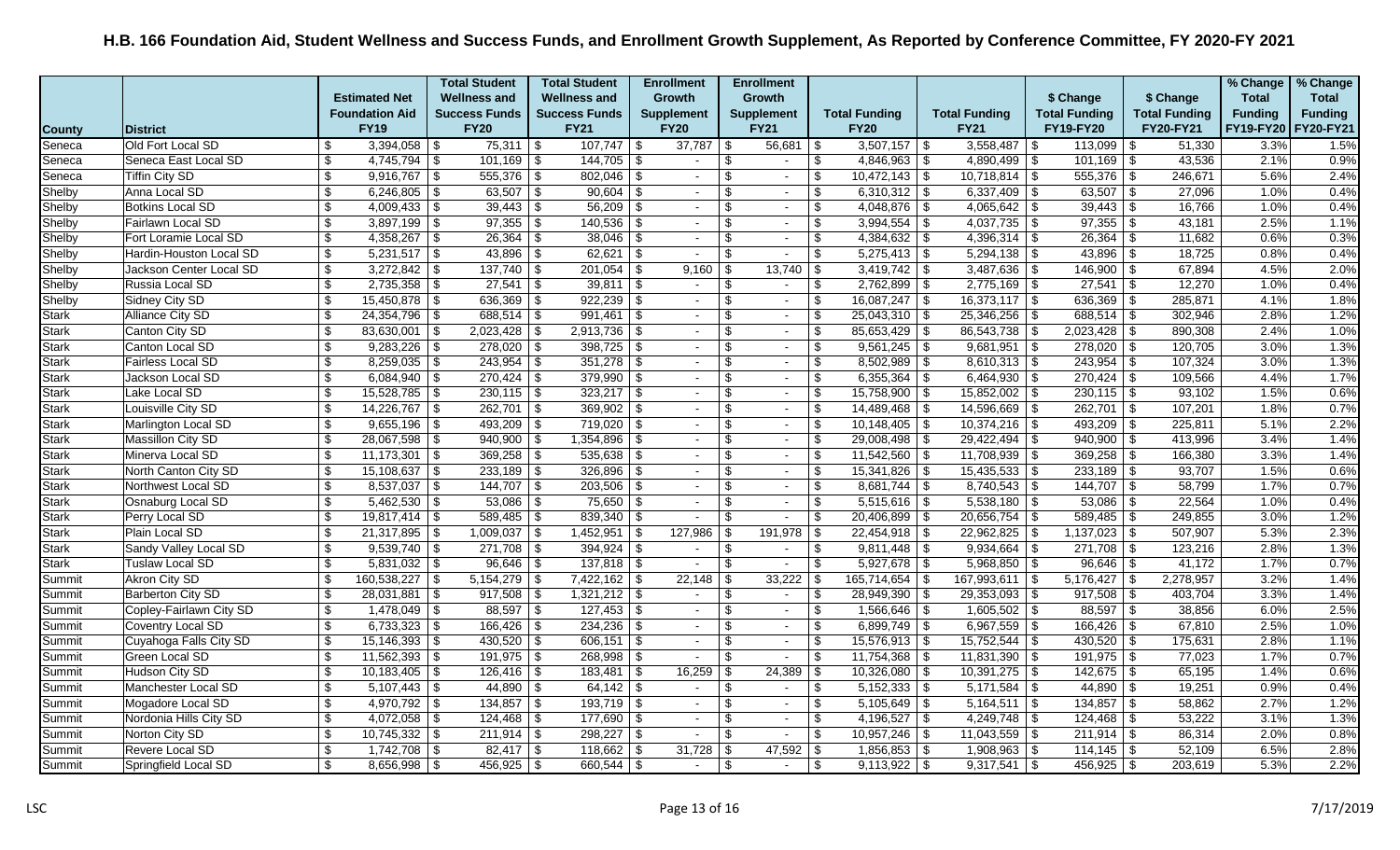|               |                                   |                           |                       | <b>Total Student</b>  | <b>Total Student</b> |      | <b>Enrollment</b> | <b>Enrollment</b> |                          |               |                          |                      |                          |                      |      |                      | % Change       | % Change       |
|---------------|-----------------------------------|---------------------------|-----------------------|-----------------------|----------------------|------|-------------------|-------------------|--------------------------|---------------|--------------------------|----------------------|--------------------------|----------------------|------|----------------------|----------------|----------------|
|               |                                   |                           | <b>Estimated Net</b>  | <b>Wellness and</b>   | <b>Wellness and</b>  |      | <b>Growth</b>     | <b>Growth</b>     |                          |               |                          |                      |                          | \$ Change            |      | \$ Change            | <b>Total</b>   | <b>Total</b>   |
|               |                                   |                           | <b>Foundation Aid</b> | <b>Success Funds</b>  | <b>Success Funds</b> |      | <b>Supplement</b> | <b>Supplement</b> |                          |               | <b>Total Funding</b>     | <b>Total Funding</b> |                          | <b>Total Funding</b> |      | <b>Total Funding</b> | <b>Funding</b> | <b>Funding</b> |
| <b>County</b> | <b>District</b>                   |                           | <b>FY19</b>           | <b>FY20</b>           | <b>FY21</b>          |      | <b>FY20</b>       | <b>FY21</b>       |                          |               | <b>FY20</b>              | <b>FY21</b>          |                          | FY19-FY20            |      | <b>FY20-FY21</b>     | FY19-FY20      | FY20-FY21      |
| Summit        | <b>Stow-Munroe Falls City SD</b>  | -\$                       | $14,102,984$ \\$      | $225,718$ \ \$        | $318,210$ \$         |      | $61,118$ \ \$     |                   | $91,677$ \$              |               | $14,389,820$ \$          | 14,512,870           | \$                       | 286,836              | - \$ | 123,051              | 2.0%           | 0.9%           |
| Summit        | Tallmadge City SD                 | \$                        | $7,733,351$ \$        | $325,059$ \\$         | $463,974$ \$         |      |                   |                   | $7,836$ \$               |               | $8,063,634$ \$           | 8,205,161            | \$                       | $330,283$ \$         |      | 141,527              | 4.3%           | 1.8%           |
| Summit        | Twinsburg City SD                 | \$                        | $5,525,466$ \$        | $183,328$ \$          | $257,856$ \$         |      |                   |                   | $8,245$ \$               |               | $5,714,291$ \$           | 5,791,567            | \$                       | $188,825$ \$         |      | 77,277               | 3.4%           | 1.4%           |
| Summit        | Woodridge Local SD                | \$                        | $1,803,916$ \$        | $295,179$ \$          | 424,460              | \$   | $\sim$            | \$                | $\sim$                   | \$            | $2,099,095$ \$           | 2,228,377            | $\overline{\mathcal{F}}$ | 295,179              | -\$  | 129,282              | 16.4%          | 6.2%           |
| Trumbull      | Bloomfield-Mespo Local SD         | \$                        | $1,392,712$ \$        | $80,543$ \$           | $117,575$ \$         |      | $\sim$            |                   | $\sim$                   | $\sqrt[6]{3}$ | $1,473,255$ \$           | 1,510,288            | \$                       | $80,543$ \$          |      | 37,032               | 5.8%           | 2.5%           |
| Trumbull      | <b>Bristol Local SD</b>           | $\boldsymbol{\mathsf{S}}$ | $2,943,779$ \$        | $158,379$ \$          | $230,989$ \$         |      | $\sim$            | \$.               | $\blacksquare$           | \$            | $3,102,158$ \$           | 3,174,768            | \$                       | $158,379$ \$         |      | 72,610               | 5.4%           | 2.3%           |
| Trumbull      | <b>Brookfield Local SD</b>        | \$                        | 4,921,404   \$        | $339,360$ \ \$        | $494,573$ \$         |      | $\sim$            | \$.               | $\overline{\phantom{a}}$ | \$            | $5,260,764$ \$           | 5,415,976            | \$                       | 339,360              | -\$  | 155,212              | 6.9%           | 3.0%           |
| Trumbull      | <b>Champion Local SD</b>          | \$                        | $6,096,922$ \$        | $125,095$ \$          | $176, 117$ \\$       |      | $\blacksquare$    |                   | $\overline{\phantom{a}}$ | \$            | $6,222,017$ \$           | 6,273,039            | l \$                     | $125,095$ \$         |      | 51,021               | 2.1%           | 0.8%           |
| Trumbull      | Girard City SD                    | \$                        | $12,681,515$ \$       | $423,109$ \$          | $609,277$ \ \$       |      | 28,406            | - \$              | 42,609                   | l \$          | $13,133,030$ \$          | 13,333,401           | \$                       | $451,515$ \$         |      | 200,371              | 3.6%           | 1.5%           |
| Trumbull      | Howland Local SD                  | $\mathfrak{L}$            | $4,179,743$ \$        | $150,738$ \$          | 211,428              | l \$ | $\sim$            | \$.               | $\sim$                   | \$            | $4,330,481$ \$           | 4,391,171            | \$                       | $150,738$ \$         |      | 60,690               | 3.6%           | 1.4%           |
| Trumbull      | <b>Hubbard Ex Vill SD</b>         | \$                        | $9,177,251$ \$        | $289,635$ \$          | 415,446              | 15   | $\sim$            |                   | $\blacksquare$           | \$            | $9,466,886$ \$           | 9,592,697            | \$                       | 289,635              | \$   | 125,811              | 3.2%           | 1.3%           |
| Trumbull      | Joseph Badger Local SD            | $\boldsymbol{\mathsf{S}}$ | $3,564,453$ \\$       | $118,771$ \$          | $171,483$ \$         |      | $\sim$            | \$                | $\sim$                   | \$            | $3,683,224$ \$           | 3,735,936            | \$                       | $118,771$ \$         |      | 52,713               | 3.3%           | 1.4%           |
| Trumbull      | La Brae Local SD                  | \$                        | $7,161,385$ \$        | $327,692$ \$          | $478,113$ \$         |      | $\sim$            | \$.               | $\overline{\phantom{a}}$ | \$            | $7,489,076$ \$           | 7,639,498            | \$                       | $327,692$ \$         |      | 150,422              | 4.6%           | 2.0%           |
| Trumbull      | Lakeview Local SD                 | \$                        | $5,380,675$ \$        | $178,838$ \$          | $251,999$ \$         |      | $\blacksquare$    | \$.               | $\blacksquare$           | \$            | $5,559,513$ \$           | 5,632,674            | \$                       | $178,838$ \ \$       |      | 73,161               | 3.3%           | 1.3%           |
| Trumbull      | Liberty Local SD                  | $\boldsymbol{\mathsf{S}}$ | $2,715,728$ \$        | $260,281$ \$          | $376,461$ \$         |      | 47,602            |                   | 71,402                   | \$            | $3,023,611$ \$           | 3,163,592            | \$                       | $307,882$ \$         |      | 139,981              | 11.3%          | 4.6%           |
| Trumbull      | Lordstown Local SD                | \$                        | $526,287$ \\$         | $88,919$ \$           | $128,642$ \$         |      | $\sim$            | \$                | $\sim$                   | -\$           | $615,206$ \ \$           | 654,929              | l \$                     | $88,919$ \$          |      | 39,723               | 16.9%          | 6.5%           |
| Trumbull      | Maplewood Local SD                | \$                        | $4,360,543$ \$        | $31,129$ \$           |                      |      | $\sim$            |                   | $\blacksquare$           | \$            | $4,391,672$ \$           | 4,405,078            | -\$                      | $31,129$ \$          |      | 13,406               | 0.7%           | 0.3%           |
| Trumbull      | Mathews Local SD                  | $\sqrt{3}$                | $1,379,636$ \$        | $162,976$ \$          | $238,098$ \$         |      | $\sim$            | £.                | $\blacksquare$           | \$            | $1,542,612$ \$           | 1,617,734            | -\$                      | 162,976              | - \$ | 75,122               | 11.8%          | 4.9%           |
| Trumbull      | McDonald Local SD                 | \$                        | $5,928,108$   \$      |                       | $276,658$ \$         |      | $\sim$            | \$                | $\sim$                   | \$            |                          | $6,204,766$ \ \$     |                          | $192,124$ \ \$       |      | 84,534               | 3.2%           | 1.4%           |
| Trumbull      | Newton Falls Ex Vill SD           | $\boldsymbol{\mathsf{S}}$ | $6,047,546$ \\$       | $240,181$ \$          | $345,860$ \$         |      | $\sim$            | $\mathfrak{L}$    | $\overline{\phantom{0}}$ | $\sqrt[6]{3}$ | $6,287,727$ \$           | $6,393,406$ \$       |                          | $240,181$ \$         |      | 105,680              | 4.0%           | 1.7%           |
| Trumbull      | Niles City SD                     | \$                        | $14,363,942$ \$       | $552,871$ \$          | $796,134$ \$         |      | $\sim$            | \$.               | $\overline{\phantom{a}}$ | \$            | $14,916,813$ \$          | 15,160,077           | \$                       | $552,871$ \$         |      | 243,263              | 3.8%           | 1.6%           |
| Trumbull      | Southington Local SD              | \$                        | $3,347,233$ \$        | $38,454$ \\$          | $54,862$ \$          |      | $\sim$            |                   | $\sim$                   | $\sqrt[6]{3}$ | $3,385,687$ \$           | 3,402,096            | \$                       | $38,454$ \$          |      | 16,409               | 1.1%           | 0.5%           |
| Trumbull      | Warren City SD                    | \$                        |                       | $1,118,522$ \$        | $1,610,671$ \$       |      | $\sim$            | \$                | $\sim$                   | \$            | 47,284,889 $\frac{1}{9}$ | 47,777,038           | \$                       |                      |      | 492,150              | 2.4%           | 1.0%           |
| Trumbull      | Weathersfield Local SD            | \$                        | $5,561,789$ \\$       | $201,715$ \$          | $291,972$ \$         |      | 2,947             | -S                | 4,421                    | l \$          | $5,766,451$ \$           | 5,858,182            | \$                       | $204,662$ \$         |      | 91,731               | 3.7%           | 1.6%           |
| Tuscarawas    | <b>Claymont City SD</b>           | \$                        | $15,348,075$ \$       | $668,372$ \$          | $975,731$ \$         |      | $\sim$            | \$                | $\blacksquare$           | \$            | $16,016,446$   \$        | 16,323,806           | -\$                      | $668,372$ \$         |      | 307,359              | 4.4%           | 1.9%           |
| Tuscarawas    | Dover City SD                     | \$                        | $7,916,290$ \$        | $325,460$ \$          | $462,125$ \$         |      | $\sim$            | \$                | $\sim$                   | $\sqrt[6]{3}$ | $8,241,750$ \$           | $8,378,415$ \$       |                          | $325,460$ \$         |      | 136,665              | 4.1%           | 1.7%           |
| Tuscarawas    | Garaway Local SD                  | $\overline{\$}$           | $4,203,608$ \$        | $282,719$ \$          | $412,033$ \$         |      | 36,190            | .ኖ                |                          |               | $4,522,516$ \$           | 4,669,925            | \$                       | $318,909$ \$         |      | 147,408              | 7.6%           | 3.3%           |
| Tuscarawas    | Indian Valley Local SD            | \$                        | $11,896,185$   \$     | 467,846   \$          | $683,471$ \$         |      | $\sim$            |                   | $\blacksquare$           | \$            | $12,364,031$ \$          | 12,579,656           | \$                       | 467,846              | -\$  | 215,625              | 3.9%           | 1.7%           |
| Tuscarawas    | New Philadelphia City SD          | $\sqrt[6]{3}$             | $11,565,607$ \$       | $688,838$ \$          | $993,747$ \$         |      | 59,516            | -\$               | 89,273                   | \$            | $12,313,961$ \$          | $12,648,628$ \$      |                          | $748,354$ \$         |      | 334,667              | 6.5%           | 2.7%           |
| Tuscarawas    | Newcomerstown Ex Vill SD          | \$                        | $7,153,664$ \$        | $299,994$ \$          | $437,454$ \\$        |      | $\sim$            | \$.               | $\sim$                   | -\$           | 7,453,658 \$             | 7,591,118            | \$                       | $299,994$ \$         |      | 137,460              | 4.2%           | 1.8%           |
| Tuscarawas    | Strasburg-Franklin Local SD       | $\boldsymbol{\mathsf{S}}$ | $2,629,728$ \$        | $93,297$ \$           | $134,622$ \ \$       |      | $\sim$            | \$.               | $\overline{\phantom{a}}$ | $\sqrt[6]{3}$ | $2,723,025$ \$           | 2,764,351            | $\sqrt{3}$               | $93,297$ \$          |      | 41,326               | 3.5%           | 1.5%           |
| Tuscarawas    | <b>Tuscarawas Valley Local SD</b> | \$                        | $5,000,358$ \ \ \$    | $84,414$ \\$          | $120,294$ \$         |      | $\sim$            | \$                | $\blacksquare$           | \$            | $5,084,772$ \$           | 5,120,652            | \$                       | $84,414$ \$          |      | 35,880               | 1.7%           | 0.7%           |
| Union         | Fairbanks Local SD                | \$                        | $2,800,018$ \$        | $212,594$ \$          | $308,336$ \$         |      | 10.567            | -\$               | 15,851                   | l \$          | $3,023,180$ \$           | $3,124,205$ \$       |                          | $223,161$ \$         |      | 101,026              | 8.0%           | 3.3%           |
| Union         | Marysville Ex Vill SD             | \$                        | $20,754,961$ \$       | $293,464$ \$          | $418,444$ \ \$       |      | $\sim$            | .ኖ                | $\sim$                   | \$            | $21,048,425$ \$          | 21,173,406           | -\$                      | $293,464$ \$         |      | 124,981              | 1.4%           | 0.6%           |
| Union         | North Union Local SD              | \$                        | $8,159,442$ \$        | $389.074$ \\$         | $568,544$ \ \$       |      | $\sim$            |                   | $\blacksquare$           | \$            | $8,548,516$ \$           | 8,727,986            | -\$                      | 389,074              | l \$ | 179,470              | 4.8%           | 2.1%           |
| Van Wert      | <b>Crestview Local SD</b>         | \$                        |                       | $174,957$ \$          | 254,471   \$         |      | $\sim$            | \$                | $\overline{\phantom{a}}$ | \$            | $4,416,739$ \$           | 4,496,252            | \$                       | $174,957$ \$         |      | 79,514               | 4.1%           | 1.8%           |
| Van Wert      | <b>Lincolnview Local SD</b>       | \$                        | 4,067,624 \\$         | $69,451$ \\$          | $99,096$ \$          |      | 1,565             | \$                |                          |               | 4,138,640 $\frac{1}{3}$  | 4,169,067            | -\$                      | $71,016$ \$          |      | 30,427               | 1.7%           | 0.7%           |
| Van Wert      | Van Wert City SD                  | $\overline{\$}$           | $10,817,507$ \$       | $701,059$ \ \$        | $1,024,053$   \$     |      | 15,649            | -S                | $23,474$ $\frac{6}{5}$   |               | $11,534,214$ \ \$        | 11,865,033           | -\$                      | $716,708$ \$         |      | 330,818              | 6.6%           | 2.9%           |
| Vinton        | Vinton County Local SD            | \$                        | $16,580,713$ \$       | 629,949 $\frac{1}{3}$ | $918,133$ \$         |      | $\sim$            | \$                | $\sim$                   | \$            | $17,210,662$ \$          | 17,498,846           | l \$                     | 629,949 \$           |      | 288,184              | 3.8%           | 1.7%           |
| Warren        | Carlisle Local SD                 | \$                        | $8,666,416$ \ \$      | $176,894$ \$          | $250,322$ \$         |      | $\sim$            | \$.               | $\blacksquare$           | $\sqrt[6]{3}$ |                          | $8,916,738$   \$     |                          | $176,894$ \\$        |      | 73,428               | 2.0%           | 0.8%           |
| Warren        | <b>Franklin City SD</b>           | -\$                       | $11,884,025$ \\$      | $574,687$ \\$         | $832,064$ \$         |      | $\sim$            | \$                | $\sim$                   | \$            | $12,458,711$ \$          | 12,716,089           | l \$                     | $574,687$ \$         |      | 257,378              | 4.8%           | 2.1%           |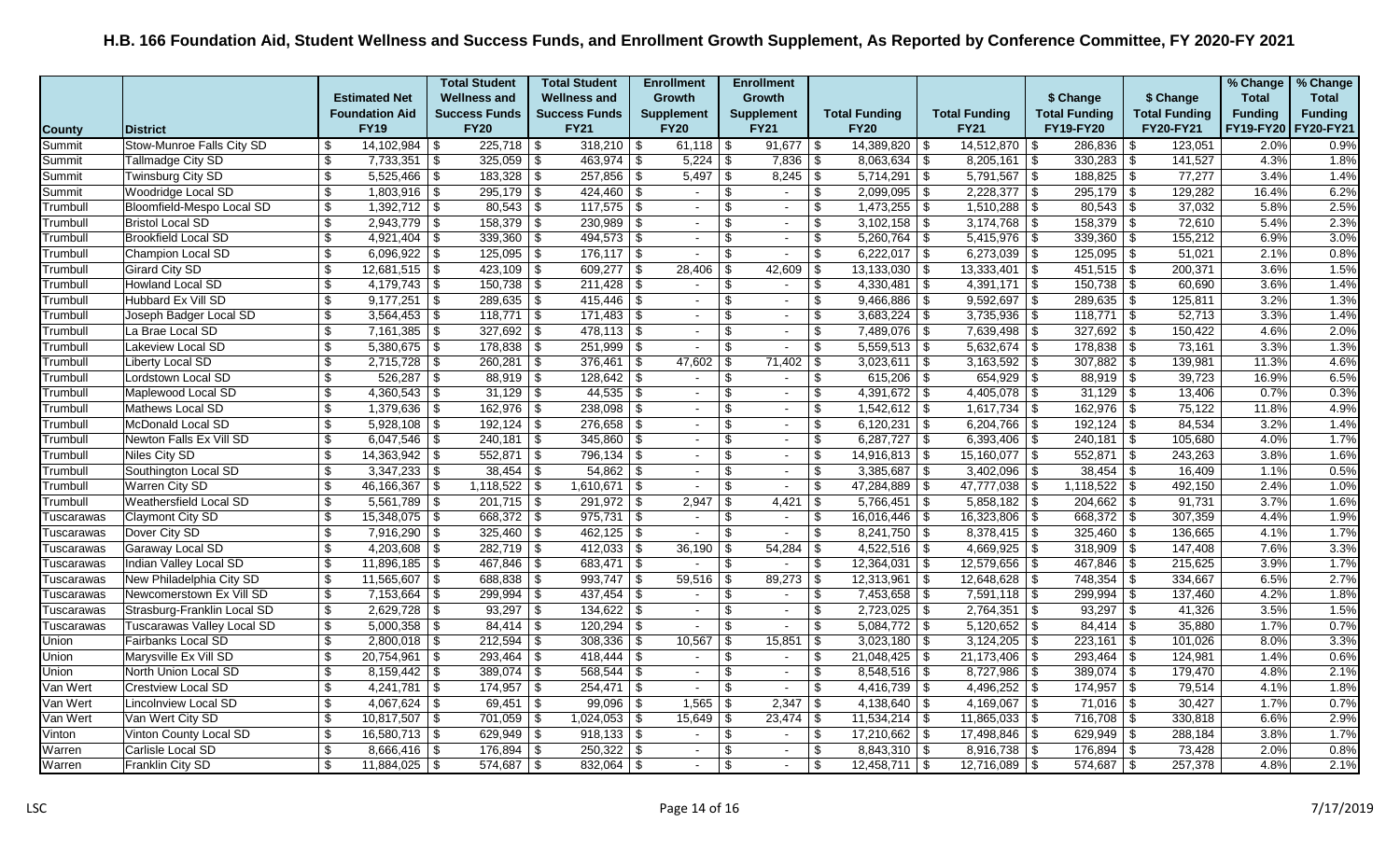|               |                              |                           |                         | <b>Total Student</b>    | <b>Total Student</b>  | <b>Enrollment</b>        | <b>Enrollment</b>                          |                         |                         |                      |                      |                      |                      |         | % Change       | % Change       |
|---------------|------------------------------|---------------------------|-------------------------|-------------------------|-----------------------|--------------------------|--------------------------------------------|-------------------------|-------------------------|----------------------|----------------------|----------------------|----------------------|---------|----------------|----------------|
|               |                              |                           | <b>Estimated Net</b>    | <b>Wellness and</b>     | <b>Wellness and</b>   | Growth                   | Growth                                     |                         |                         |                      |                      | \$ Change            | \$ Change            |         | <b>Total</b>   | <b>Total</b>   |
|               |                              |                           | <b>Foundation Aid</b>   | <b>Success Funds</b>    | <b>Success Funds</b>  | <b>Supplement</b>        | <b>Supplement</b>                          |                         | <b>Total Funding</b>    | <b>Total Funding</b> |                      | <b>Total Funding</b> | <b>Total Funding</b> |         | <b>Funding</b> | <b>Funding</b> |
| <b>County</b> | District                     |                           | <b>FY19</b>             | <b>FY20</b>             | <b>FY21</b>           | <b>FY20</b>              | <b>FY21</b>                                |                         | <b>FY20</b>             | <b>FY21</b>          |                      | <b>FY19-FY20</b>     | FY20-FY21            |         | FY19-FY20      | FY20-FY21      |
| Warren        | Kings Local SD               | \$                        | $9,107,603$ \$          | $198,026$ \$            | $278,777$ \\$         | 256,475                  | \$<br>$384,712$ \ \$                       |                         | $9,562,103$ \$          | 9,771,092            | ∣\$                  | $454,501$ \\$        |                      | 208,989 | 5.0%           | 2.2%           |
| Warren        | Lebanon City SD              | $\overline{\mathbf{s}}$   | $19,544,954$ \$         | $297,245$ \$            | $416,783$ \$          | $9,816$ \$               |                                            |                         | $19,852,015$ \$         | 19,976,461           | $\frac{1}{3}$        | $307,061$ \$         |                      | 124,446 | 1.6%           | 0.6%           |
| Warren        | Little Miami Local SD        | \$                        | $11,338,130$ \ \$       | $163,742$ \$            | $233,165$ \$          | 305,433                  | \$<br>$458,149$ \\$                        |                         | $11,807,305$ \$         |                      |                      | $469,175$ \$         |                      | 222,139 | 4.1%           | 1.9%           |
| Warren        | Mason City SD                | \$                        | $34,198,621$ \$         | $295,681$ \$            |                       |                          | \$<br>$\overline{\phantom{a}}$             | $\overline{\$}$         | $34,494,302$ \$         | 34,625,948           | \$                   | $295,681$ \$         |                      | 131,645 | 0.9%           | 0.4%           |
| Warren        | Springboro Community City SD | \$                        | $14,657,993$ \$         | $149,202$ \$            | $217,979$ \$          | 71,880                   | \$<br>107,820                              | -\$                     | 14,879,075 \$           | 14,983,791           | \$                   | $221,082$ \$         |                      | 104,716 | 1.5%           | 0.7%           |
| Warren        | Wayne Local SD               | $\boldsymbol{\mathsf{S}}$ | $4,500,342$ \$          | $140,972$ \$            | $201,453$ \$          | $\overline{\phantom{a}}$ | \$<br>$\sim$                               | \$                      | $4,641,313$ \$          | $4,701,794$ \$       |                      | $140,972$ \$         |                      | 60,481  | 3.1%           | 1.3%           |
| Washington    | Belpre City SD               | $\boldsymbol{\mathsf{s}}$ | $3,086,907$ \$          | $140,580$ \ \$          | $201,275$ \$          | $\sim$                   | \$<br>$\blacksquare$                       | \$                      | $3,227,487$ \$          | 3,288,182            | \$                   | $140,580$ \$         |                      | 60,695  | 4.6%           | 1.9%           |
| Washington    | Fort Frye Local SD           | $\boldsymbol{\mathsf{s}}$ | $4,043,095$ \$          | $321,623$ \$            | $468,800$ \$          | 24,804                   | \$<br>37,206                               | \$                      | $4,389,521$ \$          | $4,549,101$ \$       |                      | $346,426$ \$         |                      | 159,579 | 8.6%           | 3.6%           |
| Washington    | <b>Frontier Local SD</b>     | \$                        | $5,323,772$ \$          | $89,558$ \$             | $128,523$ \$          | $\sim$                   | \$<br>$\sim$                               | \$                      | $5,413,330$ \$          | $5,452,295$ \$       |                      | $89,558$ \$          |                      | 38,965  | 1.7%           | 0.7%           |
| Washington    | Marietta City SD             | \$                        | $7,814,599$ \\$         | $626,489$ \$            |                       | $\sim$                   | \$<br>$\sim$                               | \$                      | $8,441,088$ \$          | $8,716,743$ \$       |                      | $626,489$ \$         |                      | 275,655 | 8.0%           | 3.3%           |
| Washington    | Warren Local SD              | $\boldsymbol{\mathsf{S}}$ | $12,224,567$ \\$        | $370,193$ \$            | $535,101$ \$          | $\overline{\phantom{a}}$ | \$<br>$\overline{\phantom{a}}$             | \$                      | $12,594,759$ \$         | 12,759,668           | \$                   | $370,193$ \$         |                      | 164,908 | 3.0%           | 1.3%           |
| Washington    | Wolf Creek Local SD          | \$                        | $1,844,514$ \$          | $35,344$ \\$            | $50,400$ \ \$         | 5,609                    | \$<br>8,414                                | $\sqrt[6]{3}$           | $1,885,467$ \$          |                      |                      | $40,953$ \$          |                      | 17,860  | 2.2%           | 0.9%           |
| Wayne         | Chippewa Local SD            | \$                        | $5,120,979$ \$          | $76,662$ \ \$           |                       | $\sim$                   | \$<br>$\sim$                               | \$                      | $5,197,641$ \$          | $5,230,255$ \$       |                      | $76,662$ \$          |                      | 32,614  | 1.5%           | 0.6%           |
| Wayne         | Dalton Local SD              | $\boldsymbol{\mathsf{s}}$ | $3,400,970$ \$          | $275,446$ \$            | $401,612$ \$          | $\sim$                   | \$<br>$\overline{\phantom{a}}$             | \$                      | $3,676,417$ \$          | 3,802,582            | $\sqrt{3}$           | $275,446$ \\$        |                      | 126,165 | 8.1%           | 3.4%           |
| Wayne         | Green Local SD               | $\boldsymbol{\mathsf{S}}$ | $5,579,121$ \$          | $246,053$ \$            | $358,751$ \$          | 9,681                    | 14,522<br>\$                               | $\sqrt[6]{3}$           | $5,834,855$ \$          | 5,952,394            | \$                   | $255,734$ \$         |                      | 117,539 | 4.6%           | 2.0%           |
| Wayne         | North Central Local SD       | \$                        | 6,907,118 $\frac{1}{3}$ | $173,079$ \$            |                       | 7,944                    | \$<br>$11,916$ \$                          |                         | $7,088,141$ \$          | $7,166,762$ \$       |                      | $181,023$ \$         |                      | 78,621  | 2.6%           | 1.1%           |
| Wayne         | Northwestern Local SD        | \$                        | $7,992,637$ \$          | $215,168$ \$            | $309,942$ \$          | $\sim$                   | \$<br>$\sim$                               | \$                      | $8,207,804$ \$          | $8,302,579$ \$       |                      | $215,168$ \$         |                      | 94,775  | 2.7%           | 1.2%           |
| Wayne         | Orrville City SD             | \$                        | $6,308,889$ \$          | $307,240$ \$            | $445,392$ \$          | 6,393                    | \$<br>9,590                                | \$                      | $6,622,522$ \$          | 6,763,871            | $\bar{\mathfrak{F}}$ | $313,633$ \$         |                      | 141,348 | 5.0%           | 2.1%           |
| Wayne         | Rittman Ex Vill SD           | \$                        | 6,910,375   $$$         | $239,985$ \$            | $345,578$ \$          | $\sim$                   | \$<br>$\sim$                               | \$                      | $7,150,360$ \$          | $7,255,953$ \$       |                      | $239,985$ \$         |                      | 105,593 | 3.5%           | 1.5%           |
| Wayne         | Southeast Local SD           | $\boldsymbol{\mathsf{s}}$ | $5,490,939$ \$          | $472,734$ \\$           | 689,547 $\frac{1}{9}$ | $\sim$                   | \$<br>$\sim$                               | \$                      | $5,963,674$ \$          | $6,180,487$ \$       |                      | $472,734$ \\$        |                      | 216,813 | 8.6%           | 3.6%           |
| Wayne         | <b>Triway Local SD</b>       | \$                        | $6,941,624$ \$          | $436,252$ \$            | $636,998$ \$          | $\overline{\phantom{a}}$ | \$<br>$\sim$                               | \$                      | $7,377,877$ \$          | $7,578,623$ \$       |                      | $436,252$ \$         |                      | 200,746 | 6.3%           | 2.7%           |
| Wayne         | Wooster City SD              | \$                        | $9,206,912$ \$          | $697,598$ \$            | $1,009,821$ \$        | $\sim$                   | \$<br>$\sim$                               | $\sqrt[6]{\frac{1}{2}}$ | $9,904,510$ \$          | $10,216,733$ \$      |                      | $697,598$ \$         |                      | 312,223 | 7.6%           | 3.2%           |
| Williams      | Bryan City SD                | \$                        | $7,012,695$ \$          | $577,686$ \ \$          | $842,599$ \$          | $\sim$                   | \$<br>$\sim$                               | \$                      | $7,590,381$ \$          | $7,855,294$ \$       |                      | $577,686$ \$         |                      | 264,913 | 8.2%           | 3.5%           |
| Williams      | Edgerton Local SD            | \$                        | $3,720,859$ \$          | $170,878$ \$            | $249,336$ \$          | $\sim$                   | \$<br>$\sim$                               | \$                      | $3,891,737$ \$          | 3,970,195            | \$                   | $170,878$ \$         |                      | 78,458  | 4.6%           | 2.0%           |
| Williams      | Edon-Northwest Local SD      | \$                        | $3,392,078$ \$          |                         | $94,125$ \$           | $\overline{\phantom{a}}$ | \$<br>$\blacksquare$                       | \$                      | $3,457,815$ \$          | 3,486,202            | $\sqrt{3}$           | $65,738$ \$          |                      | 28,387  | 1.9%           | 0.8%           |
| Williams      | Millcreek-West Unity Local S | \$                        | $3,617,045$ \$          | $136,484$ \$            | $199,389$ \$          | $\sim$                   | \$<br>$\sim$                               | \$                      | $3,753,529$ \$          | $3,816,434$ \$       |                      | $136,484$ \$         |                      | 62,905  | 3.8%           | 1.7%           |
| Williams      | Montpelier Ex Vill SD        | \$                        | $7,161,662$ \$          | $203,999$ \$            | $297,320$ \$          | $\overline{\phantom{a}}$ | \$<br>$\sim$                               | $\overline{\mathbf{S}}$ | $7,365,662$ \$          | $7,458,982$ \$       |                      | $203,999$ \$         |                      | 93,321  | 2.8%           | 1.3%           |
| Williams      | North Central Local SD       | $\boldsymbol{\mathsf{s}}$ | $3,151,632$ \$          | $191,292$ \$            | $278,762$ \$          | $\sim$                   | \$<br>$\blacksquare$                       | \$                      | $3,342,924$ \$          | 3,430,395            | -\$                  | $191,292$ \$         |                      | 87,471  | 6.1%           | 2.6%           |
| Williams      | Stryker Local SD             | $\boldsymbol{\mathsf{S}}$ | $2,731,777$ \$          | $90,881$ \$             | $132,720$ \$          | 10,248                   | 15,372<br>\$                               | $\sqrt[6]{3}$           | $2,832,905$ \$          | $2,879,868$ \$       |                      | $101,128$ \$         |                      | 46,963  | 3.7%           | 1.7%           |
| Wood          | Bowling Green City SD        | \$                        | $6,639,657$ \$          | 443,155 \$              | 636,766 \$            | 31,721                   | \$<br>47,581                               | \$                      | $7,114,533$ \$          | $7,324,005$ \$       |                      | 474,876 \$           |                      | 209,471 | 7.2%           | 2.9%           |
| Wood          | Eastwood Local SD            | $\boldsymbol{\mathsf{s}}$ | $5,517,703$ \$          | $139,037$ \$            | $198,661$ \$          | 22,040                   | $\boldsymbol{\mathsf{S}}$<br>$33,060$ \ \$ |                         | $5,678,780$ \$          | $5,749,424$ \$       |                      | $161,077$ \$         |                      | 70,644  | 2.9%           | 1.2%           |
| Wood          | Elmwood Local SD             | \$                        | $6,658,106$ \$          | $223,164$ \\$           | $323,317$ \$          | 31,987                   | \$<br>47,980                               | \$                      | $6,913,256$ \$          | $7,029,403$ \$       |                      | $255,151$ \$         |                      | 116,146 | 3.8%           | 1.7%           |
| Wood          | Lake Local SD                | \$                        | $4,798,825$ \$          | $145,438$ \$            |                       | 4,199                    | $\boldsymbol{\mathsf{S}}$<br>$6,298$ \$    |                         | $4,948,462$ \$          | $5,009,866$ \$       |                      |                      |                      | 61.404  | 3.1%           | 1.2%           |
| Wood          | North Baltimore Local SD     | \$                        | $3,564,817$ \$          | $82,682$ \$             | $118,374$ \$          | $\sim$                   | \$<br>$\sim$                               | \$                      | $3,647,499$ \$          | $3,683,191$ \$       |                      | $82,682$ \$          |                      | 35,692  | 2.3%           | 1.0%           |
| Wood          | Northwood Local SD           | \$                        | $3,402,320$ \$          | $35,498$ \$             | $50,228$ \$           |                          | \$<br>$\overline{\phantom{a}}$             | $\mathfrak{s}$          | $3,437,817$ \\$         | 3,452,548            | ∣\$.                 |                      |                      | 14,730  | 1.0%           | 0.4%           |
| Wood          | Otsego Local SD              | \$                        | $5,234,160$ \$          | $158,885$ \$            | $227,213$ \$          | 7,475                    | 11,213<br>\$                               | \$                      | $5,400,521$ \$          | $5,472,587$ \$       |                      | $166,361$ \$         |                      | 72,065  | 3.2%           | 1.3%           |
| Wood          | Perrysburg Ex Vill SD        | $\boldsymbol{\mathsf{s}}$ | $9,240,055$ \$          | $179,039$ \$            | $255,650$ \$          | 250,805                  | \$<br>376,207                              | \$                      | $9,669,899$ \$          | $9,871,912$ \$       |                      |                      |                      | 202,013 | 4.7%           | 2.1%           |
| Wood          | Rossford Ex Vill SD          | \$                        | $3,000,054$ \$          | $181,781$ $\frac{8}{3}$ | $257,861$ \$          | 21,573                   | $\overline{\$}$<br>32,360                  | \$                      | $3,203,408$ \$          | $3,290,274$ \$       |                      | $203,354$ \\$        |                      | 86,867  | 6.8%           | 2.7%           |
| Wyandot       | Carey Ex Vill SD             | $\boldsymbol{\mathsf{s}}$ | $4,906,568$ \$          | $105,879$ \$            | $151,545$ \$          | $\sim$                   | \$<br>$\sim$                               | \$                      | $5,012,447$ \$          | $5,058,113$ \$       |                      | 105,879 \$           |                      | 45,666  | 2.2%           | 0.9%           |
| Wyandot       | Mohawk Local SD              | \$                        |                         | $109,263$ \$            | $156,390$ \$          | $\sim$                   | \$<br>$\sim$                               | \$                      | $4,691,896$ \$          | 4,739,024   \$       |                      | $109,263$ \$         |                      | 47,128  | 2.4%           | 1.0%           |
| Wyandot       | Upper Sandusky Ex Vill SD    | \$                        | $5,990,679$ \$          | 458,520 $\frac{1}{3}$   | $669,195$ \$          |                          | \$<br>$\sim$                               | \$                      | 6,449,200 $\frac{1}{9}$ | $6,659,875$ \$       |                      | $458,520$ \$         |                      | 210,675 | 7.7%           | 3.3%           |